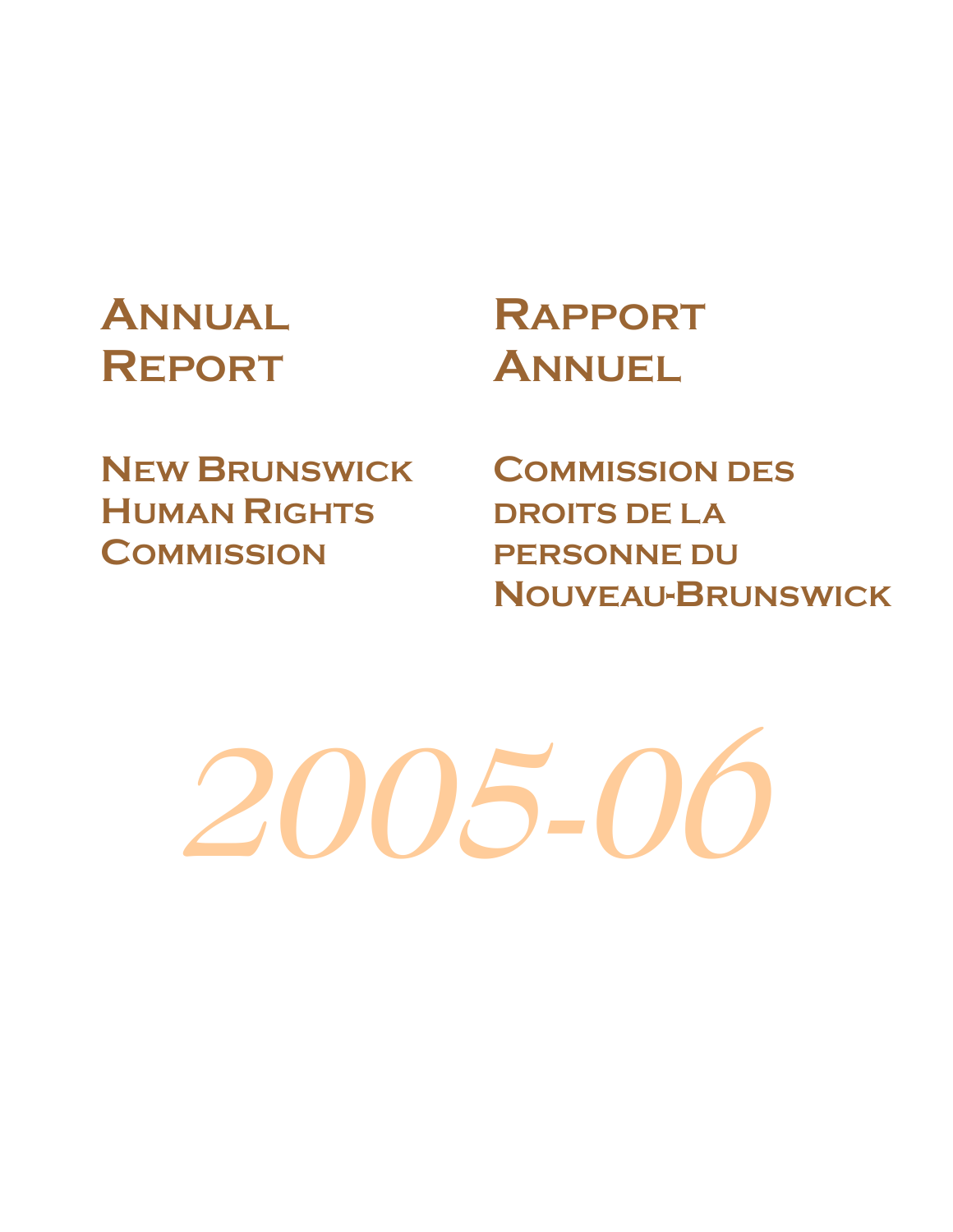### **Annual Report 2005-2006 Human Rights Commission**

**Published by:**  Human Rights Commission of New Brunswick P.O. Box 6000 Fredericton, N.B. E3B 5H1 Canada

#### November 2006

**Cover:**  Communications New Brunswick

**Printing and binding:**  Printing Services, Supply and Services

ISBN 978-1-55396-842-9 ISSN 1189-4423

Printed in New Brunswick

**Rapport annuel 2005-2006 Commission des droits de la personne** 

**Publié par :**  Commission des droits de la personne du Nouveau-Brunswick C.P. 6000 Fredericton (N.-B.) E3B 5H1 Canada

Novembre 2006

**Couverture :**  Communications Nouveau-Brunswick

**Imprimerie et reliure :**  Services d'imprimerie, Approvisionnement et services

ISBN 978-1-55396-842-9 ISSN 1189-4423

Imprimé au Nouveau-Brunswick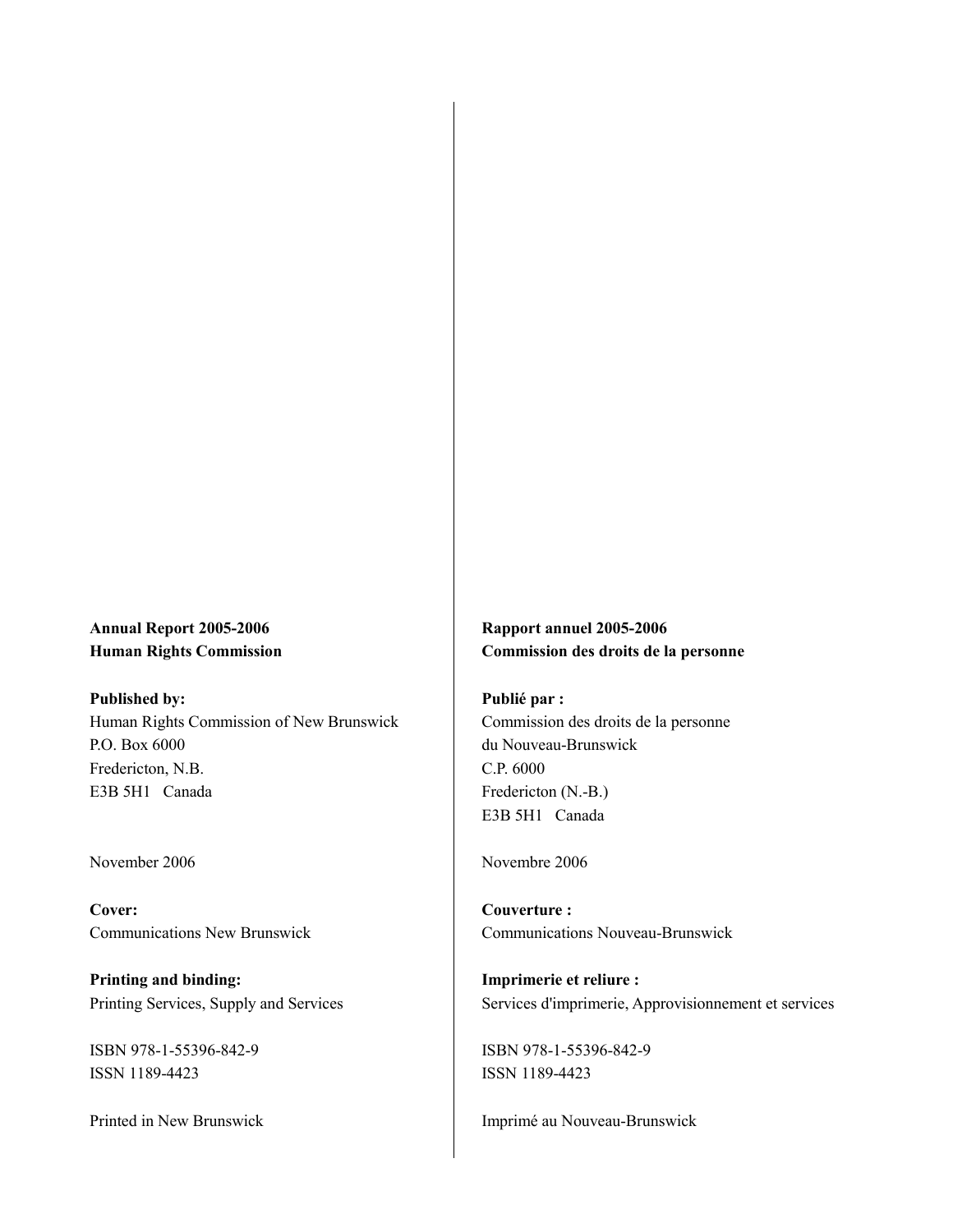| Fredericton, N.B.<br>The Honourable Herménégilde Chiasson<br>Lieutenant Governor of the<br>Province of New Brunswick<br>Your Honour:<br>I have the honour to submit to you the Annual Report of<br>the New Brunswick Human Rights Commission for the<br>fiscal year ending March 31, 2006. The Commission is<br>responsible to the Minister of Post-Secondary Educa-<br>tion, Training and Labour, Province of New Brunswick.<br>Sincerely, | Fredericton (Nouveau-Brunswick)<br>L'honorable Herménégilde Chiasson<br>Lieutenant-gouverneur de la<br>Province du Nouveau-Brunswick<br>Votre Honneur,<br>J'ai l'honneur de vous présenter le rapport annuel de la<br>Commission des droits de la personne du Nouveau-<br>Brunswick pour l'année financière terminée le 31 mars<br>2006. La Commission relève du ministre de l'Éducation<br>postsecondaire, de la Formation et du Travail de la pro-<br>vince du Nouveau-Brunswick.<br>Veuillez agréer, Votre Honneur, l'expression de ma haute<br>considération.<br>Le ministre responsable de la Commission des droits de la<br>personne |
|---------------------------------------------------------------------------------------------------------------------------------------------------------------------------------------------------------------------------------------------------------------------------------------------------------------------------------------------------------------------------------------------------------------------------------------------|--------------------------------------------------------------------------------------------------------------------------------------------------------------------------------------------------------------------------------------------------------------------------------------------------------------------------------------------------------------------------------------------------------------------------------------------------------------------------------------------------------------------------------------------------------------------------------------------------------------------------------------------|
| Dr. E. J. Doherty<br>Minister Responsible for the Human Rights<br>Commission                                                                                                                                                                                                                                                                                                                                                                | Dr E. J. Doherty                                                                                                                                                                                                                                                                                                                                                                                                                                                                                                                                                                                                                           |
| Dr. E. J. Doherty<br>Minister Responsible for the Human Rights<br>Commission<br>Province of New Brunswick<br>Dear Minister:<br>I am pleased to submit the Annual Report of the New<br>Brunswick Human Rights Commission, for the fiscal<br>year ending March 31, 2006.<br>Sincerely,                                                                                                                                                        | Dr E. J. Doherty<br>Ministre responsable de la Commission des droits de la<br>personne<br>Province du Nouveau-Brunswick<br>Monsieur le Ministre,<br>J'ai l'honneur de vous présenter le rapport annuel de la<br>Commission des droits de la personne du Nouveau-<br>Brunswick pour l'année financière terminée le 31 mars<br>2006.<br>Veuillez recevoir, Monsieur le Ministre, l'assurance de<br>ma haute considération.<br>Le président,                                                                                                                                                                                                  |
| Dr. Gordon L. Porter<br>Chair                                                                                                                                                                                                                                                                                                                                                                                                               | Gordon L. Porter                                                                                                                                                                                                                                                                                                                                                                                                                                                                                                                                                                                                                           |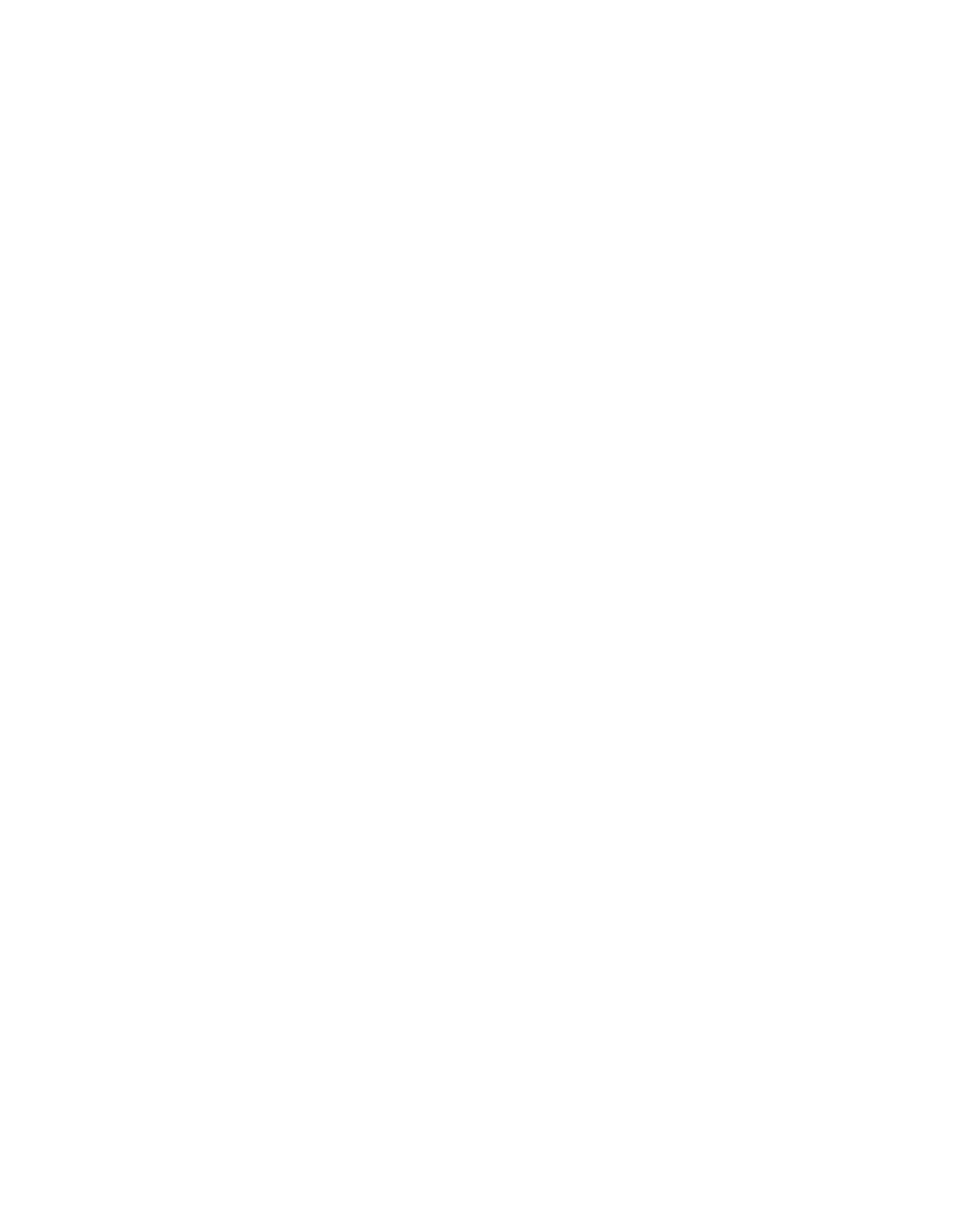## **Table of Contents**

| <b>Members of the Commission5</b>     |
|---------------------------------------|
|                                       |
| <b>Education and Prevention  23</b>   |
| <b>Appendices</b>                     |
|                                       |
|                                       |
| C. Complaint Process Flow Chart 32    |
|                                       |
| E. Summary of Expenditures37          |
| F. Overview of the Human Rights Act38 |
|                                       |
| H. How to Contact the Commission47    |

## **Table des matières**

### **Annexes**

| C. Graphique d'acheminement des plaintes 32 |
|---------------------------------------------|
|                                             |
|                                             |
| F. Aperçu de la Loi sur les                 |
|                                             |
|                                             |
|                                             |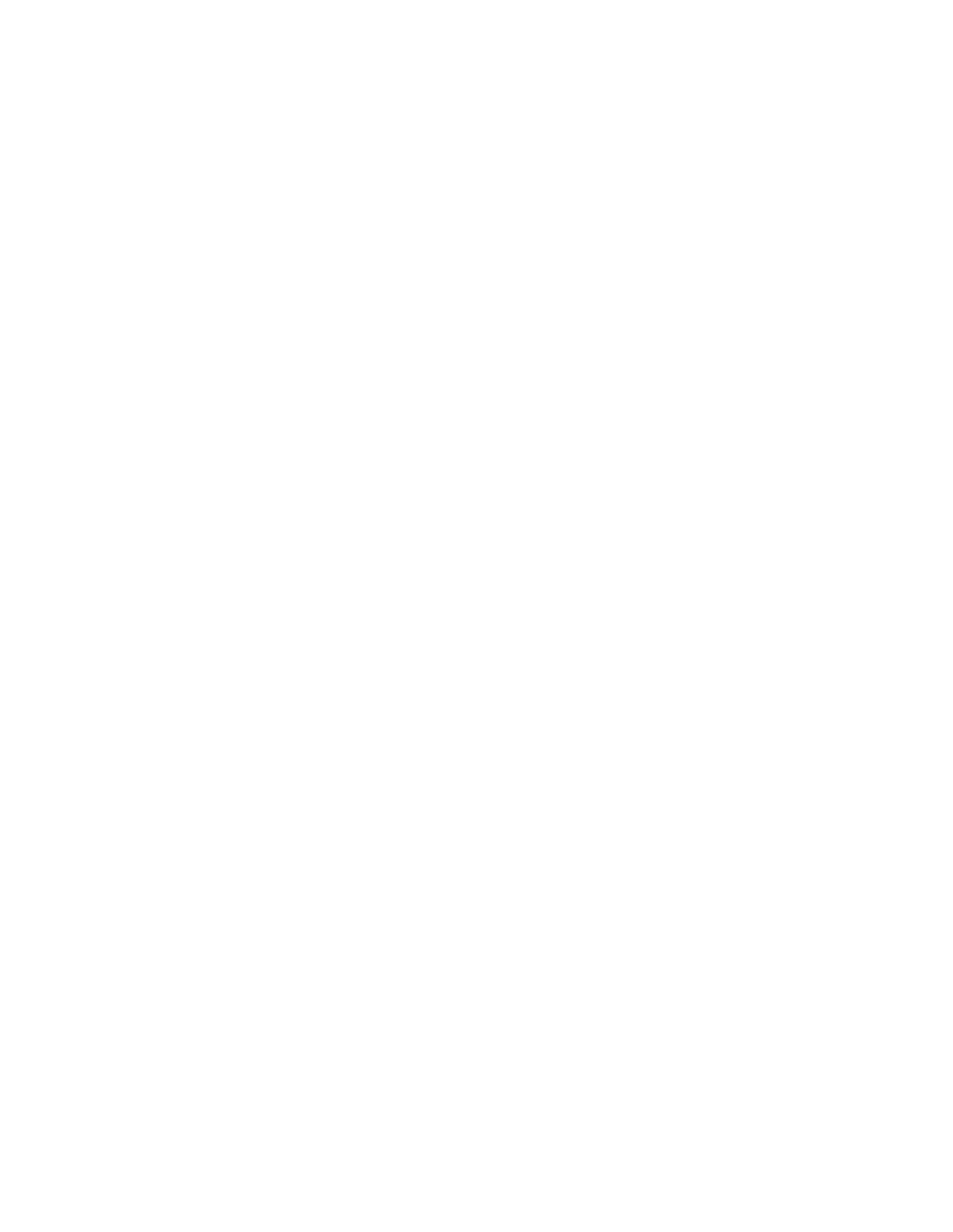## **Overview**

## **Remarks from the Chair: Dr. Gordon L. Porter**

The year 2005-06 was a busy one for the Commission. Three new members joined the Commission, Arthur Harquail of Edmundston, René Landry of Moncton and Emil Olsen of Quispamsis.

I would like to express my thanks to the departing members, Alanna Palmer, Rose-Marie Curry, Malcolm Harris, Jean-Claude Jalbert and André Le-Blanc, for their work on behalf of New Brunswickers.

By December 2005 planning had started for the national CASHRA (Canadian Association of Statutory Human Rights Agencies) conference that was held in Fredericton in June 2006.

During the year, the Commission held two of its meetings in locations besides Fredericton. This is part of the Commission's ongoing efforts to reach out to communities and provide information on the rights and obligations provided by the *Human Rights Act*.

A strategic planning session was held in Tracadie in October 2005. In conjunction with this meeting there was a public meeting, open to anyone interested, at which commission members and staff described the work of the human rights commission and provided information on the duty to accommodate people with a disability. The Mayor of Tracadie-Sheila, His Worship Jean-Eudes Savoie, also joined the commission members for a lunch meeting.

## **Aperçu**

## **Mot du président : Gordon L. Porter**

La Commission a connu une année chargée en 2005-2006. Elle a accueilli trois nouveaux membres, soit Arthur Harquail d'Edmundston, René Landry de Moncton et Emil Olsen de Quispamsis.

Je tiens à remercier les membres sortants, Alanna Palmer, Rose-Marie Curry, Malcolm Harris, Jean-Claude Jalbert et André LeBlanc, pour leur travail au nom de la population du Nouveau-Brunswick.

Dès décembre 2005, les préparatifs ont été entrepris en vue de la conférence nationale de l'Association canadienne des commissions et conseils des droits de la personne (ACCCDP) qui s'est tenue à Fredericton, en juin 2006.

Durant l'année, la Commission a tenu deux de ses réunions à des endroits autres que Fredericton. Cette mesure s'inscrit dans les efforts continus de la Commission afin de joindre les collectivités et de fournir de l'information sur les droits et les obligations prévus par la *Loi sur les droits de la personne*.

Une séance de planification stratégique s'est déroulée à Tracadie, en octobre 2005. De concert avec cette séance, la Commission a tenu une assemblée publique, ouverte à toute personne intéressée, à laquelle les membres et le personnel de la Commission ont décrit le travail de la Commission et ont fourni de l'information sur l'obligation de prendre des mesures d'adaptation à l'endroit des personnes ayant une incapacité. Le maire de Tracadie-Sheila, Jean-Eudes Savoie, s'est joint également aux membres de la Commission à l'occasion d'un déjeuner de travail.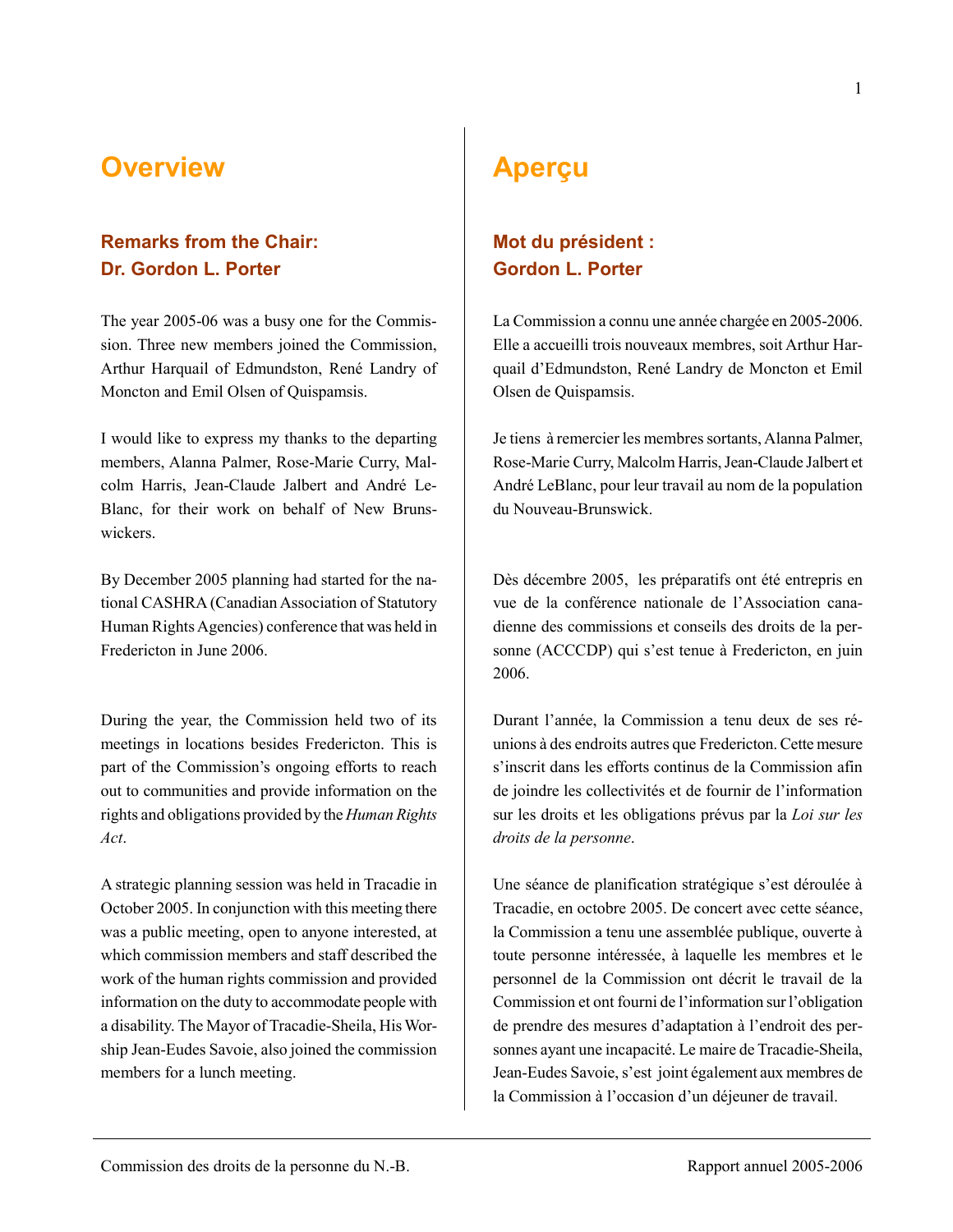In December 2005, the Commission held its regular meeting in Saint John and the mayor of Saint John, His Worship Norm McFarlane, joined them for a lunch meeting. This followed a reception held the evening previous on the Saint John campus of UNB hosted by the Minister responsible for the Human Rights Commission the Hon. Margaret Ann Blaney to celebrate International Human Rights Day.

The Commission continues to recommend the repeal of paragraph 3(6)(a) of the *Act*, which permits mandatory retirement if there is a bona fide pension plan. The Government agreed with this proposal and introduced a Bill in the legislature to remove that section, but the Bill died on the order paper at the end of the 2006 fall session.

The Commission also recommends that its governance structure change so that it reports directly to the Legislature.

During 2005-06 the Commission continued to work diligently to deal with older files. At the same time, the Commission continued to improve the process of dealing with complaints so as to avoid unnecessary delays in the future.

The Commission has spent considerable effort to improve the process of dealing with complaints and with clearing out the backlog of files. At the end of 2005-06, most of this work was completed and the Commission realized it could now turn its attention to working on prevention activities in the community. It especially recognizes the role that it can play to ensure that New Brunswick is a welcoming place for immigrants.

For the first time, the Commission is providing information in this annual report on the settlements it helps negotiate as a result of complaints. This inforEn décembre 2005, la Commission a tenu sa réunion ordinaire à Saint John, et le maire de Saint John, Norm McFarlane, s'est joint aux membres à l'occasion d'un déjeuner de travail. La ministre responsable de la Commission des droits de la personne, Margaret Ann Blaney, avait été l'hôte la soirée précédente d'une réception pour souligner la Journée internationale des droits de la personne, à l'UNB-Saint John.

La Commission recommande toujours de supprimer l'alinéa 3(6)a) de la *Loi sur les droits de la personne* en vertu de laquelle la retraite obligatoire est permise s'il existe un régime de pension effectif. Le gouvernement a accepté cette proposition et a déposé un projet de loi à l'Assemblée législative afin de supprimer cet alinéa, mais le projet de loi est mort au Feuilleton à la fin de la session de l'automne 2006.

La Commission recommande également un changement à sa structure de gouvernance afin de lui permettre de relever directement de l'Assemblée législative.

Durant l'année 2005-2006, la Commission a continué à travailler avec diligence afin de traiter les vieux dossiers. Elle a continué en même temps à améliorer le processus de traitement des plaintes de manière à éviter des délais inutiles à l'avenir.

La Commission a déployé des efforts considérables afin d'améliorer le processus de traitement des plaintes et d'éliminer l'arriéré de dossiers. À la fin de l'année 2005- 2006, elle avait réalisé le gros de son travail et elle a constaté qu'elle pouvait maintenant se concentrer sur les activités de prévention dans la collectivité. La Commission reconnaît en particulier le rôle qu'elle peut jouer afin de s'assurer que le Nouveau-Brunswick soit un endroit accueillant pour les immigrants.

Pour la première fois, la Commission fournit de l'information dans le présent rapport annuel sur les règlements à l'amiable qu'elle aide à négocier à la suite de plaintes.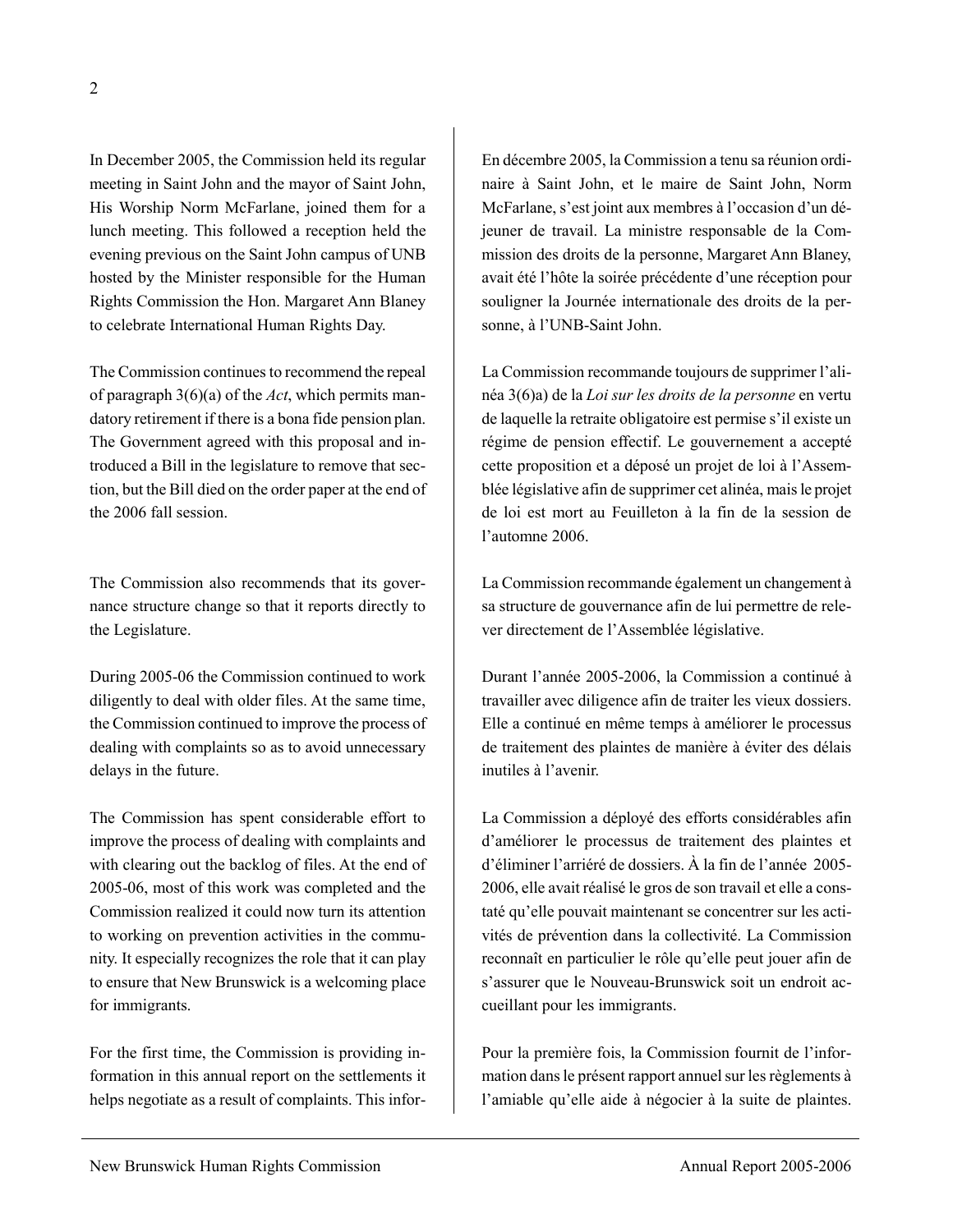mation describes both the types of issues the Commission becomes involved with and the settlements that are reached. The statistics also provide more information on why files were closed and at what stage in the process.

The Commission is pleased with progress it has made in providing an improved service to its clients, and is dedicated to continuous improvement by keeping alert to how well the process is working in New Brunswick and to the best practices being used in other jurisdictions. The Commission now turns more of its attention to working with the broader community to prevent discrimination.

The Human Rights Commission acknowledges the ongoing support of the Minister and officials in the Department and the continuing hard work and dedication of the Commission's staff.

Elle donne donc une description des types de questions dans lesquelles la Commission est intervenue et les règlements à l'amiable qui ont été conclus. Les statistiques donnent également plus de détails sur les motifs de fermeture de dossiers et sur l'état d'avancement des dossiers.

La Commission se réjouit des progrès qu'elle a réalisés afin d'offrir un service amélioré à sa clientèle, et elle s'est engagée à l'égard de l'amélioration continue en suivant de près le fonctionnement du processus au Nouveau-Brunswick et les pratiques exemplaires qui sont utilisées dans d'autres administrations. Elle va maintenant chercher à travailler avec la collectivité générale pour prévenir la discrimination.

La Commission des droits de la personne reconnaît le soutien continu du ministre et des fonctionnaires du ministère, ainsi que le travail et le dévouement sans compter de son propre personnel.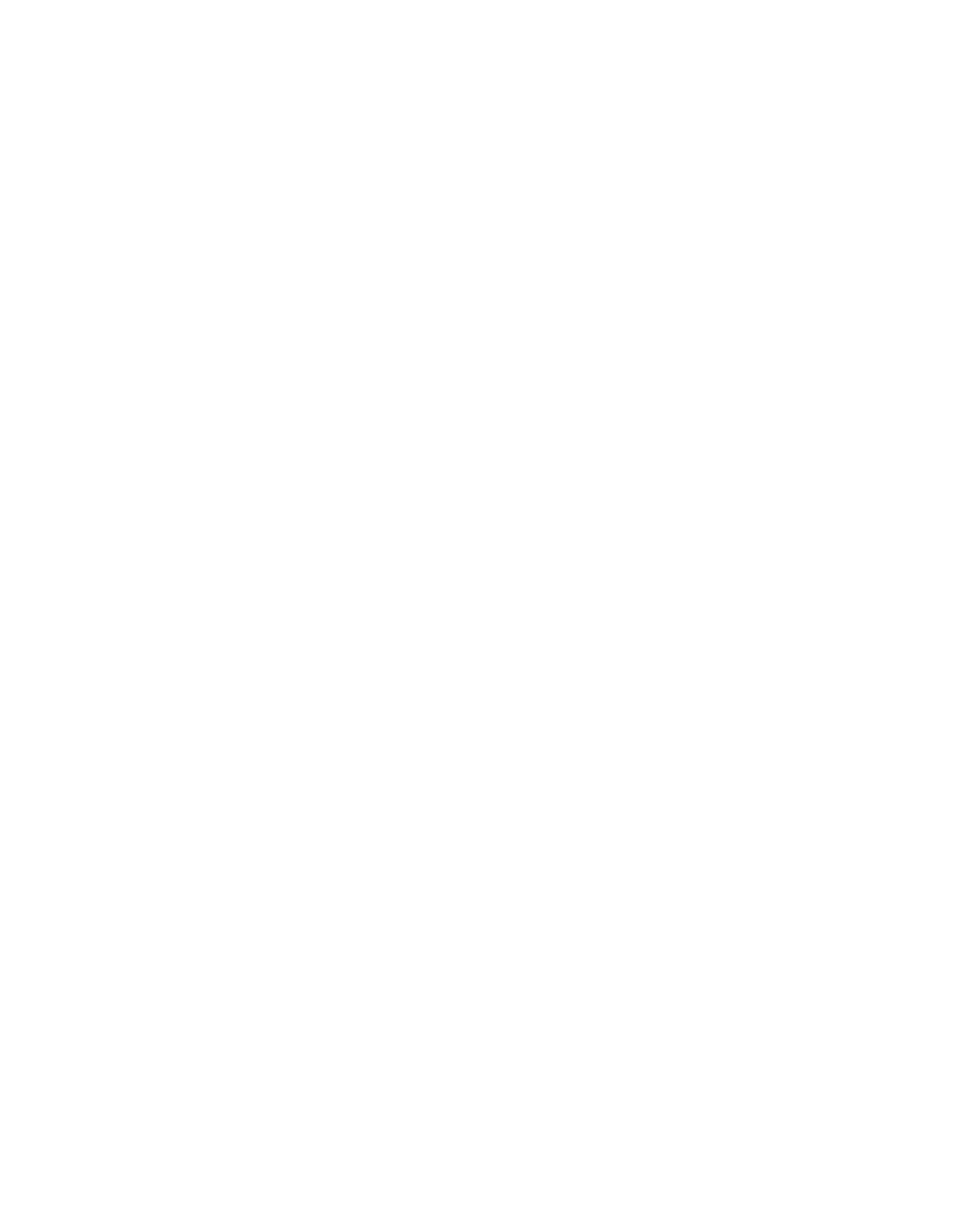## **Profiles of the Members of the Commission**

(as of March 31, 2006)

### **Dr. Gordon L. Porter Chair**

Gordon Porter holds a B.A. and a B.Ed. from the University of New Brunswick, as well as a M.Ed. and C.A.S. from the University of Maine. He also pursued doctoral studies in special education administration at Syracuse University in New York. He received a Doctor of Civil Laws degree from the University of New Brunswick in recognition of his work with persons with disabilities.

Dr. Porter is an Assistant Professor of Education at the University of Maine at Presque Isle, where he teaches courses on inclusive education practices for students with special needs, including those with disabilities. He is an internationally known expert who has consulted, lectured and conducted training on inclusive education in numerous countries around the world. He was Director of Student Services for the schools in the Woodstock area from 1978 to 1999, after serving as a teacher and principal in several New Brunswick schools.

Dr. Porter was the founding Chairman of the Woodstock Community Residential Living Board and is a former president of the Canadian Association for Community Living at the local, provincial and national levels. He is the President of Inclusion InterAmericana, a regional federation of 20 national associations for individuals with disabilities and their families.

Dr. Porter was a Visiting Fellow at the New Zealand

## **Profils des membres de la Commission**

(en date du 31 mars 2006)

## **Gordon L. Porter Président**

Gordon Porter possède un B.A. et un B.Ed. de l'Université du Nouveau-Brunswick et une M.Ed. et un certificat d'études supérieures de l'Université du Maine. En plus, il a entrepris un doctorat en administration de l'enseignement spécial à l'Université Syracuse à New York. L'université du Nouveau-Brunswick lui a accordé un doctorat en droit civil en reconnaissance de son travail auprès des personnes ayant une incapacité.

M. Porter est professeur adjoint d'éducation à l'Université du Maine à Presque Isle où il offre des cours sur les pratiques de l'enseignement inclusif pour les élèves ayant des besoins spéciaux, dont ceux et celles ayant un handicap. Expert de renommée internationale, il a été conseiller, conférencier et instructeur en matière d'enseignement inclusif dans de nombreux pays. Il a été directeur des services aux étudiants pour les écoles de la région de Woodstock de 1978 à 1999, après avoir œuvré comme enseignant et directeur dans plusieurs écoles du Nouveau-Brunswick.

M. Porter a été président, à l'échelle locale, provinciale et nationale, de l'Association canadienne pour l'intégration communautaire et a été président fondateur du Woodstock Community Residential Living Board (conseil de l'intégration communautaire de Woodstock). Il est actuellement président d'Inclusion InterAmericana, une fédération régionale de 20 associations nationales pour les personnes ayant un handicap et leurs familles.

M. Porter a été visiteur stagiaire au New Zealand Institute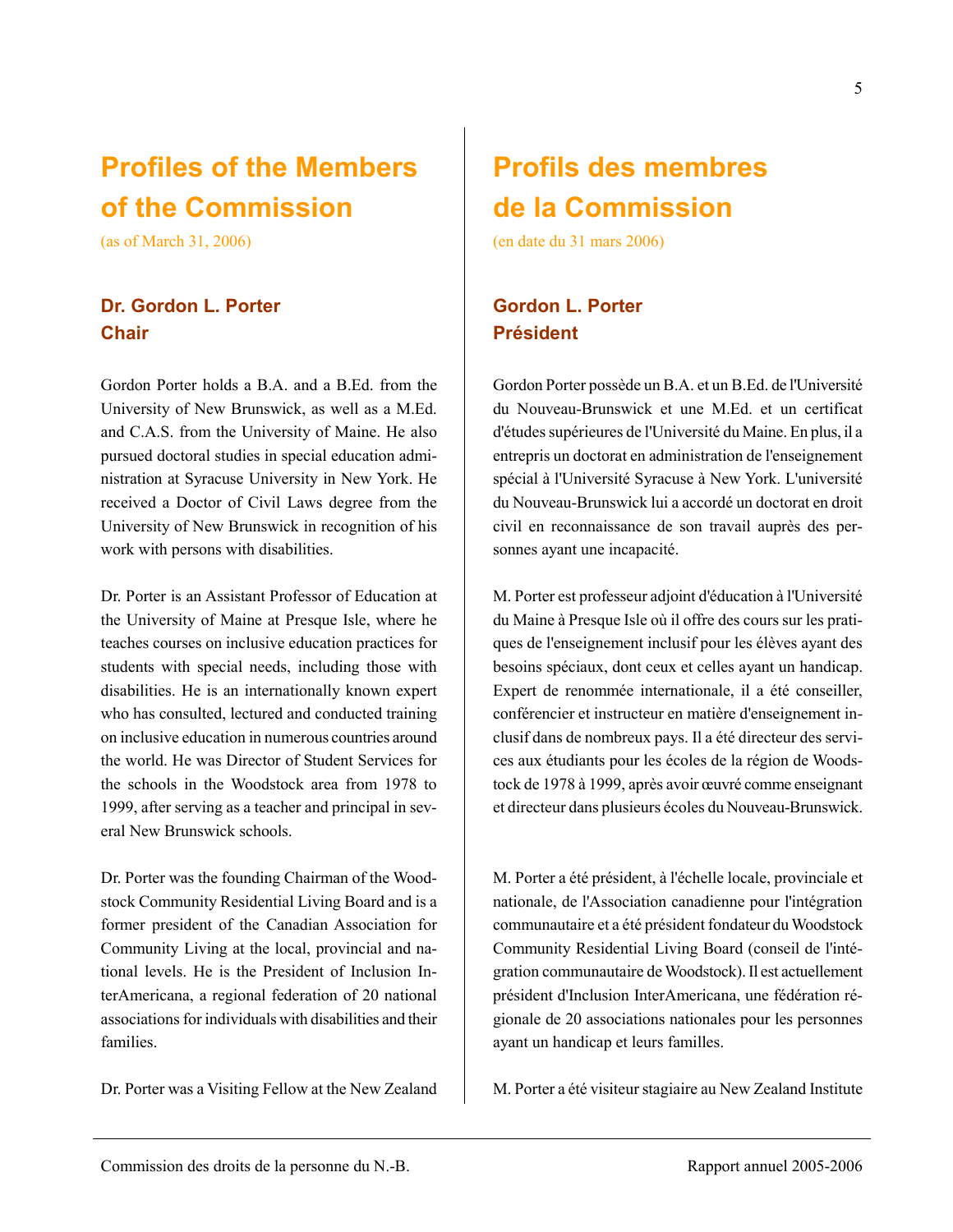Institute in Mental Retardation and was a keynote speaker at the UNESCO World Conference on Special Education held in Salamanca, Spain in 1994. He co-edited the book *Changing Canadian Schools: Perspectives on Disability and Inclusion*, as well as many articles and chapters in books. He has acted as a consultant to the Inter-American Development Bank and was the author of a paper published in 2001 for the Bank, "Inclusive Education and Disability."

Dr. Porter is a recipient of the Queen's Golden Jubilee Medal. He was appointed to the Human Rights Commission in 2001 and re-appointed in 2004. He was appointed as Chair of the Commission in May 2005

#### **Arthur Harquail**

Arthur Harquail was born in Dalhousie, NB on January 3, 1934. He went to school at the Sacred Heart Convent for three years then moved to Edmundston with his family during the summer of 1943. He attended Conway Academy until grade six and then attended Cormier High School until 1950. He worked at the New Royal Hotel performing different tasks to put himself through school.

Arthur had extension involvement in organizations and community groups including: the Board of Directors of the "Lanterne Lion" Detoxification Center (1971-1982); Director with the NB Housing Society (15 years); Executive Director and member of the Strategic Planning and Public Relations committees for the Villa Des jardins (1988-2001); Member of the Parish Committee of the Sacré-Cœur Church, Knights of Columbus (since 1965); and President of Nursing Homes of North Western New Brunswick.

in Mental Retardation (l'institut sur l'arriération mentale de la Nouvelle-Zélande) et conférencier principal à la Conférence mondiale de l'UNESCO sur l'éducation spéciale à Salamanca (Espagne) en 1994. Il a été corédacteur de *Réformer les écoles canadiennes : Perspectives sur le handicap et l'intégration*, en plus d'avoir contribué des articles et des chapitres à un grand nombre d'autres ouvrages. Il a été consultant pour la Banque interaméricaine de développement et auteur d'un article sur l'enseignement inclusif et l'incapacité publié en 2001 pour le compte de l'organisme.

M. Porter est un récipiendaire de la Médaille du jubilé de la reine. Il a été nommé à la Commission des droits de la personne en 2001 et sa nomination a été renouvelée en 2004. Il a été nommé président de la Commission en mai de 2005.

### **Arthur Harquail**

Arthur Harquail est né à Dalhousie (Nouveau-Brunswick), le 3 janvier 1934. Il a étudié au Couvent du Sacré-Cœur durant trois ans avant de déménager à Edmundston avec sa famille durant l'été de 1943. Il a fréquenté l'Académie Conway jusqu'en 6e année, puis l'école secondaire Cormier jusqu'en 1950. Il a travaillé à l'hôtel New Royal où il a rempli diverses fonctions afin de pouvoir poursuivre ses études.

Arthur a occupé une place de premier plan dans des organismes et des groupes communautaires. Par exemple, il a été membre du conseil d'administration du centre de désintoxication « Lanterne Lions » (de 1971 à 1982); directeur à la Société d'habitation du Nouveau-Brunswick (15 ans); directeur général et membre des comités de planification stratégique et des relations publiques de la Villa des Jardins (de 1988 à 2001); membre du comité paroissial de l'Église Sacré-Cœur; membre des Chevaliers de Colomb (depuis 1965); et président de l'association des foyers de soins du Nord Ouest du Nouveau Brunswick.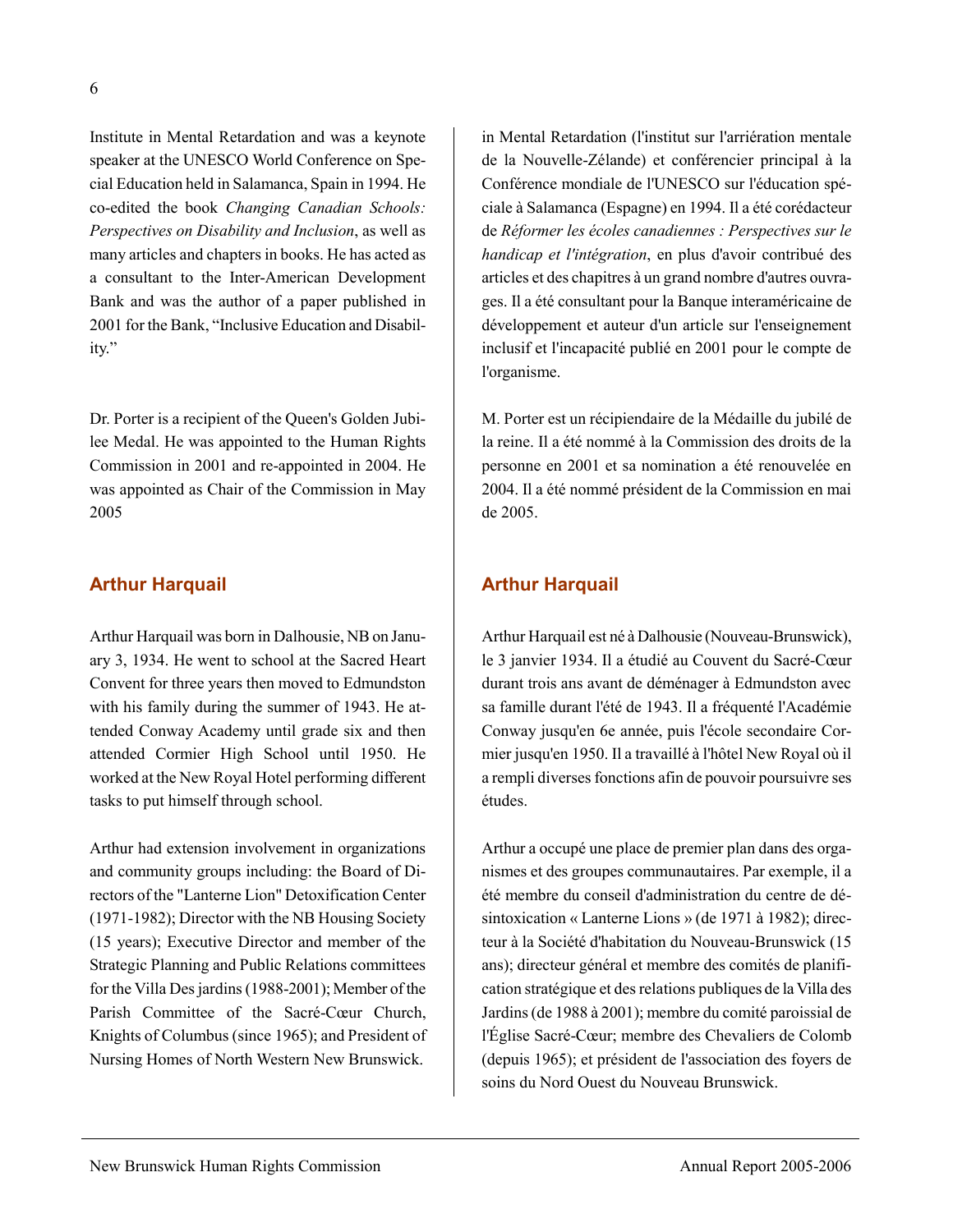Arthur has also been involved and member of various Council committees including: President of the Six (6) City Association (1984-1985); and currently representing the City of Edmundston within the Board of Directors of the Saint-Leonard Regional Airport as Secretary since 1985.

Arthur has been married for 49 years to Jeane Godreau and is the father of four sons (Bruce, Randy, Edward, John), and one daughter (Dian). He was employed by the Canadian National from 1950 to 1990 when he retired. He elected to the City Council to represent Zone 2 of Edmundston for many years, 1977 to 1989 and then from 1991 to 1999.

#### **René Landry**

René "Pepsi" Landry was born in Moncton on May 21, 1937, the son of Léonie LeBlanc and Wilfred Landry, into a family of 12. He attended the University of Ottawa where he received a certificate in Physical Education in 1962, and he graduated from the Université de Moncton in 1971 with a Bachelor of Commerce, Administration Major. He received a certificate in practicum counselling from Sir George Williams University in 1971, and in 1972 completed one year toward a Master of Education degree.

Mr. Landry worked for the City of Moncton as a Facilities Coordinator from 1981 to 1998. In this position he planned special events, scheduled recreational activities, and managed the Farmers' Market and the Sportsplex multi-purpose playing field. He also worked for the Moncton Boys' and Girls' Club from 1963 to 1981.

Very active in the areas of youth and recreation, he has been a board member for both the Moncton Arthur a également siégé à divers comités à divers titres. Il a été notamment président de l'Association des six cités du Nouveau-Brunswick (de 1984 à 1985) et il représente la ville d'Edmundston au conseil d'administration de l'Aéroport régional de Saint-Léonard, à titre de secrétaire, depuis 1985.

Arthur est marié depuis 49 ans à Jeane Godreau, et il est père de quatre fils (Bruce, Randy, Edward et John), et d'une fille (Dian). Il a été à l'emploi du Canadien National de 1950 à 1990, l'année de sa retraite. Il a été élu au conseil municipal pour représenter la zone 2 d'Edmundston pendant de nombreuses années, soit de 1977 à 1989, puis de 1991 à 1999.

### **René Landry**

Né à Moncton le 21 mai 1937, M. Landry est l'un des douze enfants de Léonie LeBlanc et de Wilfred Landry. Il a étudié à l'Université d'Ottawa où il a reçu un certificat en éducation physique en 1962, et a obtenu de l'Université de Moncton un baccalauréat en commerce avec majeure en administration en 1971. Cette même année, il a reçu un certificat de conseiller en stages pratiques de la Sir George Williams University, et a terminé, en 1972, une année de scolarité en vue d'une maîtrise en éducation.

M. Landry a travaillé pour la Ville de Moncton en tant que coordonnateur des installations de 1981 à 1998. À ce titre, il a planifié les manifestations spéciales; établi le calendrier des activités récréatives; et géré le marché des fermiers ainsi que le complexe sportif et terrain de jeux à usages multiples. Il a également travaillé pour le Club Garçons et Filles de Moncton de 1963 à 1981.

Très actif dans les domaines de la jeunesse et des loisirs, M. Landry a été membre du conseil d'administration de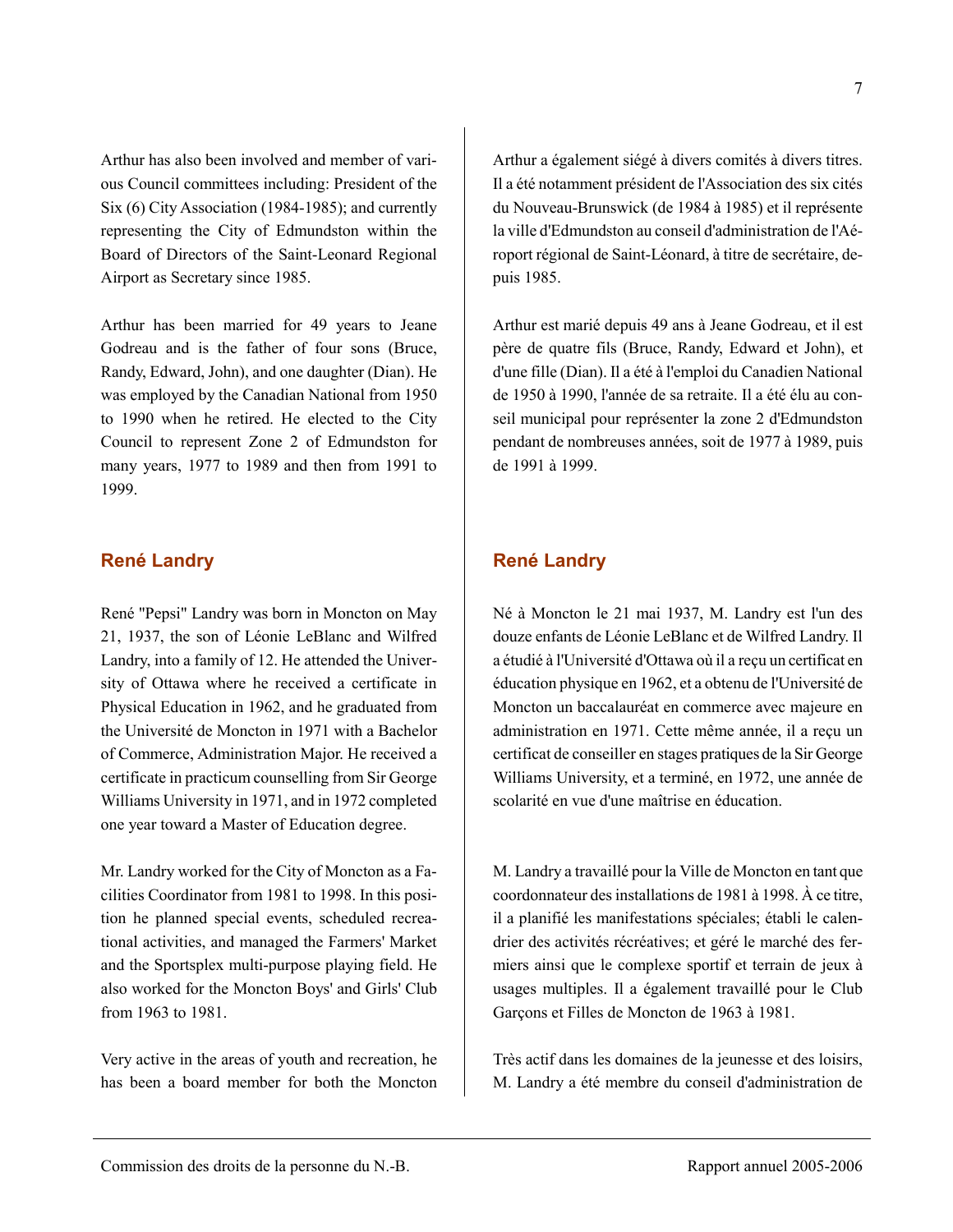Youth Residences and the Moncton Boys' and Girls' Club, has been on the Volunteer Awards Committee for the City of Moncton, has been a volunteer with the Kidney Foundation of Canada, and was a founding member of the Université de Moncton Aigles Bleus Booster Club. He has also been involved with the Pine Needle Golf and Country Club, the Recreation Society of Atlantic Canada, the Moncton Lions Minor Baseball Association, and the Greater Moncton Leisure Master Plan Committee.

Mr. Landry has often been recognized for his various accomplishments. He is the recipient of the Builder of Youth Award from the Boys' and Girls' Clubs of Canada in 1991 and the Silver Keystone Award for outstanding service to youth in 1991. In 1992 he was awarded the 125th Anniversary of the Foundation of Canada Commemorative Medal in recognition of significant contributions to his community and to Canada.

As a member of the Legislative Assembly of New Brunswick from 1999 to 2003, Mr. Landry was a member of the Standing Committee on Privileges and the Select Committee on Health Care. In the 2004 municipal election, he was elected as a member of Moncton City Council. He was appointed member of the City of Moncton's Finance Committee, the Accessibility Committee, and the Irishtown Nature Park Committee; member of Codiac Transit and Lions Senior Citizens Centre boards; as well as Liaison Councillor to the Moncton Fire Department, and the 400<sup>th</sup> Anniversary Celebrations.

Mr. Landry resides in Moncton with his wife Jacqueline (Gagnon), a kindergarten teacher. He is the proud father of two grown sons, Michel and Marc.

Moncton Youth Residences et du Club Garçons et Filles de Moncton, et membre du Comité de distinctions aux bénévoles de la Ville de Moncton. Il a aussi été bénévole de la Fondation canadienne du rein et membre fondateur du club des partisans des Aigles Bleus de l'Université de Moncton. Il a également œuvré pour le Pine Needles Golf & Country Club, la Recreation Society of Atlantic Canada, la Moncton Lions Minor Baseball Association et le comité du plan directeur des loisirs du Grand Moncton.

De nombreuses distinctions lui ont été décernées pour ses diverses réalisations. M. Landry a reçu, en 1991, le prix Pilier de la jeunesse des Clubs Garçons et Filles du Canada ainsi que le prix argent Keystone pour services insignes à la jeunesse. En 1992, il a reçu la Médaille commémorative du 125e anniversaire de la Confédération du Canada en reconnaissance de sa contribution significative au bienêtre de sa communauté et du Canada.

À titre de membre de l'Assemblée législative du Nouveau-Brunswick de 1999 à 2003, M. Landry a été membre du Comité permanent des privilèges et du Comité spécial des soins de santé. En mai 2004, il a été élu conseiller municipal pour la Ville de Moncton. Il a été nommé membre du Comité des finances de la Ville de Moncton, du Comité d'accessibilité, et du Comité du parc naturel d'Irishtown; membre des conseils d'administration de la Commission de transport Codiac, et du Club d'aînés Lions; ainsi que conseiller de liaison du Service d'incendie de Moncton et des Célébrations du 400<sup>e</sup> anniversaire.

M. Landry habite Moncton avec son épouse, Jacqueline Gagnon, qui est enseignante de maternelle. Il est fier de ses deux fils adultes, Michel et Marc.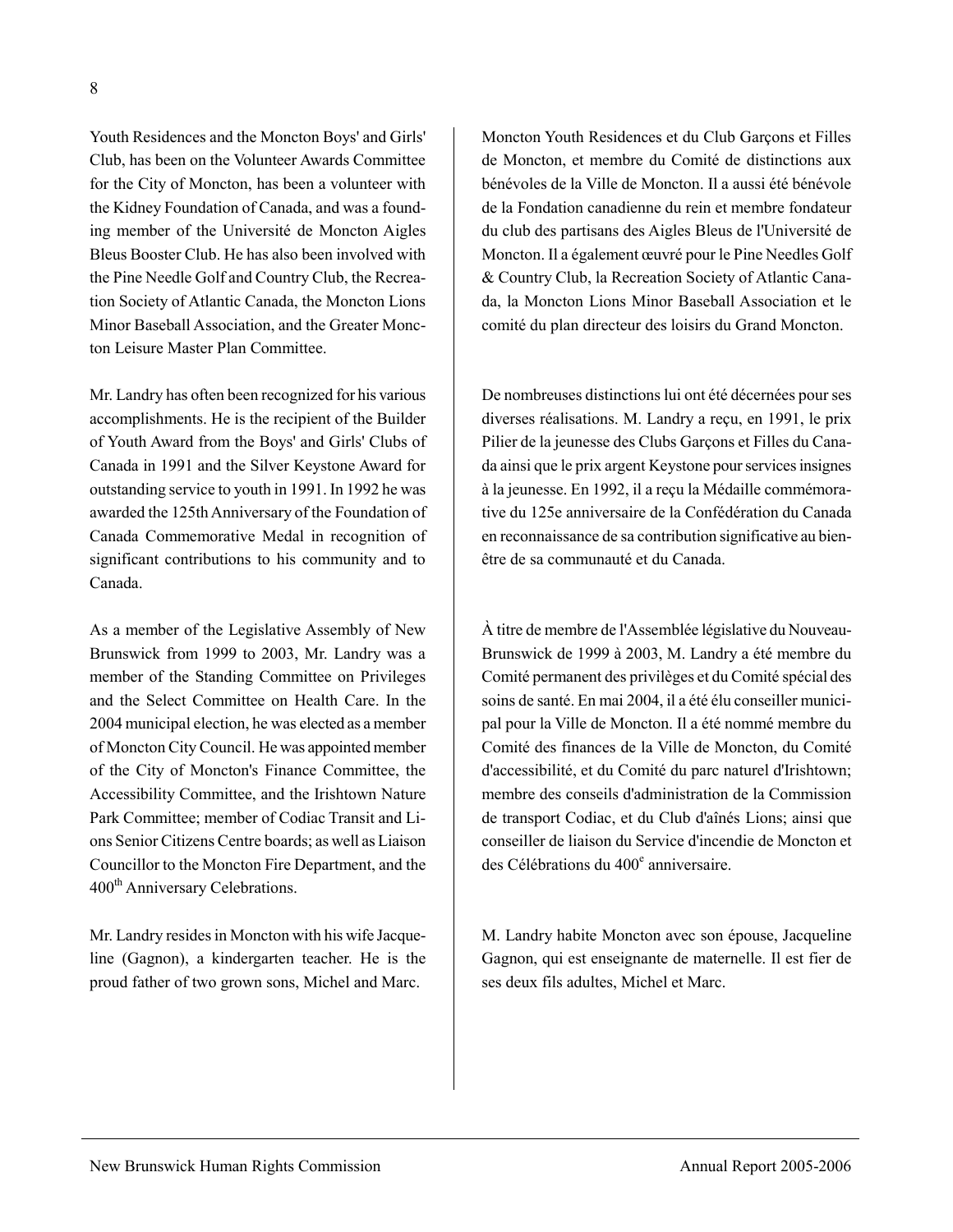### **Emil Olsen**

Emil Olsen was born in Edinburgh, Scotland on December 3, 1942. He immigrated to Canada with his mother, a war bride, along with his brother and sister, on the Queen Mary, landing at Pier 21 in Halifax, Nova Scotia in August 1946. His father, a member of the Canadian Army during the Second World War, joined them a year later in Fredericton. The family lived in Fredericton for a number of years before moving to McAdam in 1955.

Emil graduated from the McAdam High School in 1961 and the New Brunswick Community College in Moncton in 1963 as a Mechanical Technologist. After a 41 year career in the Petroleum Industry he retired in December of 2004.

He was elected to the Quispamsis Town Council in 2004. He is a veteran member of Council, having served as Mayor of pre-amalgamation Quispamsis from 1983 to 1995.

Emil has been very active in Quispamsis since arriving in 1974. His community service record is lengthy, having participated on numerous provincial, regional and town committees. He is proud to have signed the original Regional Agreements in the Kennebecasis Valley for fire, police, library and ambulance services on behalf of the residents of Quispamsis, and continues to support and recognize the strengths of regional services.

Emil is a recipient of the Queen's Golden Jubilee Medal.

He and his wife Margot have been married 41 years. They have four children and eight grandchildren.

## **Emil Olsen**

Emil Olsen est né à Édimbourg, en Écosse, le 3 décembre 1942. Il a immigré au Canada avec sa mère, une épouse de guerre, et avec son frère et sa sœur sur le Queen Mary. Ils ont débarqué sur le Quai 21 d'Halifax, en Nouvelle Écosse, en août de 1946. Son père, un membre des Forces armées canadiennes durant la Deuxième Guerre mondiale, les a rejoints une année plus tard à Fredericton. La famille a vécu à Fredericton quelques années avant de déménager à McAdam en 1955.

M. Olsen a obtenu son diplôme d'études secondaires de la McAdam High School en 1961 et un diplôme du New Brunswick Community College de Moncton en 1963 à titre de technicien mécanique. Après une carrière de 41 ans dans l'industrie du pétrole, il a pris sa retraite en décembre de 2004.

M. Olsen a été élu au conseil municipal de Quispamsis en 2004. Il est un membre de longue date du conseil, ayant été maire de 1983 à 1995, avant la fusion de Quispamsis.

Depuis son arrivée en 1974, il a été très actif à Quispamsis. Il a consacré de nombreuses années au service communautaire, ayant siégé à une foule de comités provinciaux, régionaux et municipaux. Il est fier d'avoir signé les ententes régionales originales de la vallée de Kennebecasis concernant les services d'incendie, de police, de bibliothèque et d'ambulance au nom des résidents de Quispamsis. Il continue également d'appuyer et de reconnaître les forces des services régionaux.

M. Olsen est un récipiendaire de la Médaille du jubilé de la Reine.

Lui et sa femme, Margot, sont mariés depuis 41 ans. Ils ont quatre enfants et huit petits enfants.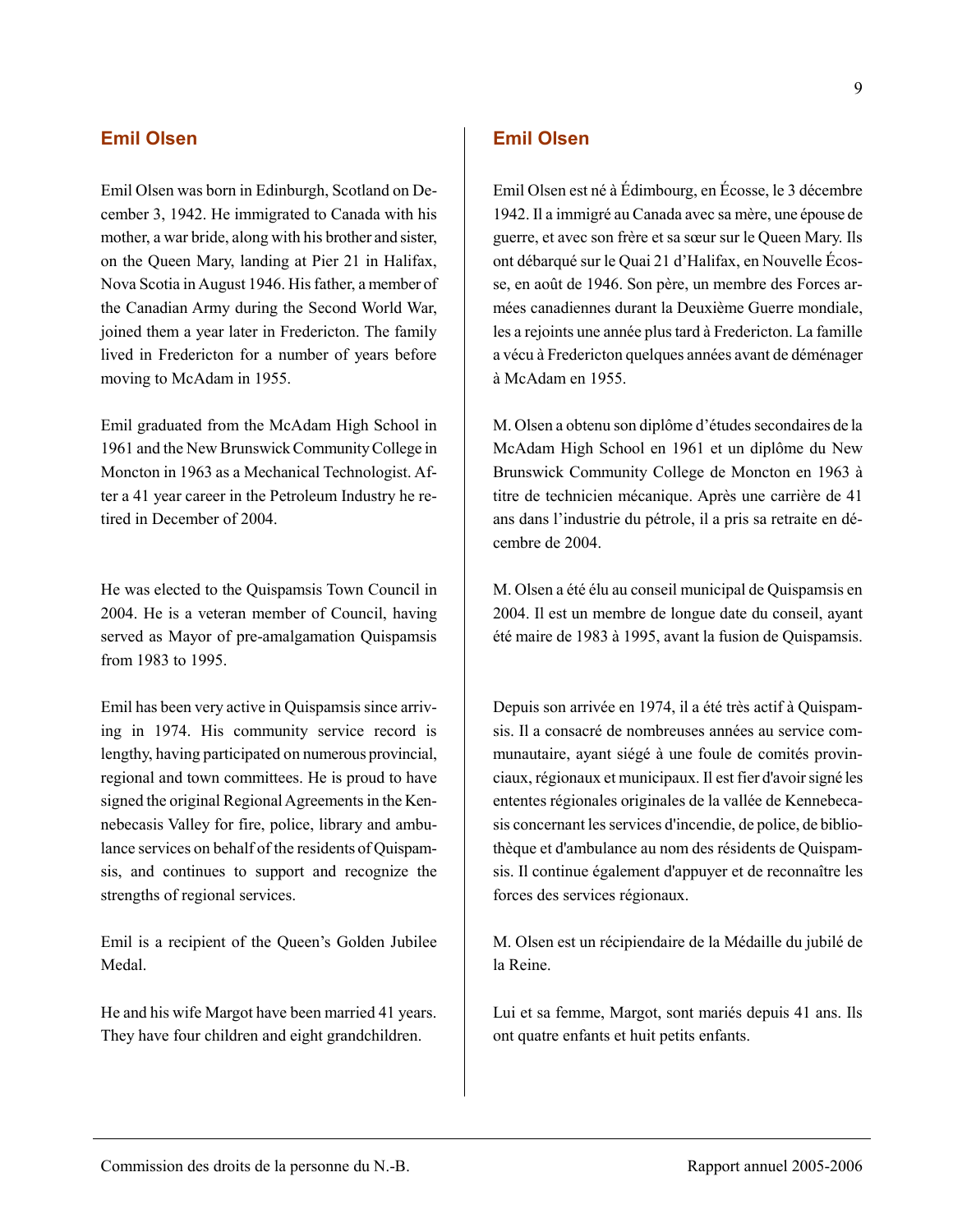### **Mary Jane Ward**

Mary Jane Ward has earned numerous certificates in a wide variety of fields. She obtained a Business Administration Certificate in 1985 from the New Brunswick Community College, a B.Ed. degree from the University of New Brunswick in 1995, a Principal's Certificate in 2000 and a M.Ed. in 2001.

In 1986, Mrs. Ward became a Headstart Child Care Worker at Red Bank First Nations, where she lives, and she was the Headstart Co-ordinator there from 1987 to 1995. Since then, she has been the Principal and a Teacher of the Metepenagiag School in Red Bank First Nations.

She is a former member of the New Brunswick Micmac / Maliseet Child Care Council, the New Brunswick Early Childhood Coalition and the School Parent Advisory Committee of the North/ South Esk High School in Sunny Corner, N.B.

Mrs. Ward is very much involved in extracurricular, religious and other community activities, especially those involving youth, parenting skills, drugs and alcohol, and Native culture. In 1995, she was chosen National Native Role Model for the Atlantic provinces by Health and Welfare Canada and Kahnawake Social Services.

Ms. Ward was first appointed to the Human Rights Commission in 1999, and she was re-appointed in 2003.

### **Mary Jane Ward**

Mary Jane Ward détient un grand nombre de certificats dans des domaines variés. Elle a obtenu un certificat en administration des affaires en 1995 des Collèges communautaires du Nouveau-Brunswick, un B.Ed. de l'University of New Brunswick en 1995, un certificat d'aptitudes à la direction d'école en 2000 et une M.Ed. en 2001.

En 1986, Mme Ward est devenue travailleuse des services à l'enfance pour le programme Bon départ auprès des Premières Nations de Red Bank, où elle vit. Elle a été coordonnatrice du programme Bon départ de Red Bank de 1987 à 1995. Depuis cette date, elle est directrice et enseignante de sciences à la Metepenagiac School de Red Bank.

Elle a déjà été membre du New Brunswick Micmac / Maliseet Child Care Council, de la Coalition de la petite enfance du Nouveau-Brunswick et du Comité consultatif de parents auprès de l'école de la North and South Esk High School à Sunny Corner, au Nouveau-Brunswick.

Mme Ward participe souvent aux activités parascolaires, religieuses et communautaires, particulièrement celles qui concernent les jeunes ou qui traitent des compétences parentales, de la drogue et l'alcool ou de la culture autochtone. En 1995, Santé et Bien-être social Canada et les services sociaux de Kahnawake l'ont choisie comme personnage modèle autochtone canadien pour les provinces atlantiques.

Elle s'est jointe à la Commission des droits de la personne à titre de membre en 1999, et sa nomination a été renouvelée en 2003.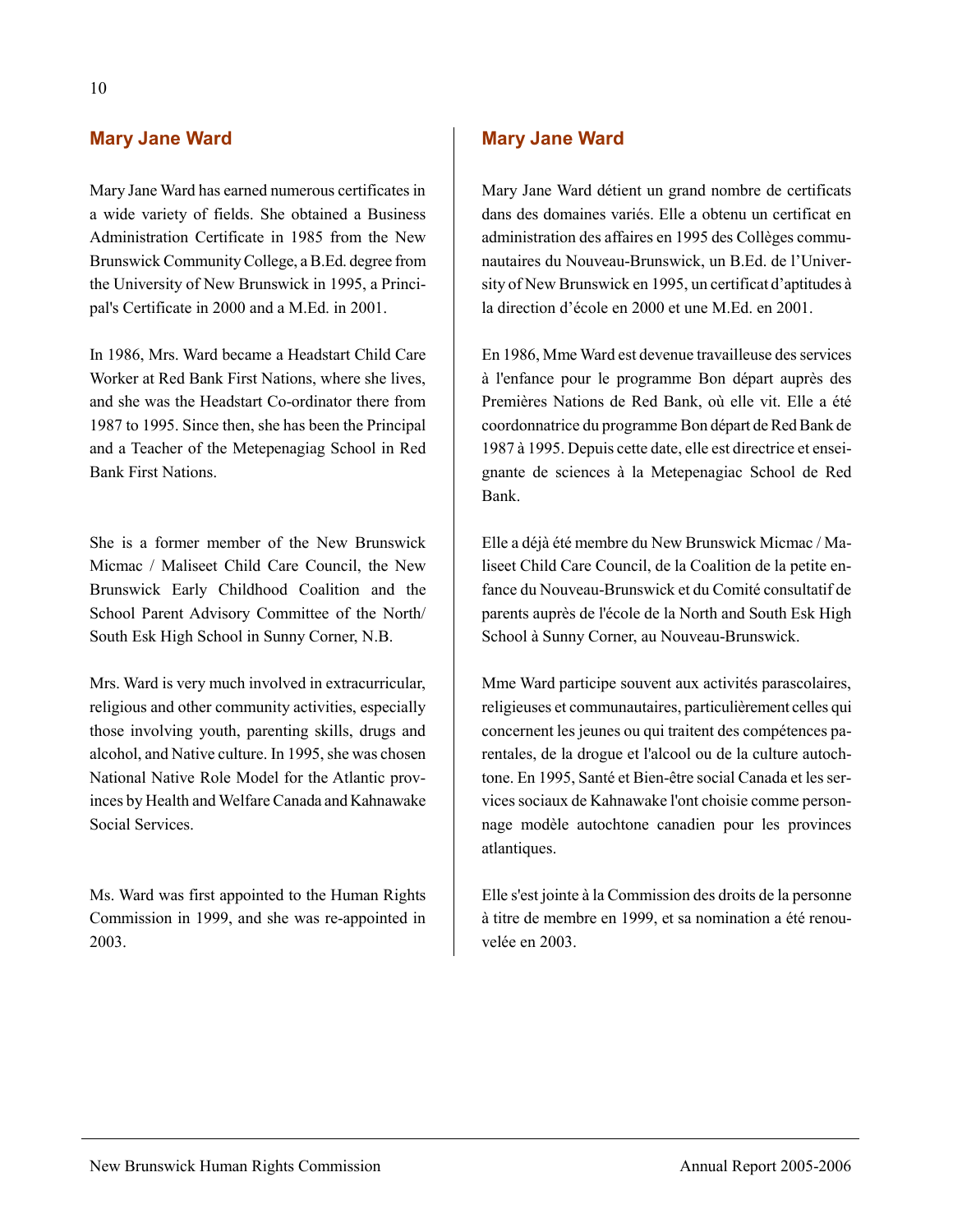## **Compliance**

### **Complaint Process**

Any individual who believes they have been discriminated against on the basis of race, colour, religion, national origin, ancestry, place of origin, age, physical disability, mental disability, marital status, sexual orientation, sex, social condition or political belief or activity has the right to file a complaint of discrimination under Section 17 of the New Brunswick *Human Rights Act*. All complaints filed with the Commission are considered confidential and are discussed only with the parties involved.

It should be noted that the Commission is sensitive to the fact that every complaint brought before it involves two parties, the Complainant and the Respondent. The Commission is committed to ensuring equal treatment of all parties involved in a complaint.

The Commission continued to make changes to the complaint process to improve the service provided to the public. It implemented a process of centralized intakes that resulted in a more organized processing of the complaints. Because of this, the Commission was able to offer pre-complaint mediation services to the parties of a potential complaint.

The Commission also implemented a triage function. All formal complaints are now reviewed by a triage team that identifies the human rights issues raised, answers any issues as to jurisdiction or the sufficiency of the complaint form, and properly assigns the complaint to mediation and/or investigation.

## **Traitement des plaintes**

### **Traitement des plaintes**

Toute personne qui estime avoir été victime de discrimination en raison de sa race, de sa couleur, de sa religion, de son origine nationale, de son ascendance, de son lieu d'origine, de son âge, d'une incapacité physique ou mentale, de son état matrimonial, de son sexe, de son orientation sexuelle, de sa condition sociale ou de convictions ou d'activité politiques a le droit de déposer une plainte de discrimination en vertu de l'article 17 de la *Loi sur les droits de la personne.* Toutes les plaintes déposées auprès de la Commission sont confidentielles et sont discutées uniquement avec les parties en cause.

La Commission des droits de la personne reconnaît que chaque plainte reçue met deux parties en cause — la partie plaignante et la partie défenderesse. La Commission entend assurer un traitement équitable à toutes les parties à une plainte.

La Commission a continué d'apporter des changements au processus de traitement des plaintes afin d'améliorer le service offert au public. Elle a mis en oeuvre un processus d'accueil centralisé, ce qui a contribué à un traitement plus structuré des plaintes. La Commission a pu offrir ainsi des services de médiation avant le dépôt de plaintes aux parties à une plainte potentielle.

Elle a également mis en oeuvre une fonction de triage. Une équipe de triage examine maintenant toutes les plaintes officielles afin de cerner les questions liées aux droits de la personne qui y sont soulevées. Elle répond également à toute question au sujet de la compétence ou du caractère suffisant de la formule de plainte, et assigne comme il se doit la plainte à une médiation ou à une enquête.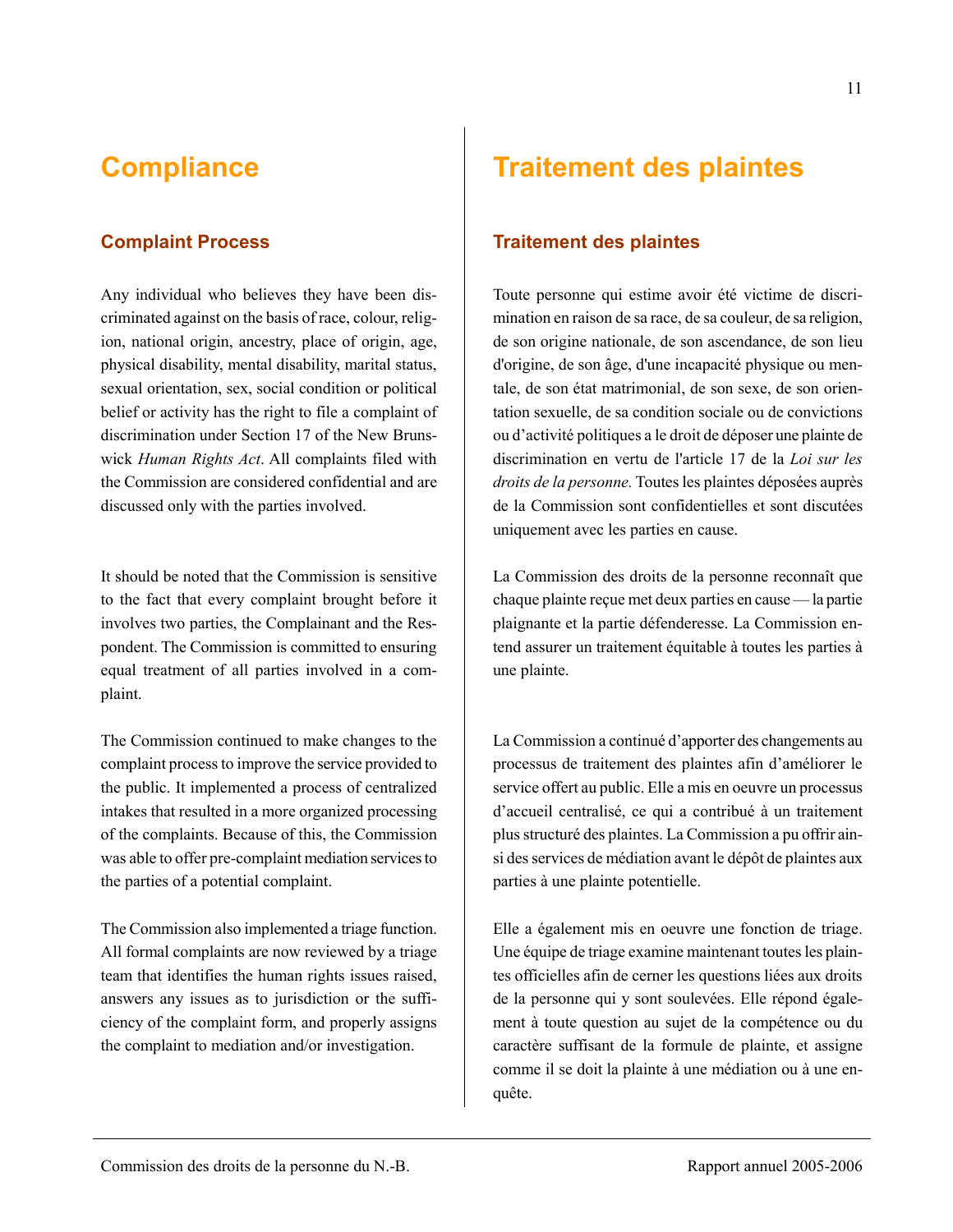Further, the Commission expanded its early mediation program by offering early mediation to the parties of all complaints that have been assigned to mediation and/or investigation. Mediation services include face-to-face mediation sessions and settlement discussions by letter, email and telephone. During the past fiscal year and through the settlement process, the Commission's staff was able to assist the parties in obtaining a resolution to 95 complaints.

Settlements may include compensation for special and general damages, as both of these remedies may be ordered by a Board of Inquiry should it find discrimination. Special damages include lost wages and expenses incurred by the complainants. General damages are intended to compensate complainants for the injury to their dignity, feelings and selfrespect. Other possible terms of settlement are a letter of reference, a letter of apology, changes in policies, reinstatement of a dismissed employee, and a human rights training seminar for the respondent.

The total monetary value of the settlements obtained in 2005-06 was about \$1.3 million. In addition, 30 letters of references and 26 letters of apology or misunderstanding were received, 20 human rights training seminars and 10 policy changes or developments were agreed to, 10 complainants were accommodated, three complainants were hired and another three were reinstated.

Please see Appendix C for a flow chart of the complaint process.

En outre, la Commission a étendu son programme de médiation précoce en offrant une médiation précoce aux parties à toutes les plaintes qui ont été assignées à une médiation ou à une enquête. Les services de médiation comportent des séances de médiation face à face et des pourparlers en vue de parvenir à un règlement à l'amiable par lettre, par courriel et par téléphone. Durant la dernière année, le personnel de la Commission a pu aider les parties à en arriver à la résolution de 95 plaintes grâce au processus de règlement à l'amiable.

Les règlements à l'amiable peuvent comprendre un dédommagement pour des dommages-intérêts particuliers et généraux, car une commission d'enquête peut ordonner ces deux modes de réparation si elle détermine qu'il y a eu discrimination. Les dommages-intérêts particuliers comprennent le salaire perdu et les dépens engagés par les plaignants. Les dommages-intérêts généraux sont destinés à indemniser le plaignant qui a subi une atteinte à sa dignité, à ses sentiments et au respect de sa personne. Parmi les autres conditions de règlement à l'amiable, mentionnons une lettre de référence, une lettre d'excuses, un changement dans les directives, le rétablissement d'un employé mis à pied, et un atelier de formation sur les droits de la personne à l'intention de l'intimé.

La valeur monétaire totale des règlements à l'amiable conclus en 2005-2006 s'établit à environ 1,3 million de dollars. De plus, 30 lettres de référence et 26 lettres d'excuses ou faisant état d'un malentendu ont été reçues, 20 ateliers de formation sur les droits de la personne ont été offerts, 10 directives ont été changées ou élaborées, des mesures d'adaptation ont été prises à l'endroit de 10 plaignants tandis que trois autres plaignants ont été réintégrés.

Voir à l'annexe C le graphique d'acheminement des plaintes.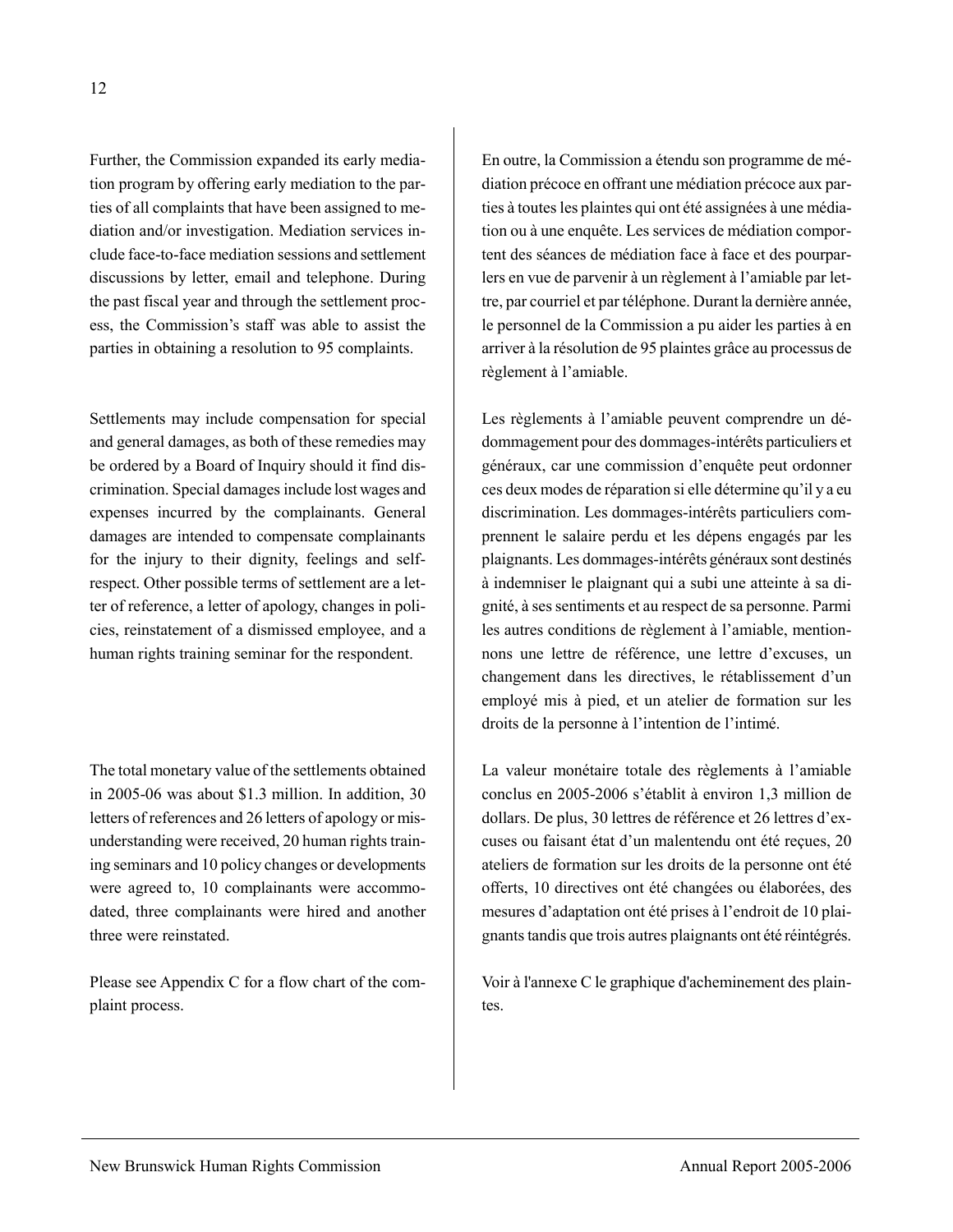### **Complaint Statistics**

Statistical information on all the complaints filed is found in Appendix D. Here are some highlights:

#### **New Grounds**

This was the first full fiscal year during which social condition and political belief or activity were grounds listed in the *Human Rights Act*. The grounds were added on January 31, 2005. Social condition is defined in the *Act* as the "condition of inclusion of the individual in a socially identifiable group that suffers from social or economic disadvantage on the basis of his or her source of income, occupation or level of education."

During 2005-06, 12 complaints were filed that included social condition as a ground. As of March 31, 2006, six had been closed: four due to lack of merit, one due to lack of jurisdiction and another as a result of mediation. The other six complaints were still active.

For the same period, three complaints were filed on the basis of political belief or activity, two of which were closed as of March 31, 2006, one due to lack of merit and the other due to lack of jurisdiction.

#### **New Complaints**

- The Commission received 205 complaints in 2005-06. This is similar to the 195 complaints received in 2004-05, when the same complaint by different complainants against the same respondent are counted as one complaint.
- Sixty of the complaints alleged discrimination on two or more grounds and 10 alleged discrimination in multiple activities. When multiple grounds and activities are factored in, the 205

### **Statistiques sur les plaintes**

Des données statistiques se trouvent à l'Annexe D. Voici quelques faits saillants :

#### **Nouveaux motifs**

Il s'agissait de la première année financière durant laquelle la condition sociale et les convictions ou les activités politiques étaient énumérées dans la *Loi sur les droits de la personne*. Les motifs ont été ajoutés le 31 janvier 2005. La condition sociale au sens de la *Loi* désigne la « condition d'un individu résultant de son inclusion au sein d'un groupe social identifiable et socialement ou économiquement défavorisé fondé sur sa source de revenu, sa profession ou son niveau d'instruction ».

Durant 2005-2006, 12 plaintes ont été déposées qui comprenaient la condition sociale comme motif. Au 31 mars 2006, on avait fermé le dossier de six plaintes : quatre plaintes n'étaient pas fondées, une débordait de la compétence de la Commission et une autre a été réglée par la médiation. Les six autres plaintes étaient toujours actives.

Pour la même période, il y a eu dépôt de trois plaintes fondées sur le motif des convictions ou d'activité politiques, dont le dossier dans deux cas était fermé au 31 mars 2006 : une plainte n'était pas fondée et l'autre débordait de la compétence de la Commission.

#### **Plaintes nouvelles**

- En 2005-2006, la Commission a reçu 205 plaintes. Ce résultat est comparable aux 195 plaintes reçues en 2004-2005, si nous comptons comme une seule plainte la même plainte que divers plaignants ont déposée contre le même intimé.
- Soixante plaintes concernaient de la discrimination fondée sur des motifs multiples et 10 concernaient de la discrimination par rapport à des activités multiples. Compte tenu des motifs et activités multiples, ces 205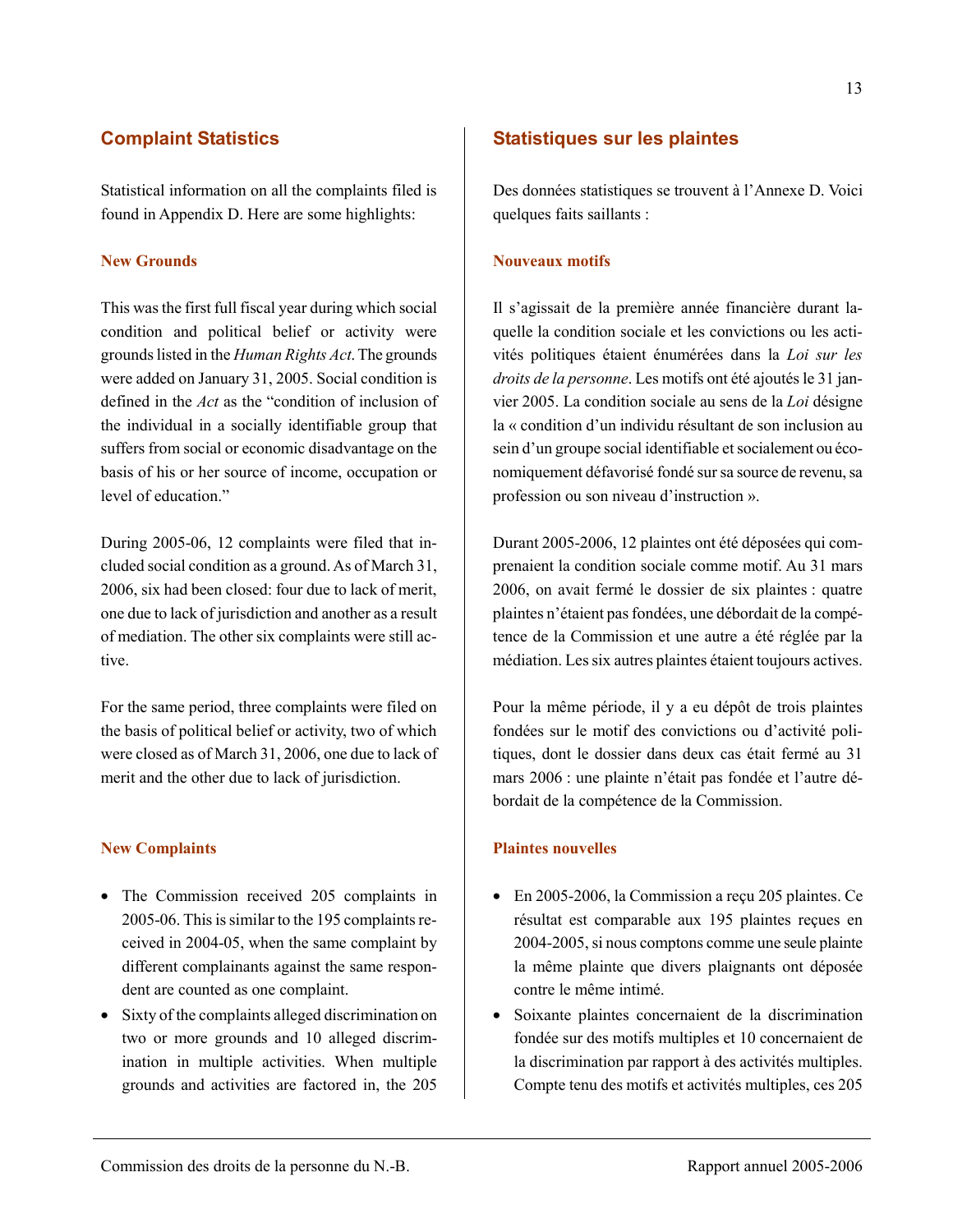complaints included 298 allegations of discrimination.

#### **Grounds of Discrimination**

- The most common grounds were physical disability (90) and mental disability (48).
- As in previous years, most complaints were employment-related (77 %).
- Of the 230 employment cases, 125 (54 %) dealt with discrimination based on physical or mental disability. It was the largest group of complaints.

#### **Closed Complaints**

- Two hundred forty eight (248) complaints were closed in 2005-06, compared to 193 in 2004-05, a 28% increase.
- Of the 248 closed files:
	- o 95 were settled, 28 in early mediation,
	- o 88 were dismissed,
	- o 49 were withdrawn or abandoned,
	- o 12 were found to be outside the Commission's jurisdiction, and
	- o 3 were closed because the respondent could not be located.
	- o 1 case was dismissed by a Board of Inquiry.
- Two hundred eighteen complaint files were open at the end of the fiscal year, including cases referred to Boards of Inquiry.

#### **Settlements**

- 95 cases were settled, at the following stages:
	- o 28 cases were settled within six months of the complaint,
	- o 39 cases settled after six months, but before being considered at a Commission meeting,

plaintes représentaient 298 allégations de discrimination.

#### **Motifs de discrimination**

- Les motifs cités le plus fréquemment étaient l'incapacité physique (90) et l'incapacité mentale (48).
- Comme dans les années antérieures, la plupart des plaintes se rapportaient à l'emploi, soit 77 %.
- Des 230 cas relatifs à l'emploi, 125 (54 %) concernaient la discrimination fondée sur une incapacité physique ou mentale. Il s'agit du plus important groupe de plaintes.

#### **Fermeture de dossiers de plaintes**

- On a fermé 248 dossiers de plaintes en 2005-2006 contre 193 en 2004-2005, soit une augmentation de 28 %.
- Des 248 dossiers fermés :
	- o 95 plaintes ont été réglées à l'amiable, dont 28 à l'étape de la médiation précoce,
	- o 88 ont été rejetées,
	- o 49 ont été retirées ou abandonnées,
	- o 12 ont été déclarées hors de la compétence de la Commission,
	- o 3 dossiers ont été fermés parce qu'il a été impossible de trouver l'intimé,
	- o une affaire a été rejetée par une commission d'enquête.
- Deux cent dix-huit dossiers de plaintes étaient ouverts à la fin de l'année financière, dont les affaires soumises aux commissions d'enquête.

### **Règlements à l'amiable**

- Il y a eu règlement à l'amiable de 95 plaintes, aux étapes suivantes :
	- o 28 l'ont été dans les six mois du dépôt de la plainte,
	- o 39 l'ont été après six mois, mais avant d'être examinées au cours d'une réunion de la Commission,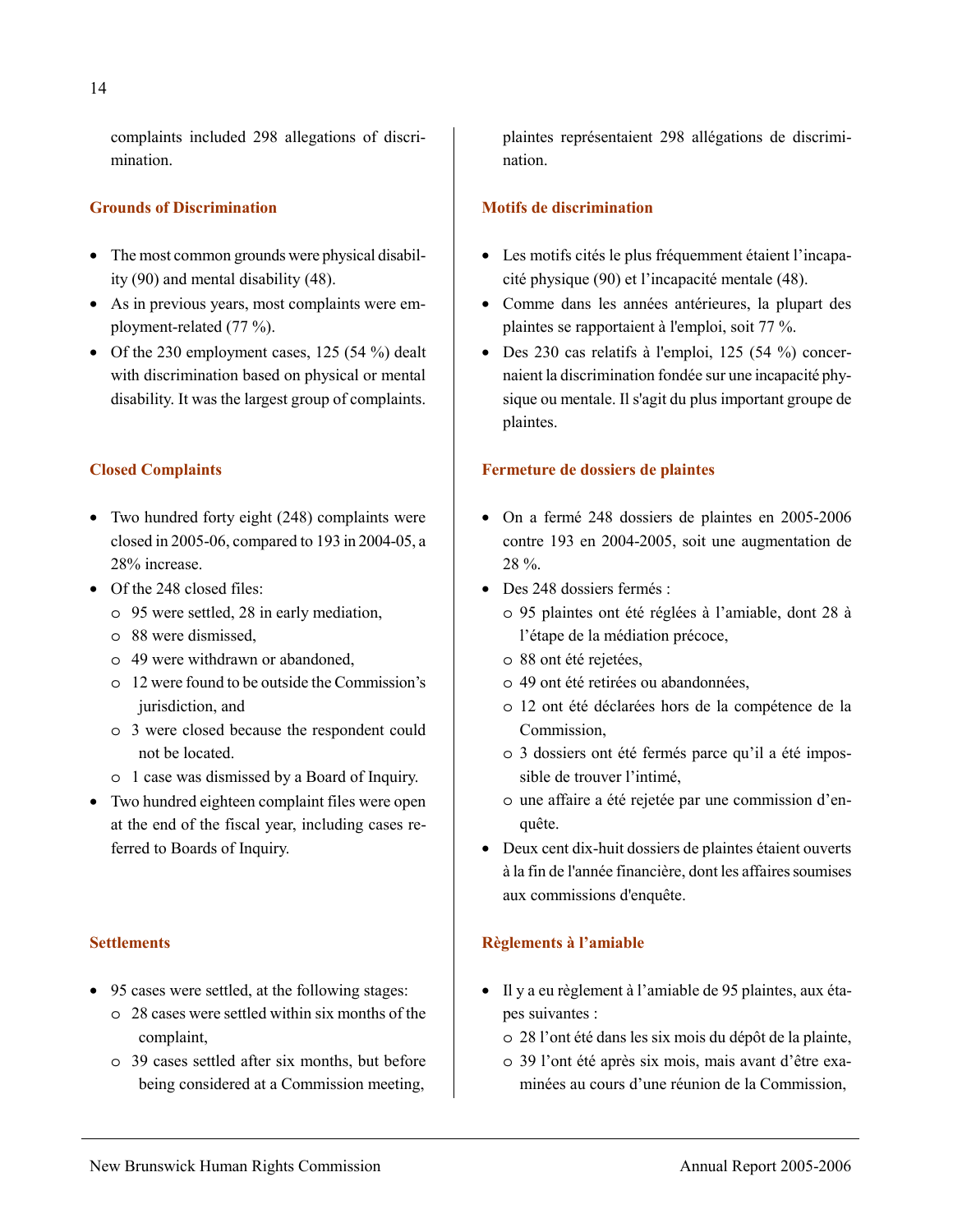- o 22 cases settled after being considered at a Commission meeting, but before being referred to a Board of Inquiry,
- o 6 cases settled after being referred to a Board of Inquiry

### **Sample Complaints**

The following is a sample of the types of complaints that the Commission dealt with during the period under review.

#### **1. Physical Disability / Services**

The Commission received eight similar complaints alleging that the City of Saint John was discriminating against the complainants on the basis of their various physical disabilities. They alleged that the regular transit system did not possess sufficient accessible buses to provide accessible transportation for them within the city. As well, they alleged that the parallel service, the Handi-Bus service, was not adequate due to the limited hours of operation, waiting times to receive the service (usually two to three weeks advance notice required), and a bumping policy where persons who had reserved the bus for recreational purposes could lose their booking if someone with a work related or medical appointment required the services.

The Commission's staff investigated the complaints and the parties agreed to participate in the Commission's mediation process. After several mediation sessions over a period of two years, the parties were able to reach a settlement focused on both the regular and parallel services. The city agreed to purchase at least two accessible buses per fiscal year, until all buses in the fleet are accessible. As well, the municipality agreed to have a target of providing the parallel service within 28 to 48 hours; to increase its

- o 22 l'ont été après avoir été examinées au cours d'une réunion de la Commission, mais avant d'être renvoyées à une commission d'enquête,
- o 6 l'ont été après avoir été renvoyées à une commission d'enquête.

#### **Exemples de plaintes**

Voici des exemples de plaintes que la Commission a traitées pendant la période visée par le présent rapport.

#### **1. Incapacité physique / Services**

La Commission a reçu huit plaintes semblables alléguant que la Cité de Saint John avait exercé de la discrimination à l'endroit des plaignants pour le motif de diverses incapacités physiques. Les plaignants ont allégué que le système de transport en commun ne possédait pas un nombre suffisant d'autobus accessibles pour leur offrir un transport accessible dans la ville. De même, ils ont allégué que le service parallèle, le service Handi-Bus, n'était pas adéquat à cause du nombre limité d'heures d'activité, des délais d'attente pour recevoir le service (habituellement un avis préalable de deux à trois semaines est exigé), et d'une politique de supplantation en vertu de laquelle les personnes qui ont réservé l'autobus à des fins récréatives risquent de perdre leur réservation si une personne a besoin du service pour aller travailler ou voir un médecin.

Le personnel de la Commission a enquêté sur les plaintes, et les parties ont accepté de participer au processus de médiation de la Commission. Après plusieurs séances de médiation sur une période de deux ans, les parties en sont parvenues à un règlement à l'amiable axé sur les services ordinaire et parallèle. La cité a accepté d'acheter au moins deux autobus accessibles par année financière, jusqu'à ce que tous les autobus du parc soient accessibles. De même, la municipalité a accepté de fixer comme objectif la prestation d'un service parallèle dans un délai de 28 à 48 heu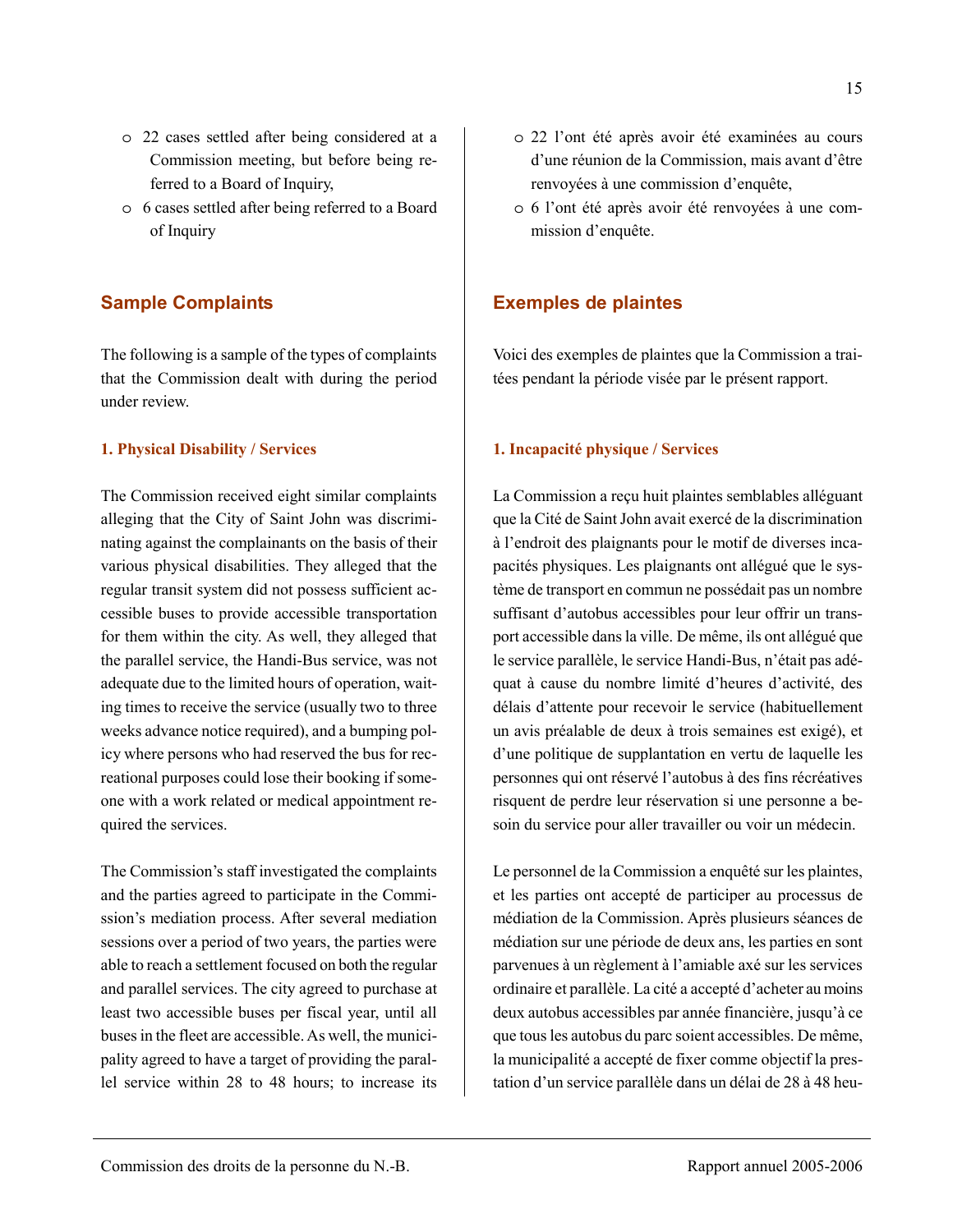hours of operation, and to amend the bumping policy to ensure that recreation is considered a priority and a person cannot be bumped unless they agree to it. The parties agreed that the settlement could be made public in hopes that it would inform other municipalities within the Province and the rest of the country.

#### **2. Age / Employment**

An employee alleged that when she obtained fulltime status, she was informed by a representative of the employer that she would receive medical benefits within three months through the employer's insurance plan. However, she was later advised by the employer that she would not be eligible to receive the benefits because she was 65 years of age and the employer's insurance plan did not permit benefits for persons over the age of 65. The employer maintained that it was the terms and conditions of the insurance plan and not their own policy.

The Commission's staff was able to effect a settlement. The employer agreed to pay the equivalent amount towards the complainant's private insurance that they pay for their other employees under the employer's insurance plan.

#### **3. Marital Status / Employment**

An employee alleged that her employment was terminated because her employer believed that there was tension in the workplace between her and her coworker, who happened to be her common law husband's ex-spouse. The employer maintained that they had no alternative but to terminate the complainant's employment due to the negative impact this relationship had on the work environment.

Commission staff was able to effect a settlement within three months of receiving the complaint. The settlement included \$6,000 for general damages and res; d'augmenter ses heures d'activité et de modifier la politique de supplantation pour s'assurer que les loisirs sont considérés comme étant une priorité et qu'une personne ne peut être supplantée, sauf si elle y consent. Les parties ont accepté que le règlement à l'amiable soit publié dans l'espoir d'informer les autres municipalités de la province et le reste du pays.

### **2. Âge / Emploi**

Une employée a allégué que, après avoir obtenu son statut à temps plein, un représentant de l'employeur l'a informée qu'elle recevrait des avantages médicaux dans un délai de trois mois par la voie du régime d'assurance de l'employeur. Cependant, l'employeur l'a informée plus tard qu'elle ne serait pas admissible aux avantages parce qu'elle était âgée de 65 ans et que son régime d'assurance ne permettait pas l'octroi d'avantages aux personnes âgées de plus de 65 ans. L'employeur a maintenu qu'il s'agissait des conditions générales du régime d'assurance et non de sa propre politique.

Le personnel de la Commission est parvenu à un règlement à l'amiable. L'employeur a accepté de verser au régime d'assurance privé de la plaignante un montant équivalent au montant qu'il payait pour les autres employés en vertu de son régime d'assurance.

#### **3. État matrimonial / Emploi**

Une employée a allégué qu'on avait mis fin à son emploi parce que son employeur croyait qu'il y avait de la tension au lieu de travail entre elle et sa collègue qui s'adonnait à être l'ex-conjointe de son conjoint de fait. L'employeur a maintenu qu'il n'avait pas d'autre choix que de mettre fin à l'emploi de la plaignante à cause des répercussions négatives que sa relation avait eues sur le milieu de travail.

Le personnel de la Commission est parvenu à un règlement à l'amiable dans les trois mois suivant la réception de la plainte. Le règlement comprenait un paiement de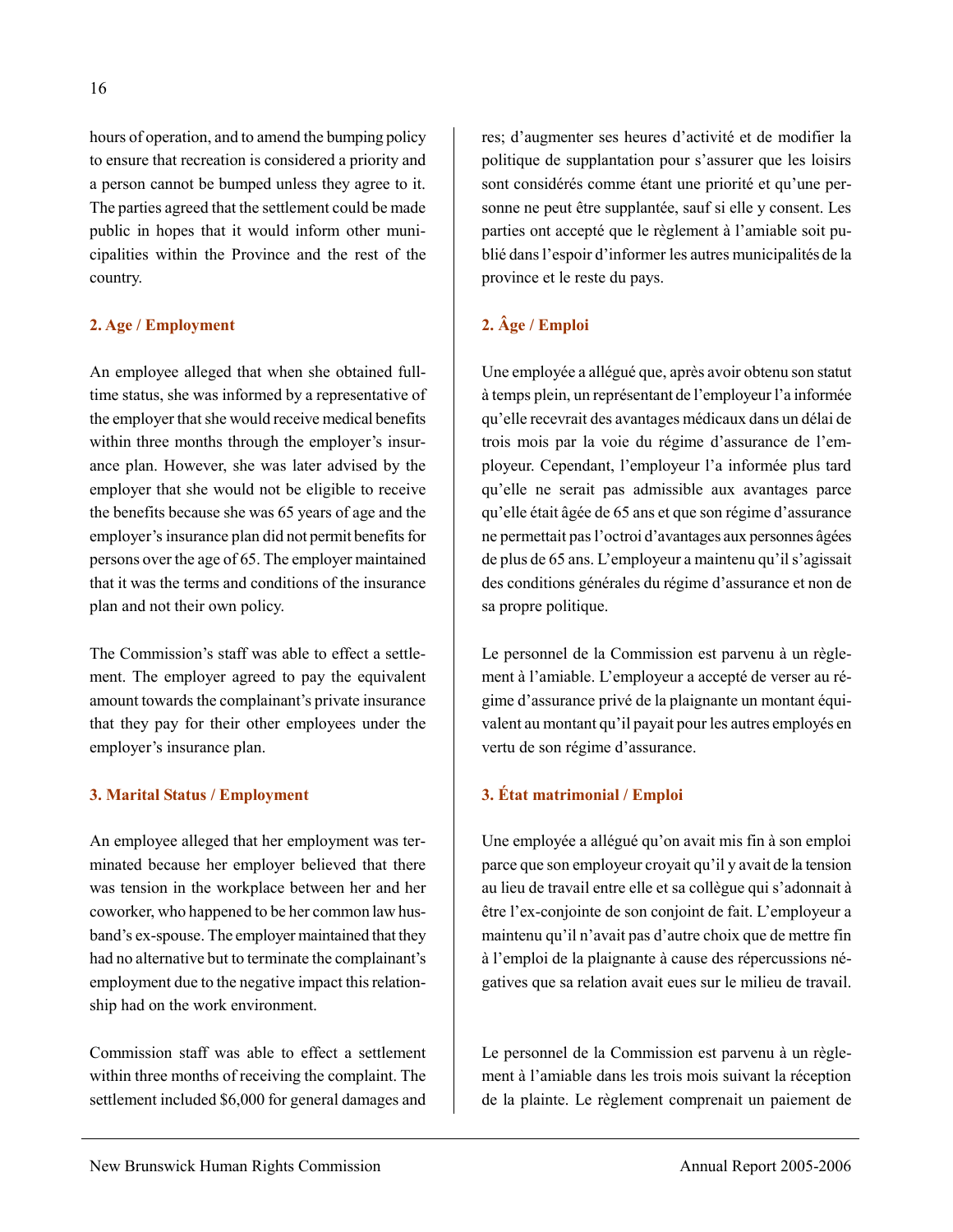a four month severance.

#### **4. Sexual Harassment / Employment**

An employee alleged that she had been sexually harassed by her employer. She alleged that her employer made comments of a sexual nature to her, commented that she looked good, attempted to touch her, and brushed up against her when there was no need to be that close to her. The employer denied having done this.

The Commission's staff completed their investigation and at a meeting, the Commission decided that the complaint was one that they were not willing to dismiss at that time and requested that the Commission staff attempt to effect a settlement.

The parties were able to reach a settlement that included \$2,500 for general damages and a letter of apology.

#### **5. Physical Disability / Employment**

An employee alleged that her employer had failed to accommodate her physical disabilities, neck, back and shoulder pain that were the result of a workplace injury. The respondents denied this and provided the Commission's investigator with documentation of all of the efforts that they had made in an attempt to accommodate the complainant, which included following the recommendations of the complainant's health care providers, training and placement in several other positions within the respondents' organization. They alleged that the complainant had failed to be successful in these positions due to her own actions.

After completing an investigation, the officer assigned to the file recommended to the Commission's Director to exercise her authority under the Commis6 000 \$ en dommages-intérêts généraux et une indemnité de départ de quatre mois.

#### **4. Harcèlement sexuel / Emploi**

Une employée a allégué que son employeur l'avait harcelée sexuellement. Elle a allégué que son employeur avait tenu des propos de nature sexuelle à son endroit, avait mentionné qu'elle avait bonne mine, avait tenté de la toucher et l'avait frôlée alors qu'il n'y avait aucune raison de se trouver si près d'elle. L'employeur a nié les allégations.

Le personnel de la Commission a mené son enquête et, lors d'une réunion, la Commission a déterminé qu'il ne s'agissait pas d'une plainte qu'elle était disposée à rejeter à ce moment-là et a demandé à son personnel de tenter de parvenir à un règlement à l'amiable.

Les parties ont pu parvenir à un règlement à l'amiable qui comportait un paiement de 2 500 \$ en dommages-intérêts généraux et une lettre d'excuses.

#### **5. Incapacité physique / Emploi**

Une employée a allégué que son employeur n'avait pas tenu compte de ses incapacités physiques, soit de sa douleur au cou, au dos et aux épaules qui résultait d'une blessure au travail. Les intimés ont rejeté l'allégation et ont fourni à l'enquêteur de la Commission des documents à l'appui de toutes les mesures d'adaptation qu'ils avaient déployées afin de subvenir aux besoins de la plaignante, soit suivre les recommandations des fournisseurs de soins de santé de la plaignante, et offrir une formation et un placement dans plusieurs autres postes dans l'organisation des intimés. Les intimés ont allégué que la plaignante n'avait connu aucun succès dans ces postes à cause de ses propres actions.

Après avoir mené une enquête, l'agent a assigné le dossier recommandé à la directrice de la Commission afin que cette dernière exerce son pouvoir en vertu des pouvoirs de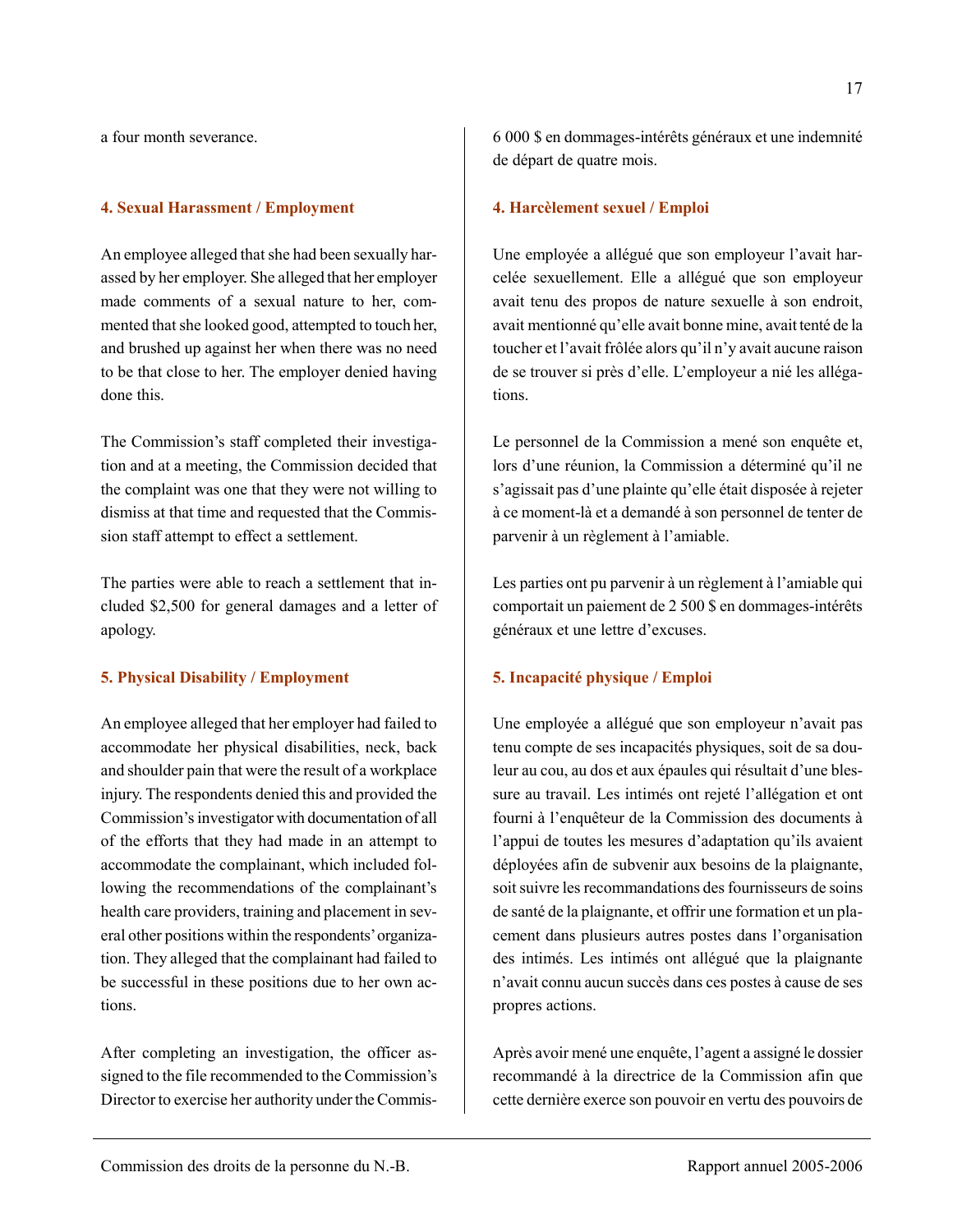sion's delegation powers to dismiss the complaint as being clearly without merit. The Director accepted

#### **6. Sex / Services**

The Commission received a complaint alleging that an organization that provided dance lessons discriminated against her on the basis of her sex when they refused to permit her and her same sex partner to take dance lessons together.

the officer's recommendation and closed the file.

Utilizing the Commission's early mediation process, the parties were able to reach a settlement within ten days from receipt of her complaint. As part of the settlement, the complainant was able to take dance lessons with her partner.

#### **Referrals**

The staff at the Human Rights Commission continues to refer those callers on to the most appropriate agency if their query does not fall within the jurisdiction of the *Human Rights Act*. There were 1349 referrals in 2005-06. This represents a 27% increase over 2004-05, when there were 1064 referrals.

The types of referrals remain the same – Office of the Ombudsman, Employment Standards, the Canadian Human Rights Commission and various other agencies or government departments that may better serve the caller.

#### **Boards of Inquiry**

If a formal complaint cannot be settled, the Commission may recommend that a tribunal hear the complaint. In that case, the Minister responsible for the délégation, soit de rejeter la plainte qui n'était clairement pas fondée. La directrice a accepté la recommandation de l'agent et a fermé le dossier.

#### **6. Sexe / Services**

La Commission a reçu une plainte alléguant qu'une organisation qui offrait des leçons de danse avait exercé de la discrimination à son endroit en raison de son sexe, lorsqu'elle avait refusé de leur permettre, à sa partenaire de même sexe et à elle, de suivre des leçons de danse ensemble.

À l'aide du processus de médiation précoce de la Commission, les parties sont parvenues à un règlement à l'amiable dans les dix jours suivant la réception de la plainte. Dans le cadre du règlement à l'amiable, la plaignante a pu suivre des leçons de danse avec sa partenaire.

### **Aiguillages**

Le personnel de la Commission des droits de la personne continue de diriger vers les organismes pertinents ceux dont la demande ne relève pas de la *Loi sur les droits de la personne*. En 2005-2006, 1349 appelants ont été dirigés comparativement à 1064 en 2004-2005, ce qui représente une augmentation de 27 p. 100.

 Les types d'appels demeurent les mêmes – Bureau de l'ombudsman, Normes d'emploi, Commission canadienne des droits de la personne et divers autres organismes et ministères du gouvernement susceptibles de mieux répondre aux demandes des appelants.

#### **Commissions d'enquête**

Lorsqu'il est impossible de régler une plainte officielle, la Commission peut recommander qu'elle soit entendue par un tribunal. Dans un tel cas, le ministre responsable de la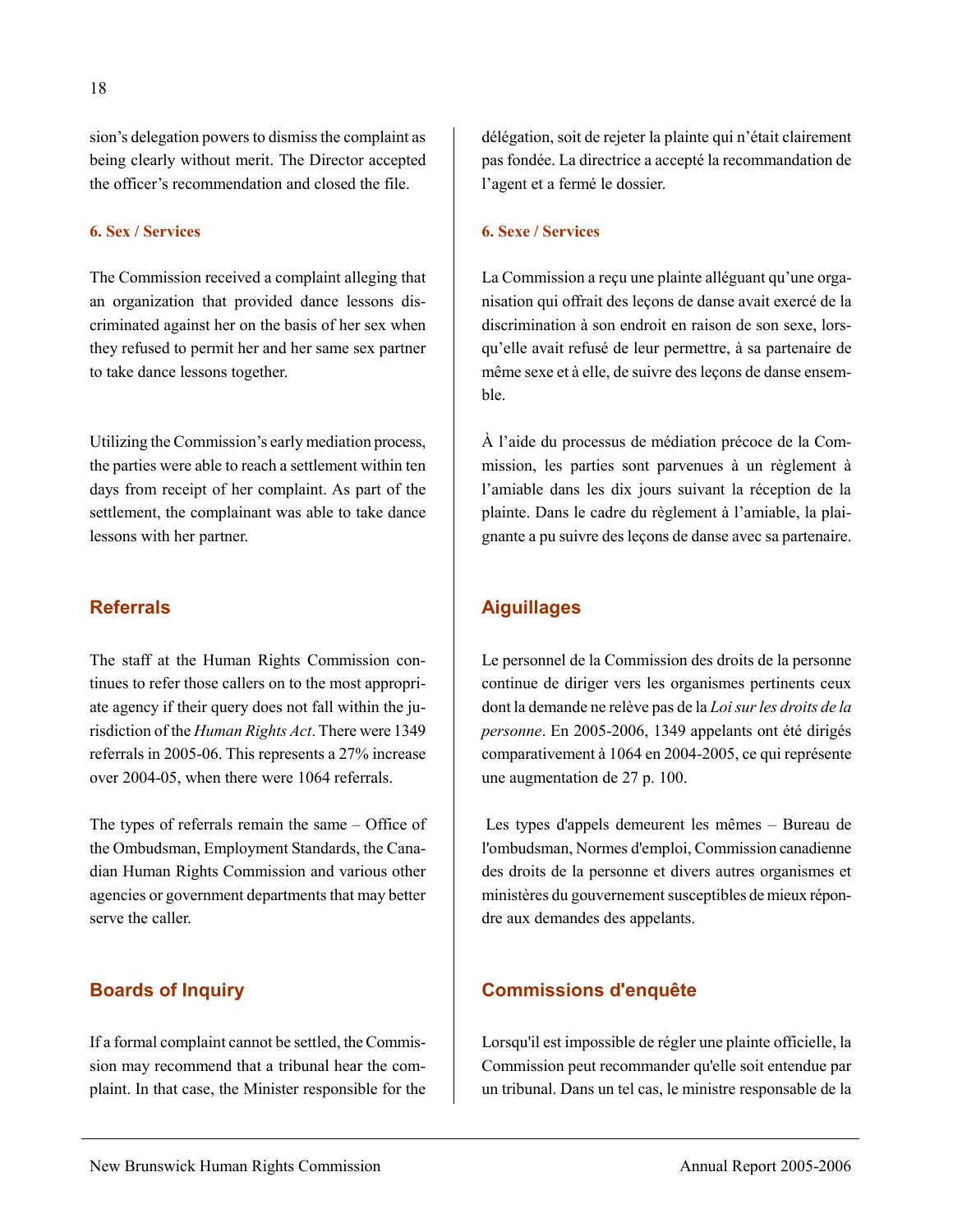Human Rights Commission may refer the matter to the Labour and Employment Board, which is a permanent tribunal that deals with a variety of employment disputes, or to a human rights Board of Inquiry appointed to hear that specific case. Such boards are separate and independent from the Commission.

At the hearing, the Board hears the evidence and argument of all the parties to the complaint. The Commission is considered to be a party. If the Board finds that the *Human Rights Act* was not violated, it dismisses the complaint. If it concludes that there was a violation, it may order, for example, that the discrimination stop, that a dismissed employee be rehired with back pay, that an apartment be offered to a person who had been denied an apartment or that the victim be compensated financially for expenses and emotional suffering.

At the beginning of the 2005-2006 fiscal year, the Commission had two outstanding complaints at the Board of Inquiry level. During the year, one Board process was put on hold until court decisions, one at the Supreme Court level and one at the Court of Appeal level in Ontario, were issued. The other outstanding Board, *Scott v. Potash Corporation of Saskatchewan*, was put on hold pending the decision of the Court of Appeal of New Brunswick regarding the preliminary issue that was decided by the Board in November 2004.

In 2005-2006, the Commission continued to experience heightened activity in terms of Board of Inquiry hearings and judicial review of Board decisions. Twenty-eight new complaints were referred to Board of Inquiry hearings, compared to two in the previous fiscal year. Twenty of these involved the same issue (age discrimination) and the same respondent. The remaining complaints involved one or Commission des droits de la personne peut renvoyer l'affaire à la Commission du travail et de l'emploi, un tribunal permanent qui traite de divers genres de litiges en matière d'emploi, ou confier le dossier à une commission d'enquête en matière de droits de la personne nommée à cette fin. On ne doit pas confondre ces commissions d'enquête et la Commission, puisqu'elles sont distinctes et indépendantes de celle-ci.

Le tribunal tient une audience publique pour entendre la preuve et l'argumentation de toutes les parties à la plainte. La Commission est réputée être une partie. Si le tribunal conclut qu'il n'y a pas eu violation de la *Loi sur les droits de la personne*, il rejette la plainte. S'il conclut qu'il y a eu violation, il peut, par exemple, ordonner de cesser l'acte discriminatoire, de réengager un employé licencié et de lui payer un salaire rétroactif, d'offrir un logement à la personne à qui on avait refusé la location ou d'indemniser la victime pour ses dépenses ou ses souffrances émotionnelles.

Au début de l'année financière 2005-2006, la Commission avait deux plaintes en suspens devant une commission d'enquête. Durant l'année, les activités d'une commission d'enquête ont été suspendues jusqu'à ce que des décisions judiciaires, l'une de la Cour suprême et l'autre de la Cour d'appel de l'Ontario, soient rendues. L'autre affaire en suspens devant une commission d'appel, *Scott c. Potash Corporation of Saskatchewan*, a été mise en veilleuse en attendant la décision de la Cour d'appel du Nouveau-Brunswick concernant la question préliminaire qui avait été tranchée par la commission d'enquête en novembre 2004.

En 2005-2006, la Commission a continué d'être très occupée en ce qui concerne les audiences de commissions d'enquête et la révision de décisions de commissions d'enquête. Vingt-huit nouvelles plaintes ont été renvoyées à des audiences de commissions d'enquête, comparativement à deux au cours de l'année financière précédente. Vingt d'entre elles portaient sur la même question (discrimination fondée sur l'âge) et concernaient le même inti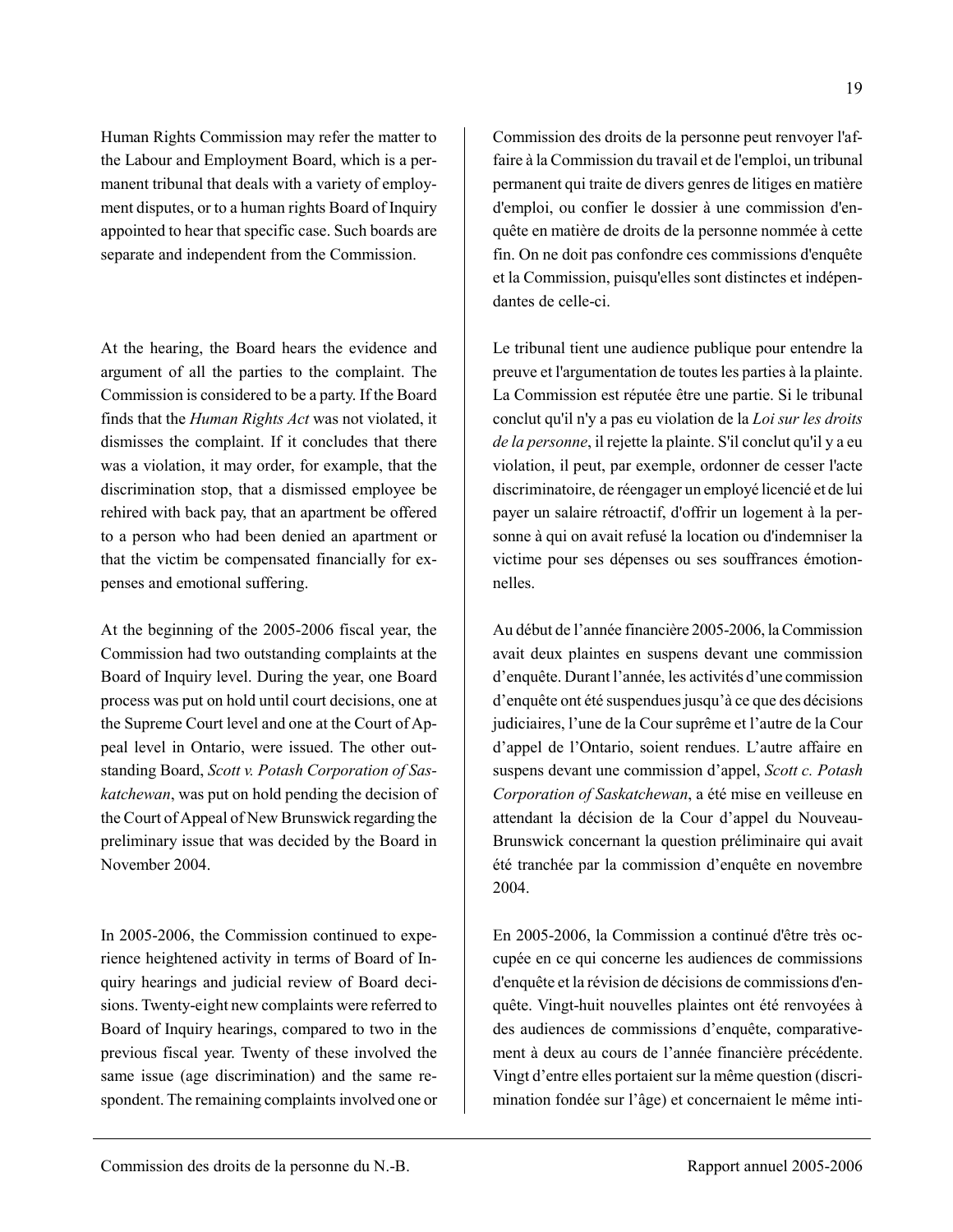more of the following grounds: sexual harassment, sex, physical disability and mental disability.

As well, out of the remaining eight complaints, three were connected to one another as they were based on the ground of sexual harassment in employment and were filed against the same respondent. However, the Board of Inquiry closed the files prior to the hearing as the respondent and his company had declared bankruptcy and the respondent could not be found.

#### **Scott v. Potash Corporation of Saskatchewan**

The Commission filed an appeal of the May 24, 2005 decision of the Court of Queen's Bench in *Scott*  v. *Potash Corporation of Saskatchewan* in which the court overruled the decision of the human rights Board of Inquiry in that case.

The complainant had been forced to retire at age sixty-five even though his job performance and safety were not in dispute.

In November 2004, the Board of Inquiry had given a preliminary ruling on the appropriate test to be used for the interpretation of the paragraph  $3(6)(a)$  exception in the *Human Rights Code* for bona fide pension plans as it related to mandatory retirement schemes.

The employer maintained that the *bona fides* of its pension plan should be assessed on the basis of the plan's public registration or alternatively on the basis of the Supreme Court of Canada's test in *Zurich* v. *Bates* that the rule in question be adopted in accordance with sound business practices and not for the purpose of defeating the *Code.* 

The Commission maintained that, following the Supreme Court of Canada decision in the *Meiorin* case, mé. Les autres plaintes se rattachaient à un ou à plusieurs des motifs suivants : harcèlement sexuel, sexe, incapacité physique et incapacité mentale.

De même, des huit autres plaintes, trois étaient reliées l'une à l'autre, car elles étaient fondées sur le motif du harcèlement sexuel dans l'emploi et ont été déposées contre le même intimé. Cependant, la commission d'enquête a fermé les dossiers avant l'audience, car l'intimé et sa compagnie avaient déclaré faillite et il était impossible de trouver l'intimé.

#### **Scott c. Potash Corporation of Saskatchewan**

La Commission a déposé un appel de la décision du 24 mai 2005 de la Cour du Banc de la Reine dans l'affaire *Scott c. Potash Corporation of Saskatchewan* où la cour a infirmé la décision d'une commission d'enquête sur les droits de la personne à cet égard.

Le plaignant avait été obligé de prendre sa retraite à l'âge de 65 ans, bien que son rendement au travail et les questions de sécurité n'étaient pas des questions en litige.

En novembre 2004, la commission d'enquête avait rendu une décision préliminaire au sujet de la bonne interprétation de l'exception prévue par l'alinéa 3(6)(a) du *Code des droits de la personne* pour les régimes de pension effectifs en ce qui concerne les régimes de retraite obligatoire.

L'employeur a soutenu qu'on devrait déterminer si son régime de pension était de bonne foi en fonction de l'agrément public du régime, sinon en fonction du critère de la Cour suprême dans l'affaire *Zurich c Bates* établissant que la règle en question avait été adoptée conformément à des pratiques commerciales solidement fondées et non dans le but de faire échec au *Code*.

La Commission des droits de la personne a soutenu que, conformément au critère *Meiorin* élaboré par la Cour su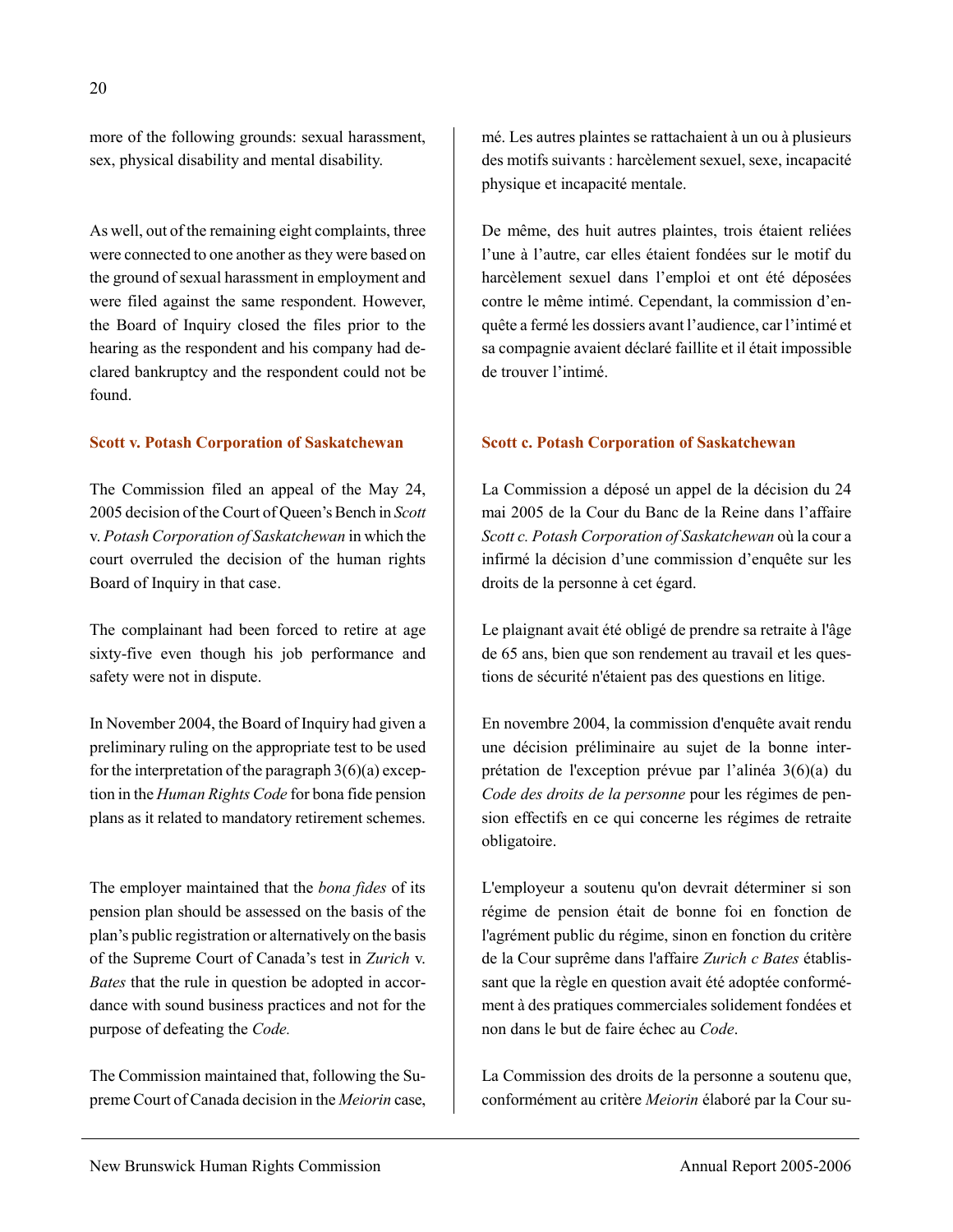an employer relying on this exception would have to demonstrate that the provisions of the pension plan requiring mandatory retirement were i) rationally connected to the plan's operation; ii) adopted in a good faith belief that the standard was necessary for the fulfillment of that legitimate business purpose; and iii) that the policy is in fact reasonably necessary to the accomplishment of that purpose and that it is impossible to accommodate the complainant.

The Board of Inquiry ruled that the appropriate test was the *Meiorin* test. The corporation sought judicial review of the decision and, in May 2005, the Court of Queen's Bench overruled the Board's decision and ruled that the full *Zurich* test was applicable and not the *Meiorin* test.

The Commission filed an appeal with the New Brunswick Court of Appeal and on November 17, 2005 the Court of Appeal heard the matter. As of March 31, 2006, the decision of the Court of Appeal has not been rendered.

.

prême du Canada, un employeur s'appuyant sur cette exception serait tenu de démontrer que les dispositions du régime de pension exigeant la retraite obligatoire ont été i) adoptées dans un but rationnellement lié au fonctionnement du régime; ii) en croyant sincèrement qu'elles étaient nécessaires pour réaliser ce but commercial légitime; et iii) que la politique est en fait raisonnablement nécessaire pour réaliser ce but.

La commission d'enquête a tranché en faveur de la Commission. La corporation a déposé une requête judiciaire et, en mai 2005, la Cour du Banc de la Reine a infirmé la décision de la commission d'enquête et a déterminé que c'était le critère *Zurich* au complet qui s'appliquait et non le critère *Meiorin*.

La Commission a déposé un appel auprès de la Cour d'appel du Nouveau-Brunswick et, le 17 novembre 2005, la Cour d'appel a entendu l'affaire. Au 31 mars 2006, la décision de la Cour d'appel n'avait pas été rendue.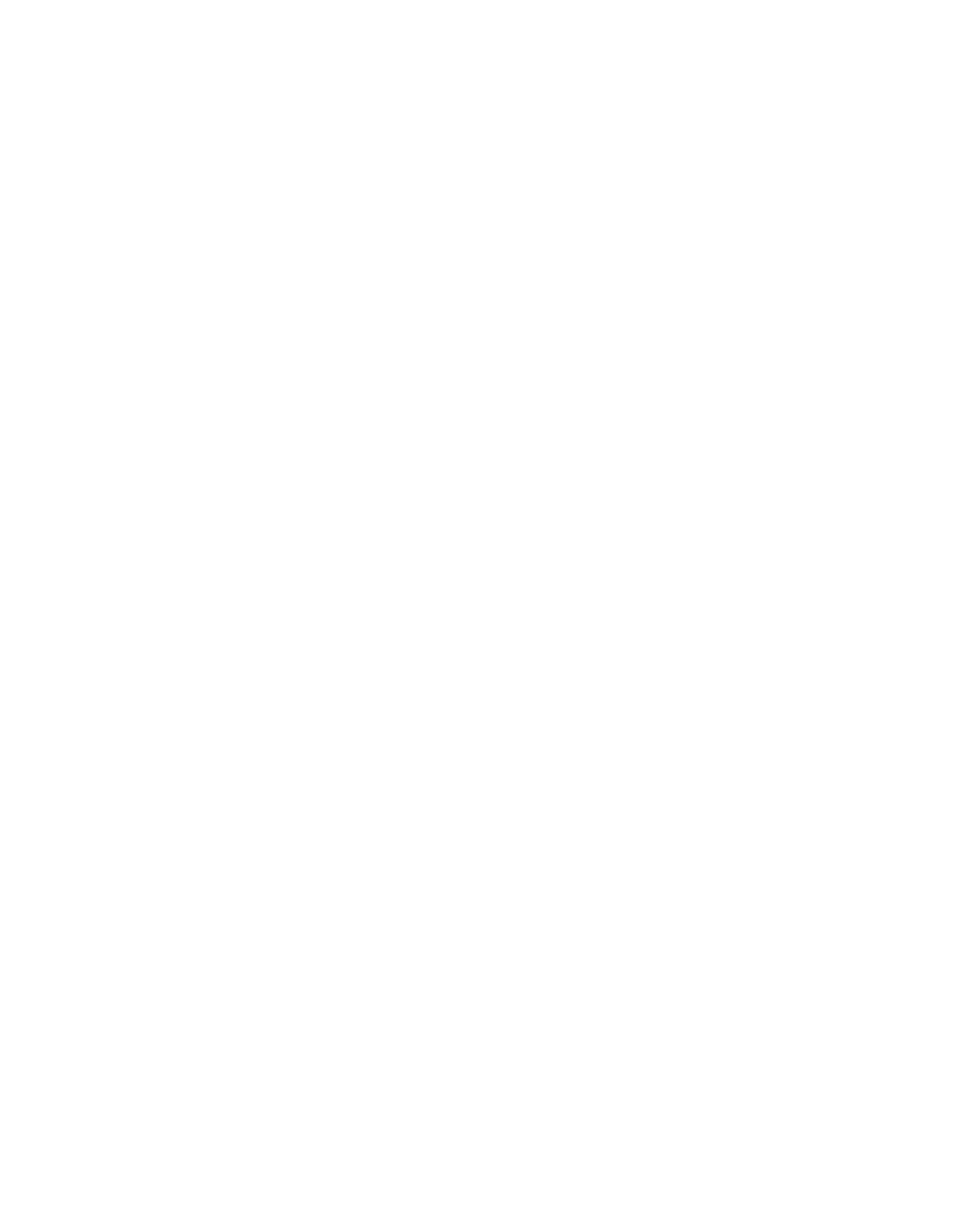## **Education and Prevention**

In September 2005, the Human Rights Commission updated its strategic plan for the years 2006-09. (See Appendix A). The updated plan includes two new strategic goals related to education, 1) to assist the Province in its objective of attracting and keeping immigrants, and 2) to be transparent about its process and outcomes. The existing two key educational objectives were retained: 3) establish the link between human rights and prosperity (the business case for human rights) and 4) explain the duty to accommodate in relation to disability.

The following are examples of the Commission's implementation of its education plan in 2005-06.

### **Human Rights Award**

The New Brunswick Human Rights Award was established in 1988 to recognize outstanding effort, achievement or leadership in enhancing human rights in New Brunswick.

The 2005 Human Rights Award was presented to Guy LeBlanc O.N.B. of Saint-Antoine on September 13, 2005, by Lieutenant Governor Herménégilde Chiasson. Mr. LeBlanc was partly paralysed by polio at age 7. After years of therapy and several surgeries, he undertook a 35-year career as a teacher. He helped establish the Premier's Council on the Status of Disabled Persons and was its first chairperson. Mr. LeBlanc was also active on committees that introduced integration for students with special needs,

En septembre 2005, la Commission des droits de la personne a mis à jour son plan stratégique pour les années 2006-2009. (Voir l'annexe A.) Le plan mis à jour comprend deux nouveaux objectifs stratégiques se rattachant à l'éducation, soit 1) aider la province à atteindre son objectif d'attirer les immigrants et de les retenir dans la province, et 2) assurer la transparence de son processus et de ses résultats. Les deux objectifs clés existants pour l'éducation ont été maintenus: 3) établir un lien entre les droits de la personne et la prospérité (l'analyse de rentabilisation des droits de la personne) et 4) expliquer l'obligation de prendre des mesures d'adaptation à l'endroit des personnes ayant une incapacité.

De plus, la Commission s'est livrée aux activités suivantes :

### **Prix des droits de la personne**

Le Prix des droits de la personne a été créé par la Commission en 1988 afin de reconnaître les efforts, les réalisations et le leadership exceptionnels pour l'avancement des droits de la personne au Nouveau Brunswick.

Le 13 septembre 2005, le lieutenant-gouverneur, Herménégilde Chiasson, a remis le Prix des droits de la personne de 2005 à Guy LeBlanc, O.N.-B., de Saint-Antoine. M. LeBlanc était partiellement paralysé par la polio à l'âge de sept ans. Après des années de thérapie et plusieurs chirurgies, il a entrepris une carrière de 35 ans dans l'enseignement. Il a contribué à l'établissement du Conseil du premier ministre sur la condition des personnes handicapées, dont il a été le premier président. M. LeBlanc a également participé activement à des comités qui ont ins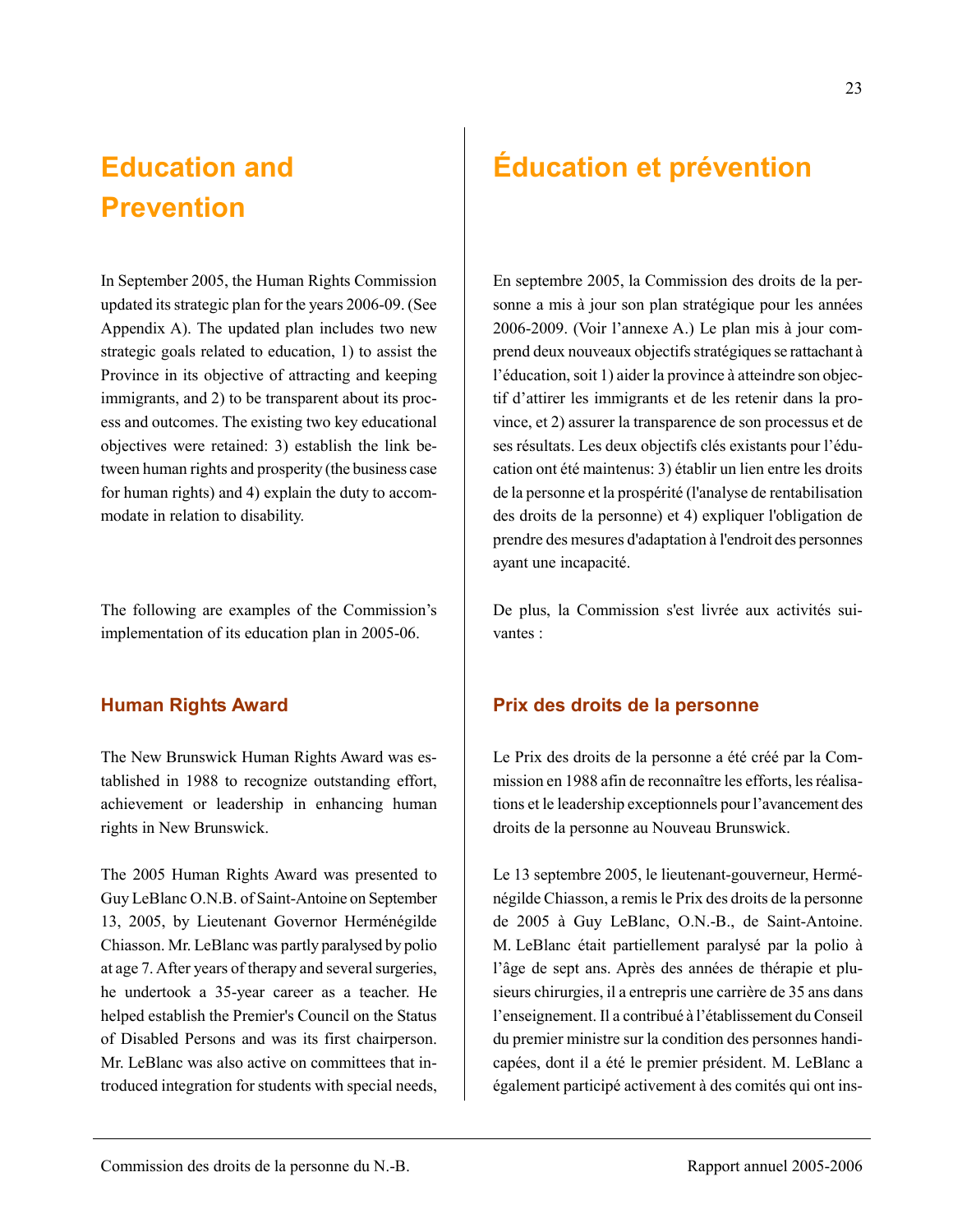and he advocated for improved services for Frenchspeaking New Brunswickers. In addition, he has been a volunteer at the board level in hospitals, a special-care and nursing home and a sheltered workshop, as well as many other organizations. LeBlanc has received many awards, and was inducted into the Order of New Brunswick in 2002.

## **The Future of Human Rights in Canada National Human Rights Conference**

The Human Rights Commission devoted considerable resources to organizing the 2006 annual conference of the Canadian Association of Statutory Human Rights Agencies (CASHRA). This national human rights conference, entitled "The Future of Human Rights in Canada," was hosted for Fredericton in June 2006. CASHRA is the national association of human rights commissions in Canada. The Atlantic Human Rights Centre at Saint Thomas University partnered with the Commission in organizing the conference. A day-long workshop on accommodating people with a disability in the workplace was also held in conjunction with the conference. More information about the conference may be found at: ww.cashsra.ca

### **National and International Activities**

The Human Rights Commission is an active member of the Canadian Association of Statutory Human Rights Agencies (CASHRA), which fosters cooperation between human rights agencies across Canada. New Brunswick assumes the role of Chair of CASHRA in June 2006.

tauré l'intégration des élèves ayant des besoins spéciaux, et il a préconisé la prestation de services améliorés aux francophones du Nouveau-Brunswick. De plus, il a été bénévole au sein de conseils d'administration d'hôptaux, d'un foyer de soins et de soins spéciaux et d'un atelier protégé, ainsi que de bien d'autres organisations. M. LeBlanc a reçu de nombreux prix et a été intronisé à l'Ordre du Nouveau-Brunswick en 2002.

## **La Conférence nationale sur les droits de la personne – L'avenir des droits de la personne au Canada**

La Commission des droits de la personne a consacré des ressources considérables à l'organisation de la conférence annuelle de 2006 de l'Association canadienne des commissions et conseils des droits de la personne (ACCCDP). Cette conférence nationale sur les droits de la personne intitulée « L'avenir des droits de la personne au Canada » s'est tenue à Fredericton, en juin 2006. L'ACCCDP est l'association nationale des commissions des droits de la personne au Canada. L'Atlantic Human Rights Centre à l'Université St. Thomas s'est associé à la Commission pour organiser la conférence. Un atelier d'une journée sur les mesures d'adaptation à l'endroit des personnes ayant une incapacité s'est déroulé en même temps que la conférence. Il est possible d'obtenir plus de renseignements sur la conférence au site Web à l'adresse : ww.cashsra.ca.

### **Initiatives nationales et internationales**

La Commission des droits de la personne est un membre actif de l'Association canadienne des commissions et conseils des droits de la personne (ACCCDP) qui favorise la collaboration entre les commissions et conseils des droits de la personne dans l'ensemble du Canada. Le Nouveau-Brunswick assume le rôle de président de l'ACCCDP en juin 2006.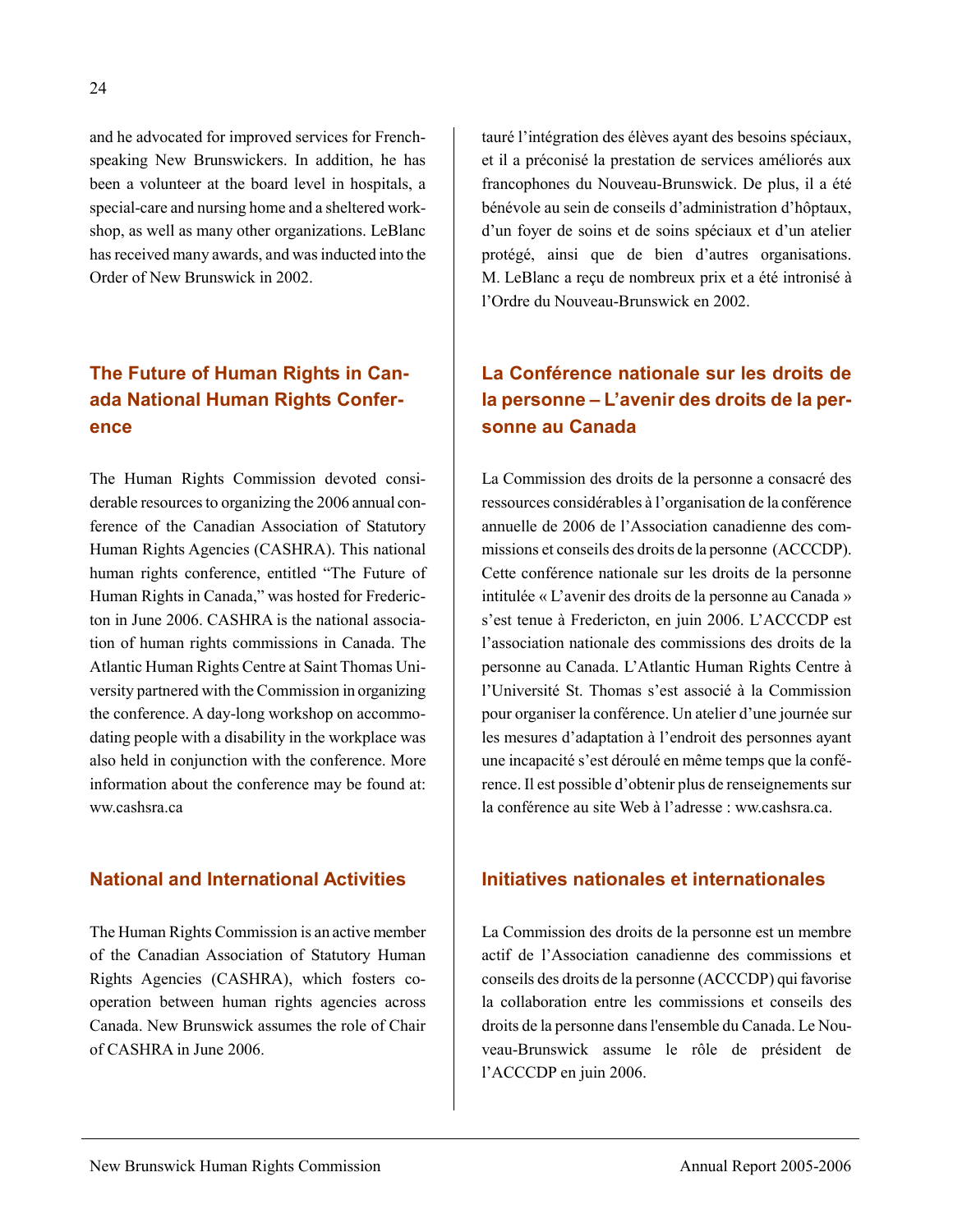In a news release on July 18, 2005, the Human Rights Commission announced its support for the establishment of a Canadian Coalition of Municipalities Against Racism. The proposal to establish a Canadian Coalition of Municipalities Against Racism is based on the UNESCO (United Nations Educational, Scientific and Cultural Organization) plan for an International Coalition of Cities Against Racism. Launched in 2004, its goal is to establish a network of regional coalitions around the world committed to fighting racism.

The preliminary proposal for the Canadian Coalition calls on municipalities to adopt ten common commitments for combating racism in their communities in the areas of community development, employment, policing, housing, culture, and education, among others. In letters to the mayors of the cities in New Brunswick, the Chair of the Human Rights Commission encouraged the cities to participate in the Coalition.

### **Partnerships**

In 2005-06, the Human Rights Commission worked in partnership with the Workplace Health, Safety and Compensation Commission (WHSCC) and the Employment Standards Branch of the Department of Post-secondary Education, Training and Labour to develop three publications concerning the right of employees to return to work after a workplace accident or various types of leave.

A reference manual and two pamphlets are planned for publication in 2006.

The manual will be entitled *Accommodation at Work* and will explain the right to return to work under the *Employment Standards Act* and the *Workers' Compensation Act* and the duty to accommodate employDans un communiqué diffusé le 18 juillet 2005, la Commission des droits de la personne a annoncé qu'elle appuyait l'établissement d'une coalition canadienne des municipalités contre le racisme. La proposition visant à établir une telle coalition est basée sur le plan de l'UNESCO (Organisation des Nations Unies pour l'éducation, la science et la culture) visant la Coalition internationale des villes contre le racisme. Lancé en 2004, le plan a pour objectif d'établir un réseau mondial de coalitions régionales qui s'engagent à lutter contre le racisme.

La proposition préliminaire de la coalition canadienne demande aux municipalités d'établir une liste de 10 engagements communs pour lutter contre le racisme dans leurs communautés, dans les domaines du développement, de l'emploi, des services de police, du logement, de la culture et de l'éducation, entre autres. Dans des lettres aux maires des villes au Nouveau-Brunswick, le président de la Commission des droits de la personne a encouragé les villes à participer à la coalition.

### **Partenariats**

En 2005-2006, la Commission des droits de la personne a travaillé en partenariat avec la Commission de la santé, de la sécurité et de l'indemnisation des accidents au travail (CSSIAT) et la Direction des normes d'emploi du ministère de l'Enseignement postsecondaire, de la Formation et du Travail afin d'élaborer trois publications concernant le droit des travailleurs et travailleuses de retourner travailler après un accident au travail ou divers types de congés.

Un guide de référence et deux brochures devraient être publiés en 2006.

Le manuel qui sera intitulé *Les mesures d'adaptation au travai*l expliquera le droit de retourner au travail en vertu de la *Loi sur les normes d'emploi* et de la *Loi sur les accidents du travai*l, ainsi que l'obligation de prendre des me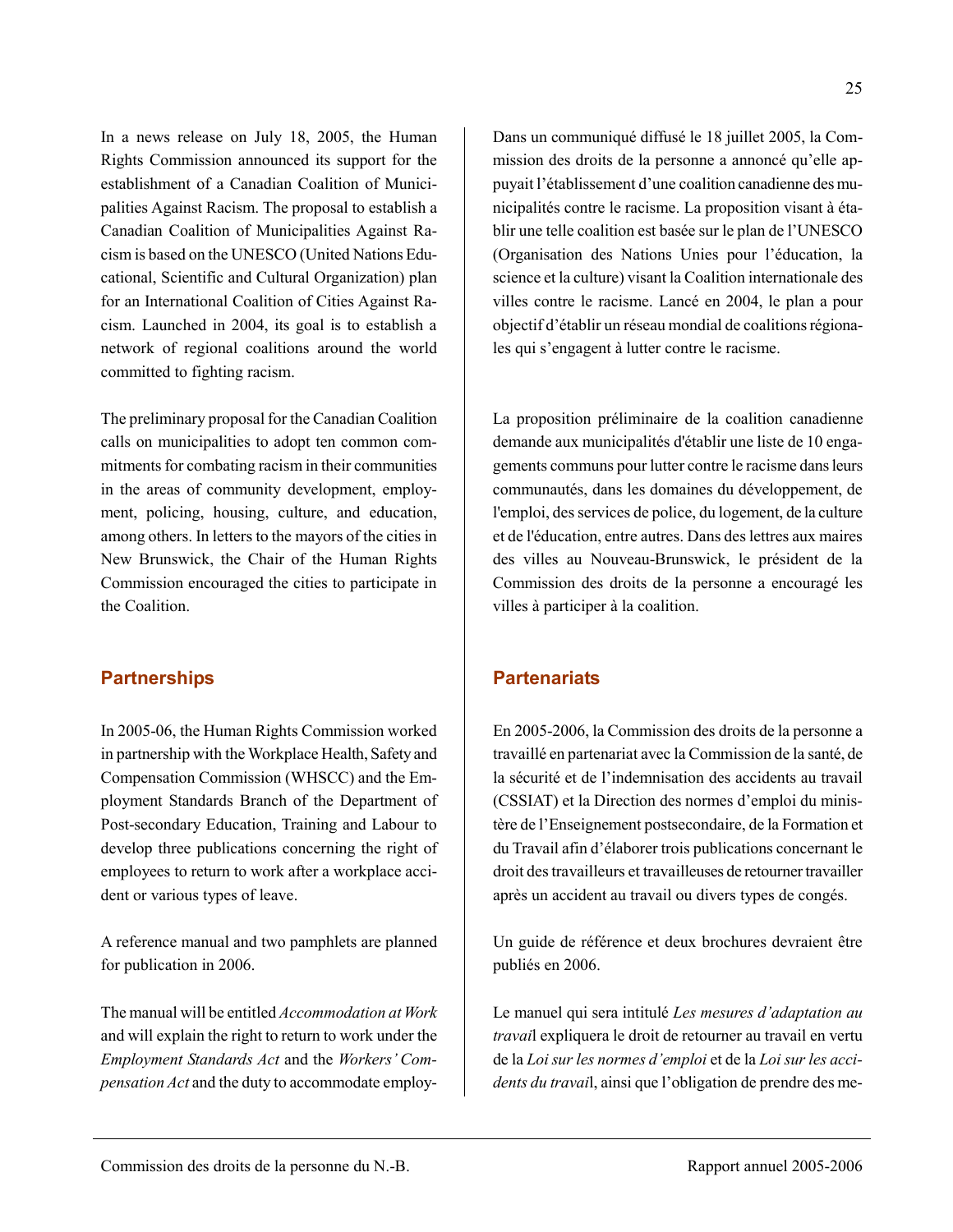ees with a disability under the *Human Rights Act*. Case law under the *Human Rights Act* requires employers to hold positions open while disabled employees are unable to work and to undertake reasonable accommodations so that they may be able to return to work. However, employers are not required to undergo undue hardship.

The need for the publications was identified as a result of conferences jointly organized by the Commission, the WHSCC and other organizations in previous years. Complaints by people with a disability about discrimination in employment represent the largest group of complaints filed under the *Human Rights Act*.

### **Workshops and Seminars**

Sixty-seven workshops or information sessions were delivered by Commission staff and members. Many of the sessions had been agreed to as a term of settlement of a human rights complaint.

Clients included human resources professionals; provincial employees; university students and professors; pre-school and school students; teachers and counsellors; nursing home and hospital staff; and social workers. Some of the businesses that received training include retailers, restaurants, clubs, bars and an hotel.

In 2005-06, the Commission continued its practice of delivering presentations to various classes of the St Thomas University Human Rights Program. As in past years, the Commission's legal staff delivered

sures d'adaptation à l'endroit des employés ayant une incapacité en vertu de la *Loi sur les droits de la personne*. Aux termes de la jurisprudence en vertu de la *Loi sur les droits de la personne*, les employeurs doivent conserver les postes ouverts lorsque des personnes ayant une incapacité sont incapables de travailler et prendre des mesures d'adaptation raisonnables afin qu'elles puissent retourner travailler. Cependant, les employeurs ne sont pas tenus d'en subir une contrainte excessive.

Le besoin à l'égard de ces publications a été cerné à la suite de conférences organisées conjointement par la Commission, la CSSIAT et d'autres organisations au cours des années précédentes. Les plaintes provenant de personnes ayant une incapacité qui portent sur la discrimination exercée dans l'emploi représentent le principal groupe de plaintes déposées en vertu de la *Loi sur les droits de la personn*e.

## **Ateliers et colloques**

Le personnel et les membres de la Commission ont animé 67 ateliers ou séances d'information. Plusieurs de ces séances avaient été convenues dans le cadre d'un règlement à l'amiable d'une plainte sur les droits de la personne.

Au nombre des clients, mentionnons des professionnels en ressources humaines, des employés provinciaux, des professeurs, des étudiants universitaires, des élèves d'âge préscolaire et scolaire, des enseignants, des conseillers, des employés de foyers de soins et d'hôpitaux, et des travailleurs sociaux. Parmi les entreprises qui ont reçu une formation, mentionnons des détaillants, des restaurants, des clubs, des bars et un hôtel.

En 2004-2005, la Commission a poursuivi sa pratique de donner des exposés auprès de diverses classes du programme sur les droits de la personne de la St. Thomas University. Comme par les années passées, les conseillers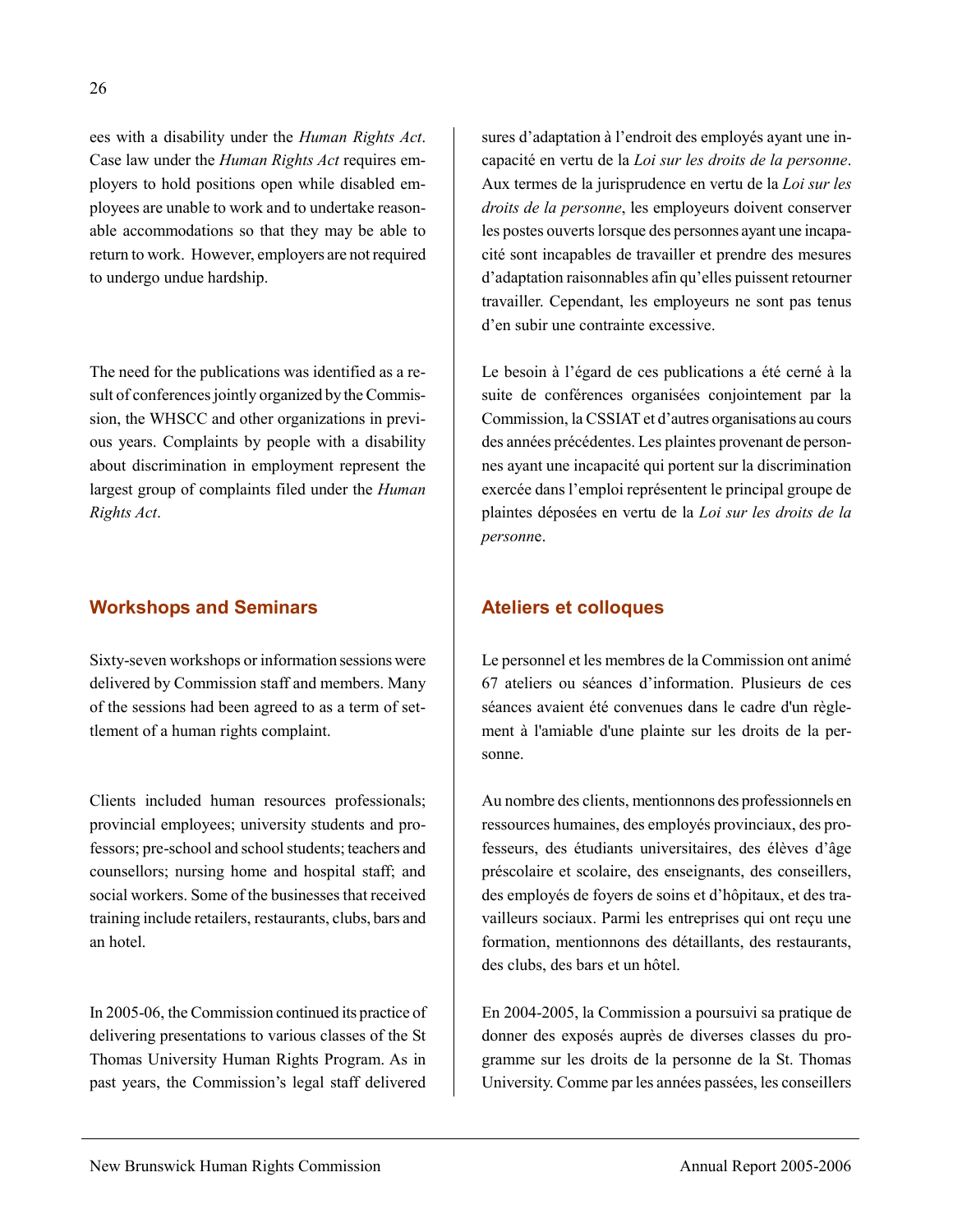classes on human rights to the Bar Admission course that lawyers must take in order to practice in New Brunswick.

Examples of some of the topics covered throughout the year:

- Business Case for Human Rights;
- Duty to Accommodate Disability at Work;
- Accommodation of Disability in School;
- Human Rights and the Duty to Accommodate in the Public Service;
- Harassment in the Workplace;
- Respectful Workplace;
- Human Rights in New Brunswick

## **Employer Assistance**

Assistance was provided to employers with respect to policy development, training and various human rights issues in employment. The issues raised most frequently concerned leave for employees off work due to a disability.

Other examples of issues where advice or assistance was provided include pregnancy leave; harassment; and whether attendants who perform intimate personal on nursing home residents are the same sex as the resident.

juridiques de la Commission ont enseigné le volet traitant des droits de la personne dans le cadre du cours d'admission au Barreau que les avocats doivent suivre pour exercer au Nouveau-Brunswick.

Voici des exemples des thèmes des ateliers:

- la rentabilité des droits de la personne;
- l'obligation de prendre des mesures d'adaptation à une incapacité physique et mentale au travail;
- les mesures d'adaptation à l'incapacité dans les écoles;
- les droits de la personne et l'obligation de prendre des mesures d'adaptation dans la fonction publique;
- ce que doivent connaître les enseignants au sujet des droits de la personne;
- le harcèlement au travail;
- le milieu de travail respectueux;
- les droits de la personne au Nouveau-Brunswick.

## **Aide aux employeurs**

Une aide a été offerte aux employeurs relativement à l'élaboration de politiques, à la formation et à diverses questions liées aux droits de la personne dans le domaine de l'emploi. Les questions soulevées le plus souvent portaient sur le congé des travailleurs à cause d'une incapacité.

Parmi les autres exemples de questions au sujet desquelles des conseils ou une aide a été donnée, mentionnons le congé de maternité, le harcèlement, et la question de savoir si les préposés qui prodiguent des soins personnels intimes aux pensionnaires des foyers de soins doivent être du même sexe que le pensionnaire.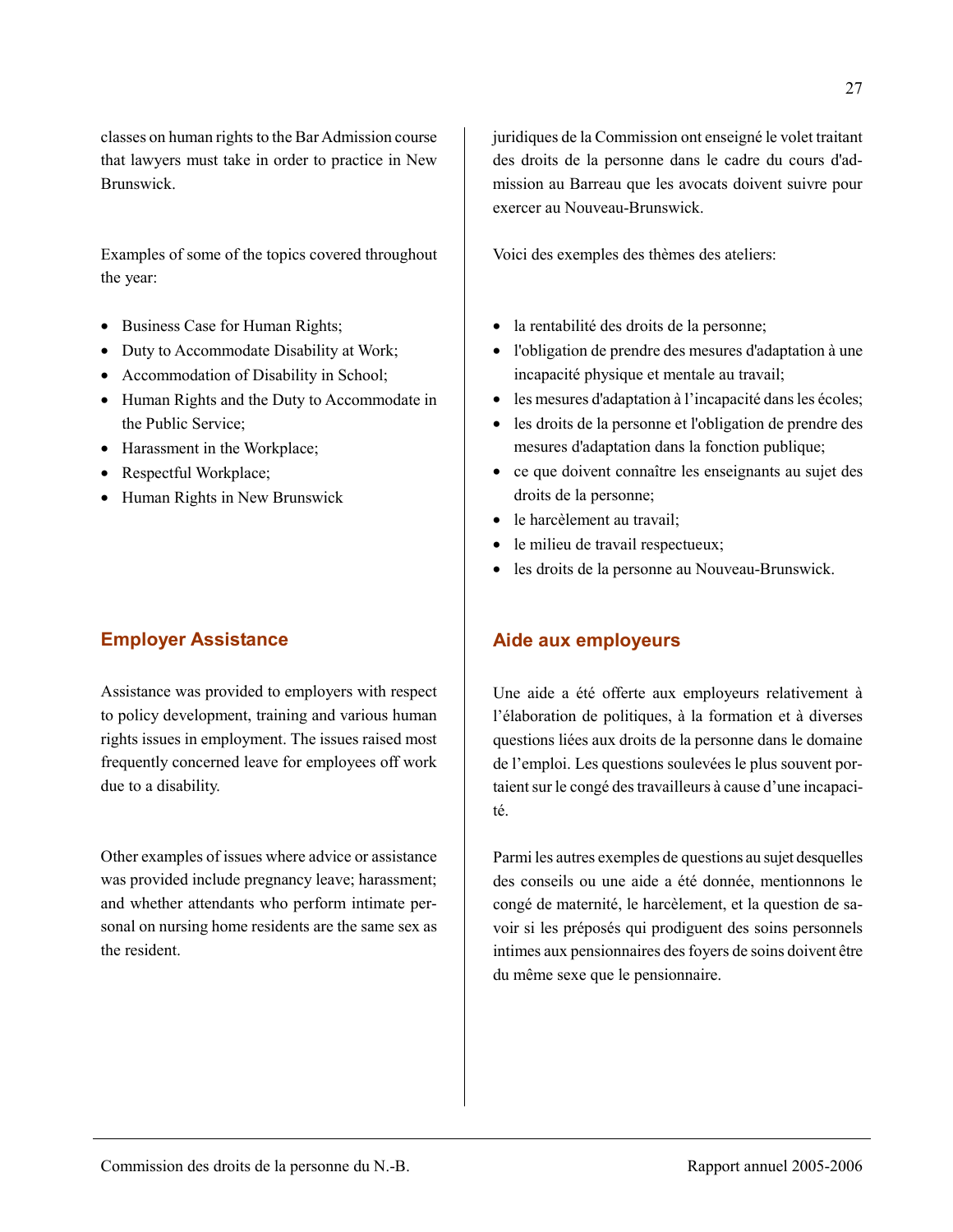### **Website**

The Human Rights Commission's website (located at www.gnb.ca/hrc-cdp) includes the Commission's recent annual reports, its guidelines, as well as several pages of additional information. It also includes links to the Commission's news releases and to the full text of the *Human Rights Act*. In 2006, information about the CASHRA 2006 national human rights conference was added to the website.

To permit speedy access and to allow search engines to find its entire contents, advanced features and extensive graphics were avoided. In addition, a textonly alternative to the home page is provided for visually impaired persons who rely on computerized readers.

The Commission plans to update the website.

### **Media Relations**

Media relations is one of the components of the Commission's communications strategy. Ten statements or news releases were issued in 2005-06 in connection with significant national and international days related to human rights, the CASHRA 2006 conference and the Human Rights Award. The Chair of the Commission also gave media interviews on a number of current issues.

### **Site Web**

Le site Web de la Commission des droits de la personne (www.gnb.ca/hrc-cdp) présente les rapports annuels les plus récents de la Commission, ses lignes directrices, ainsi que plusieurs autres pages d'information. Le site comprend aussi des liens externes vers les communiqués de presse de la Commission et le texte complet de la *Loi sur les droits de la personne.* 

On n'y a pas incorporé des fonctions avancées ni beaucoup d'images afin d'offrir un accès rapide et de permettre aux outils de recherche de parcourir tout le contenu du site. Une page d'accueil en mode texte seulement est offerte aux personnes ayant un handicap visuel qui utilisent des lecteurs informatisés.

La Commission prévoit mettre à jour le site Web.

### **Relations avec les médias**

Les relations avec les médias sont l'une des composantes de la stratégie de communications de la Commission. Dix déclarations ou communiqués ont été diffusés en 2005 2006 au sujet d'importantes journées nationales et internationales ayant trait aux droits de la personne, à la conférence de 2006 de l'ACCCDP et au Prix des droits de la personne. Le président de la Commission a également donné des entrevues aux médias sur divers dossiers de l'heure.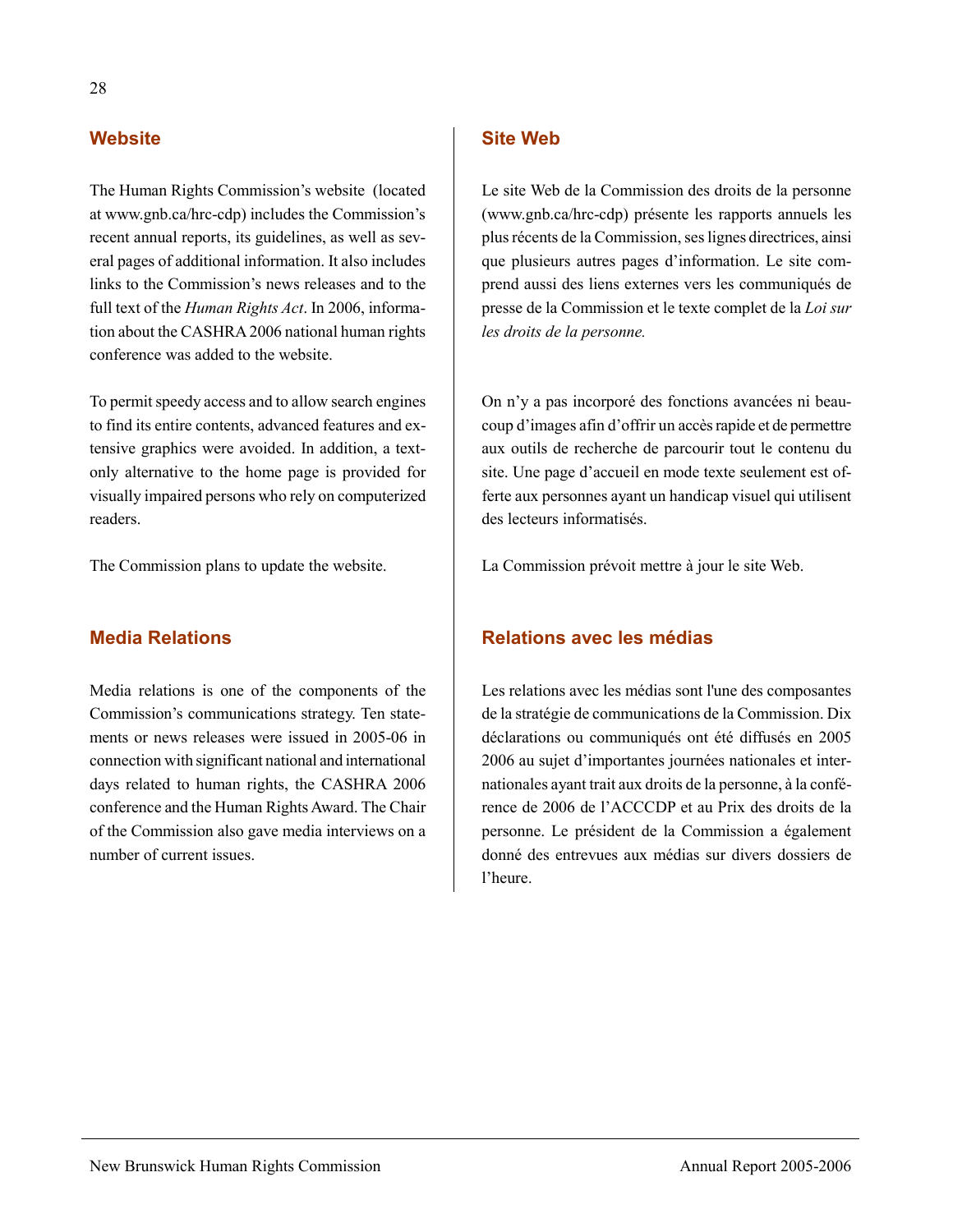## **Appendix A Overview of Strategic Plan 2006-09**

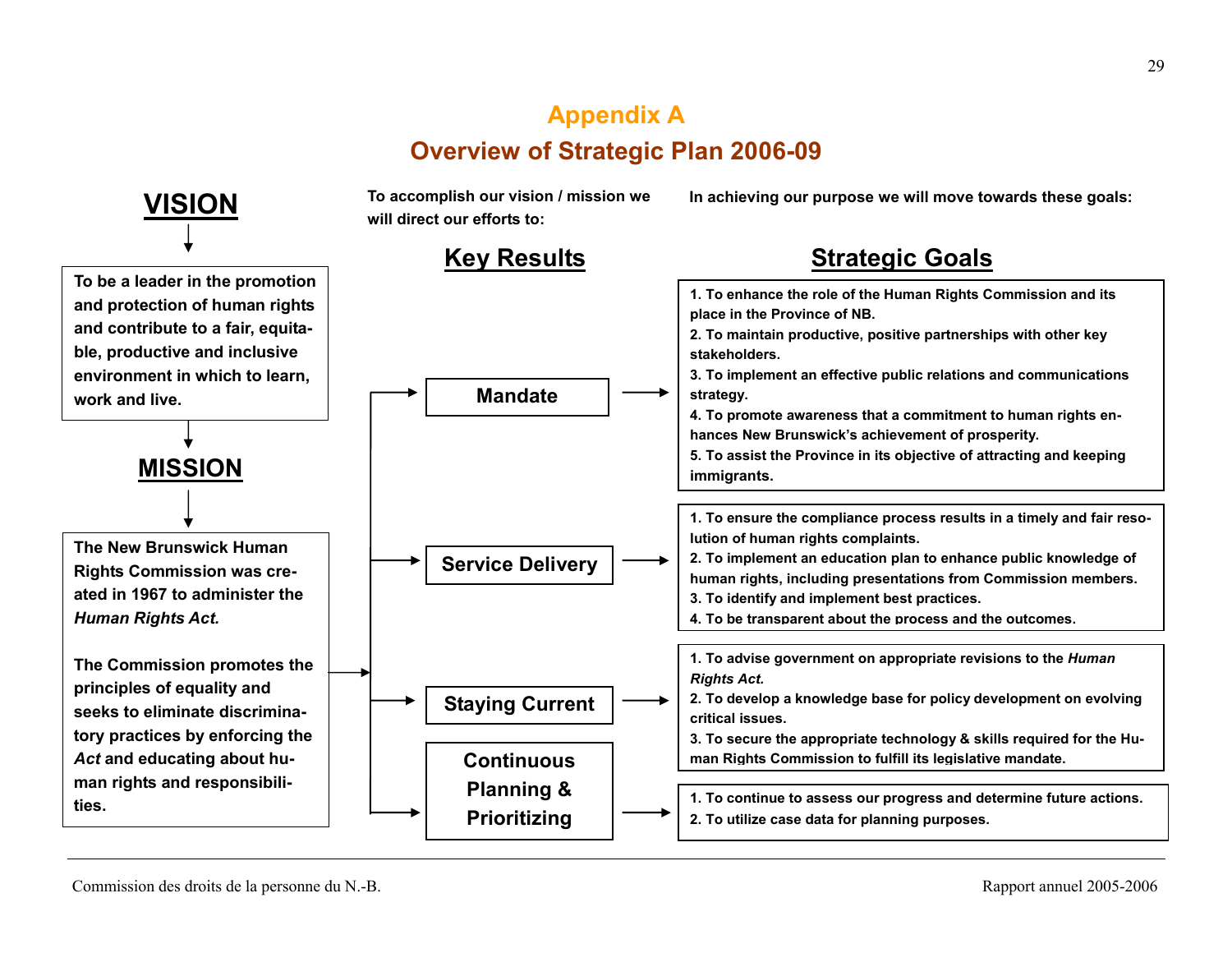## **Aperçu du plan stratégique 2006-09**

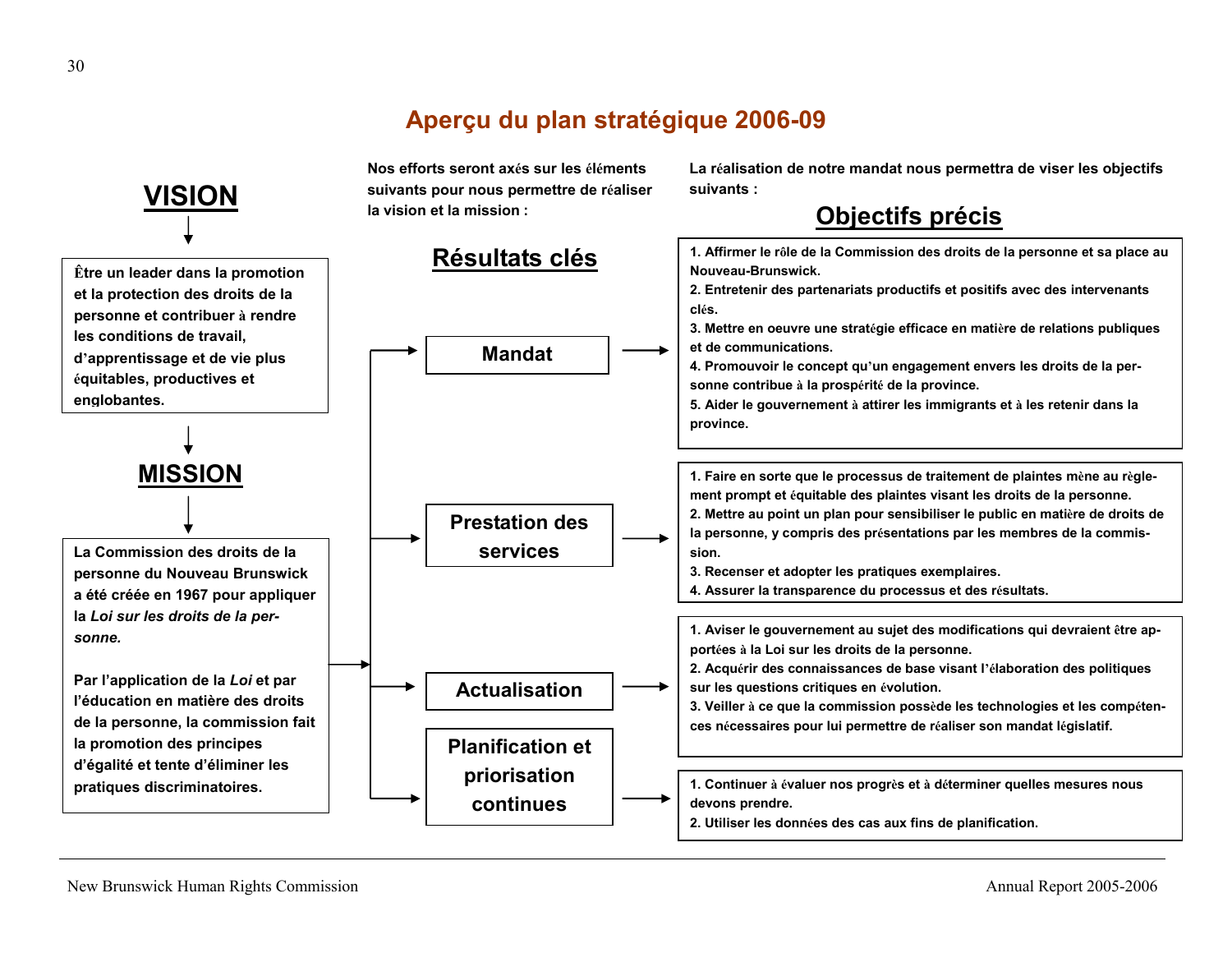## **Appendix B / Annexe B Organizational Chart / Organigramme**

 **March 31, 2006 / Le 31 mars 2006** 

Minister responsible for the Human Rights Commission (Minister of Post-Secondary Education, Training, and Labour) Ministre responsable de la Commission des droits de la personne (Ministre de l'Éducation postsecondaire, de la Formation et du Travail) Deputy Minister / Sous-ministre Human Rights Commission Commission des droits de la personne ADM, Labour & Legislative Development Sous-ministre adjoint, Travail et élaboration des législations Director / Directrice Mediation Counsel Conseillère en médiation Intake Officer Agente d'accueil Legal Counsel Conseiller juridique Mediation Officer Agente de médiation Administrative Services Officer Agente de services administratifs Lawyer Avocat Human Rights Officer Policy / Communications Agent des droits de la personne Politiques / Communications Administrative Services Officer Agente de services administratifs Human Rights Officers – Compliance Agents des droits de la personne – Traitement des plaintes (4 positions)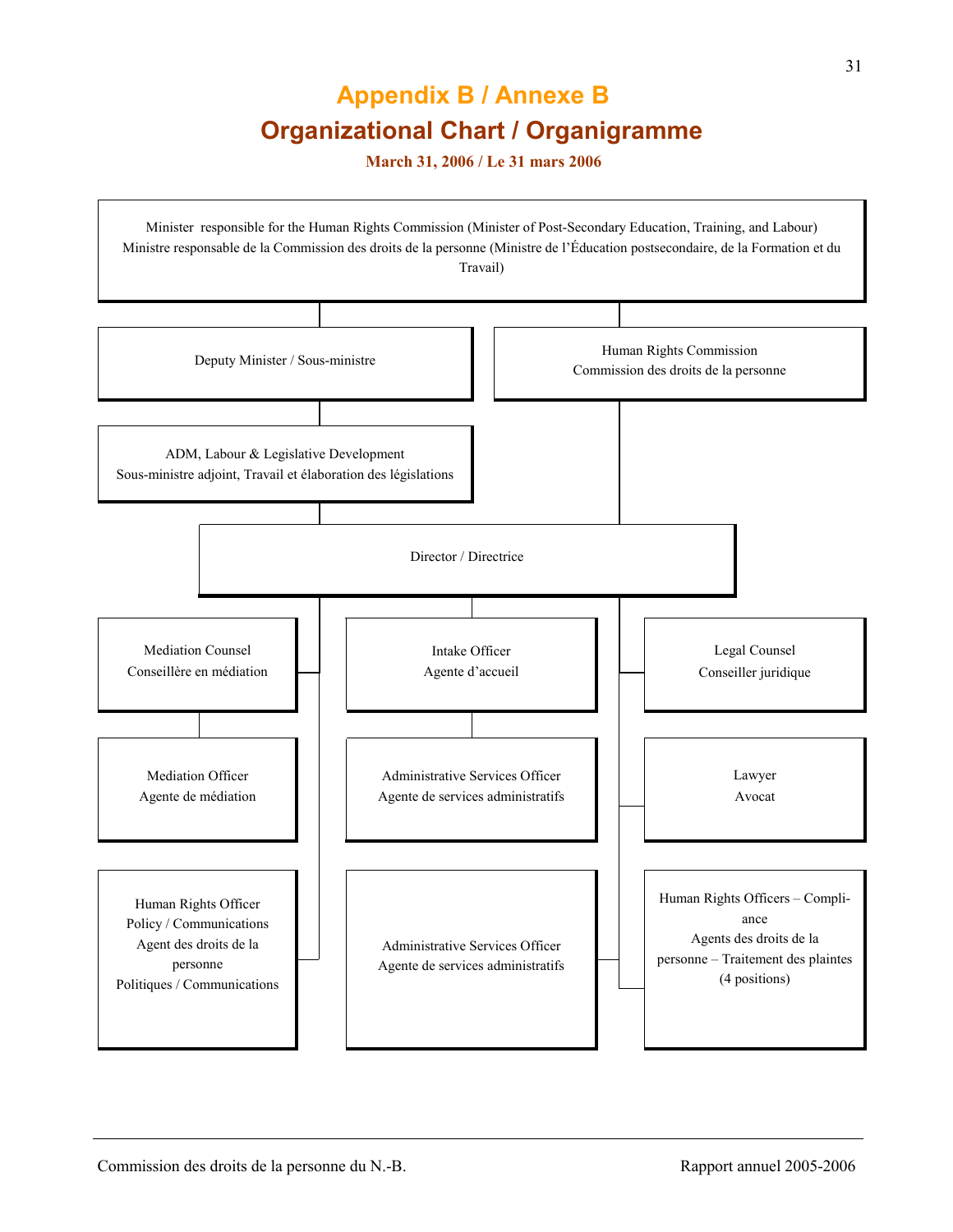## **Appendix C / Annexe C Complaint Process / Acheminement des plaintes**

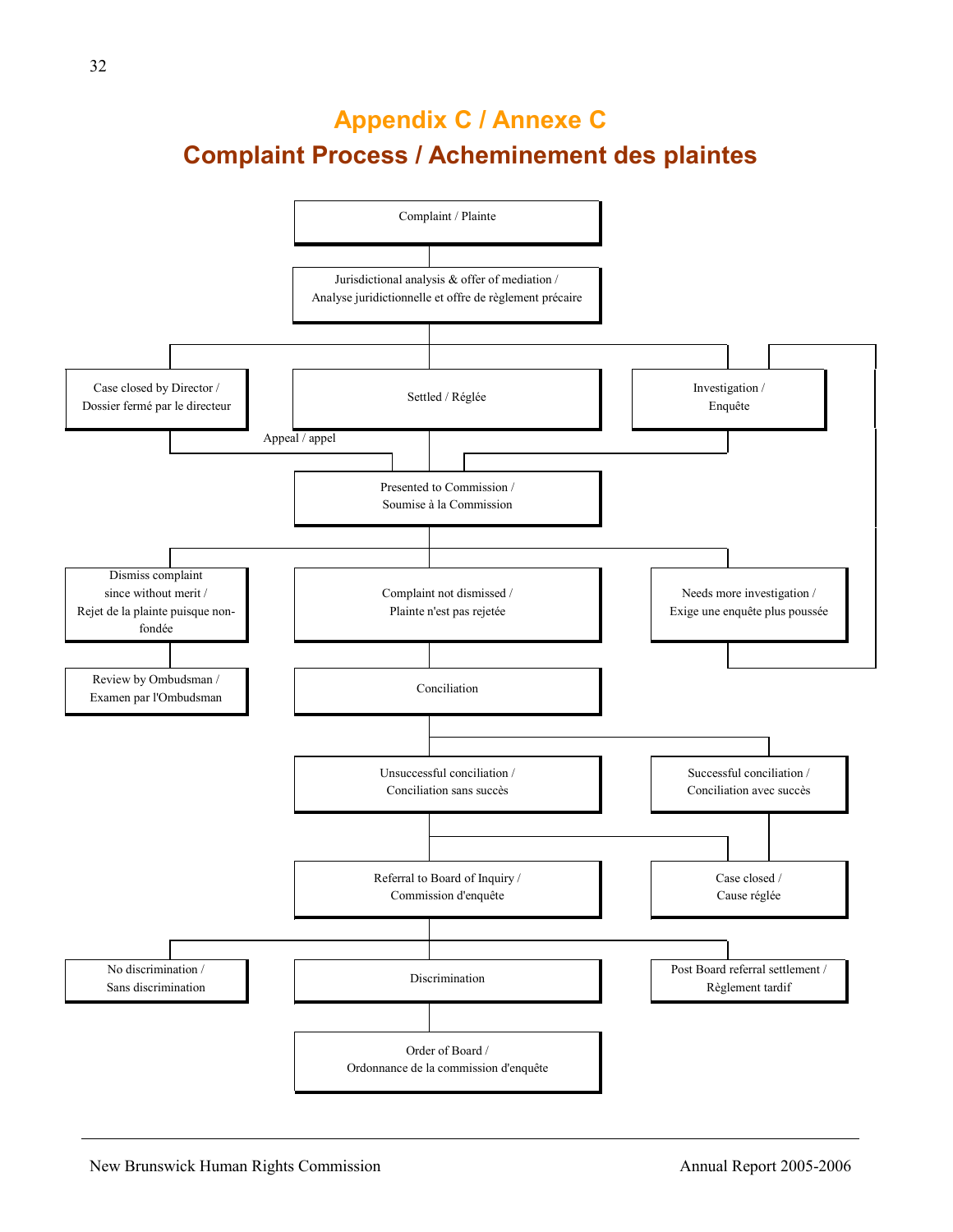## **Appendix D / Annexe D**

## **New<sup>1</sup> Complaints by Ground and Activity April 1, 2005 to March 31, 2006**

## **Plaintes nouvelles<sup>2</sup> par motif et activité 1er avril 2005 au 31 mars 2006**

|                                                                                      | <b>Employment</b><br><b>Emploi</b> | <b>Housing</b><br><b>Logement</b> | <b>Services</b><br><b>Services</b> | <b>Publicity</b><br>Publicité | <b>Associations</b><br><b>Adhésions</b> | <b>Total</b>                       |
|--------------------------------------------------------------------------------------|------------------------------------|-----------------------------------|------------------------------------|-------------------------------|-----------------------------------------|------------------------------------|
| Race / Race                                                                          | 4                                  | $\overline{4}$                    | 5                                  | $\mathbf{0}$                  | $\mathbf{1}$                            | 14 $(5%)$                          |
| Sex / Sexe                                                                           | 30                                 | $\mathbf{1}$                      | 2                                  | $\mathbf{0}$                  | $\boldsymbol{0}$                        | 33 (11%)                           |
| Religion / Croyance                                                                  | 5                                  | $\mathbf{0}$                      | $\boldsymbol{0}$                   | $\mathbf{0}$                  | $\mathbf{1}$                            | (2%)<br>6                          |
| Place of Origin /<br>Lieu d'origine                                                  | 4                                  | 2                                 | 3                                  | $\mathbf{0}$                  | $\overline{0}$                          | 9<br>(3%)                          |
| Marital Status /<br>État matrimonial                                                 | 5                                  | $\boldsymbol{0}$                  | $\mathbf{1}$                       | $\boldsymbol{0}$              | $\boldsymbol{0}$                        | (2%)<br>6                          |
| Mental Disability /<br>Incapacité mentale                                            | 42                                 | $\mathbf{0}$                      | 6                                  | $\mathbf{0}$                  | $\boldsymbol{0}$                        | 48 (16%)                           |
| Colour / Couleur                                                                     | 2                                  | $\mathbf{1}$                      | $\mathbf{1}$                       | $\overline{0}$                | $\mathbf{1}$                            | 5<br>(2%)                          |
| Age / Âge                                                                            | 21                                 | $\mathbf{0}$                      | 5                                  | $\mathbf{0}$                  | $\overline{0}$                          | 26 $(9%)$                          |
| Ancestry / Ascendance                                                                | 2                                  | $\mathbf{1}$                      | 3                                  | $\mathbf{0}$                  | $\boldsymbol{0}$                        | (2%)<br>6                          |
| National Origin /<br>Origine nationale                                               | 3                                  | $\overline{4}$                    | 3                                  | $\boldsymbol{0}$              | $\mathbf{1}$                            | 11 $(4%)$                          |
| Physical Disability /<br>Incapacité physique                                         | 83                                 | $\overline{2}$                    | 5                                  | $\boldsymbol{0}$              | $\boldsymbol{0}$                        | 90 (30%)                           |
| Sexual Harassment /<br>Harcèlement sexuel                                            | 19                                 | $\mathbf{1}$                      | 2                                  | $\mathbf{0}$                  | $\mathbf{0}$                            | 22 $(7%)$                          |
| Sexual Orientation /<br>Orientation sexuelle                                         | 2                                  | $\mathbf{1}$                      | $\mathbf{0}$                       | $\mathbf{0}$                  | $\mathbf{0}$                            | 3<br>$(1\%)$                       |
| Political Belief or Activity /<br>Convictions ou activité<br>politiques <sup>4</sup> | 1                                  | $\mathbf{0}$                      | $\overline{c}$                     | $\mathbf{0}$                  | $\boldsymbol{0}$                        | $\overline{\mathbf{3}}$<br>$(1\%)$ |
| Social Condition /<br>Condition sociale <sup>4</sup>                                 | 6                                  | $\overline{2}$                    | 5                                  | $\mathbf{0}$                  | $\boldsymbol{0}$                        | 13 $(4\%)$                         |
| Reprisal / Représailles                                                              | $\mathbf{1}$                       | $\mathbf{1}$                      | $\mathbf{1}$                       | $\mathbf{0}$                  | $\overline{0}$                          | $(1\%)$<br>3                       |
| <b>Total</b>                                                                         | 230                                | 20                                | 44                                 | $\bf{0}$                      | $\overline{\mathbf{4}}$                 | $298^3$                            |
|                                                                                      | (77%)                              | (7%)                              | (15%)                              | $(0\%)$                       | (1%)                                    | $(100\%)$                          |

<sup>1</sup> Complaints received before April 1, 2005 are omitted even if they were still active in 2005-06. Accordingly, this table is not comparable to the tables that appeared in the 2002-03 and earlier annual reports.

<sup>3</sup> There were 205 new complaints. The numbers here do not total 205 because some complaints concerned more than one ground or activity.

 $2$  Les plaintes reçues avant le 1<sup>er</sup> avril 2005 ont été omises même si elles étaient toujours actives en 2005-06. Donc, ce tableau n'est pas comparable au tableau qui a paru dans les rapports annuels de 2002-03 et des années précédentes.

3 La commission a reçu 205 nouvelles plaintes. Les chiffres ici ne totalisent pas 205, car des plaintes se rapportaient à plus d'un motif ou d'une activité.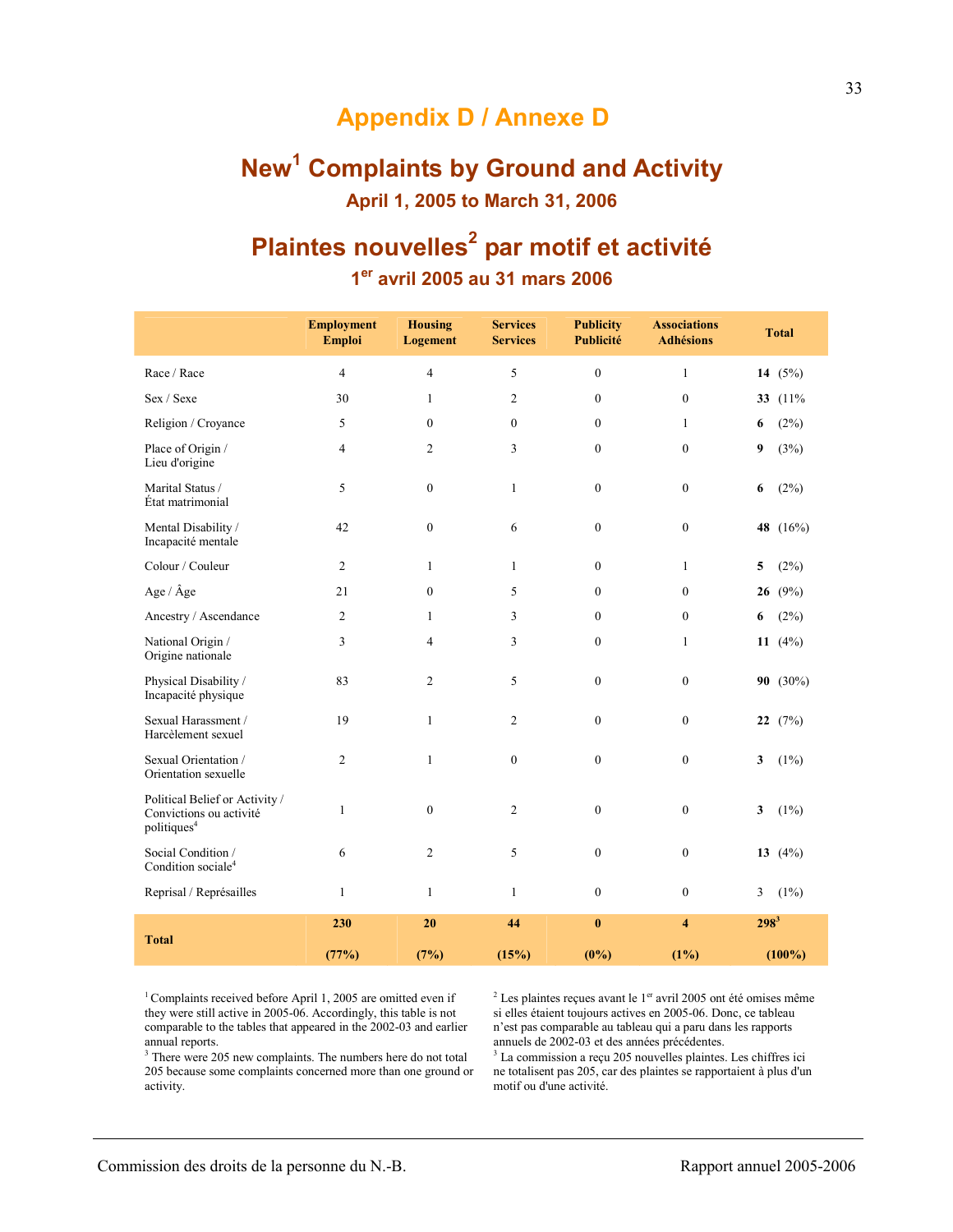**New Complaints by Location 2005-2006 Plaintes nouvelles par localité**





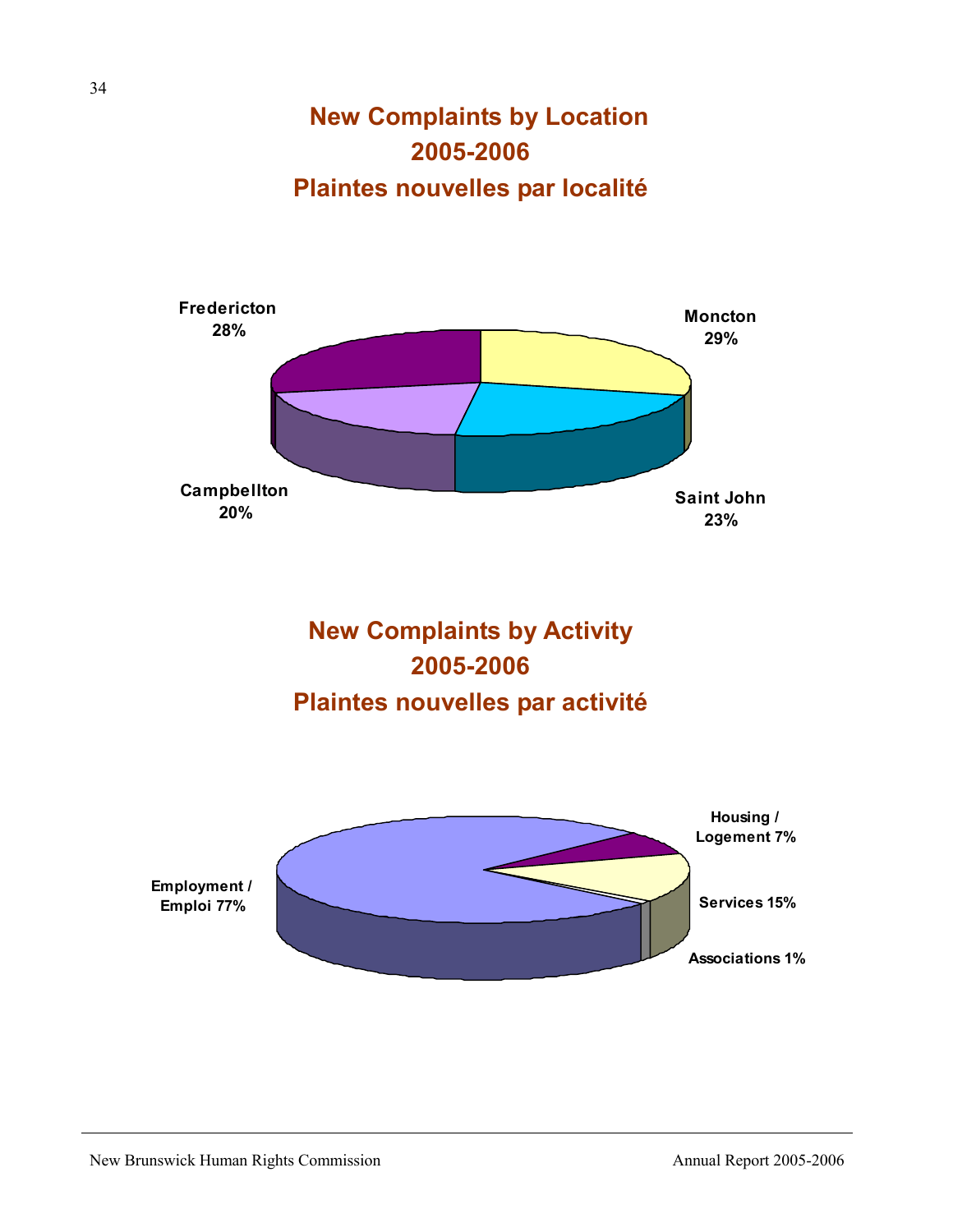## **Complaints Opened and Closed 2005-2006 Plaintes ouvertes ou fermées**



\* Forty-four are similar complaints against two employers.

 $\land$  Twenty-six complaints were against a single employer.

\* Quarante quatre plaintes semblables ont été portées contre deux employeurs. ^ Vingt six plaintes ont été portées contre un seul employeur.

35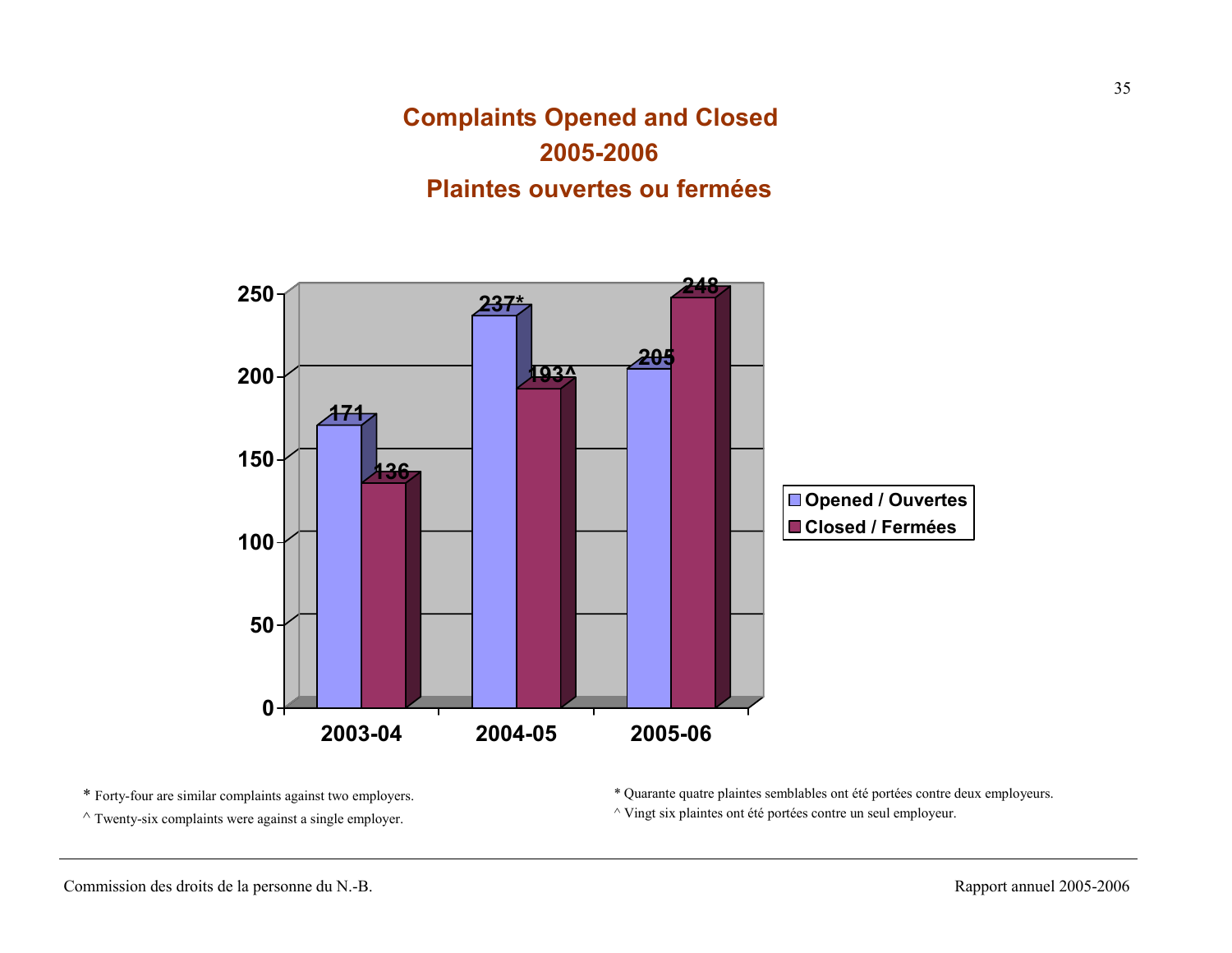## **New Complaints by Ground and Activity 2005-2006Plaintes nouvelles par motif et activité**

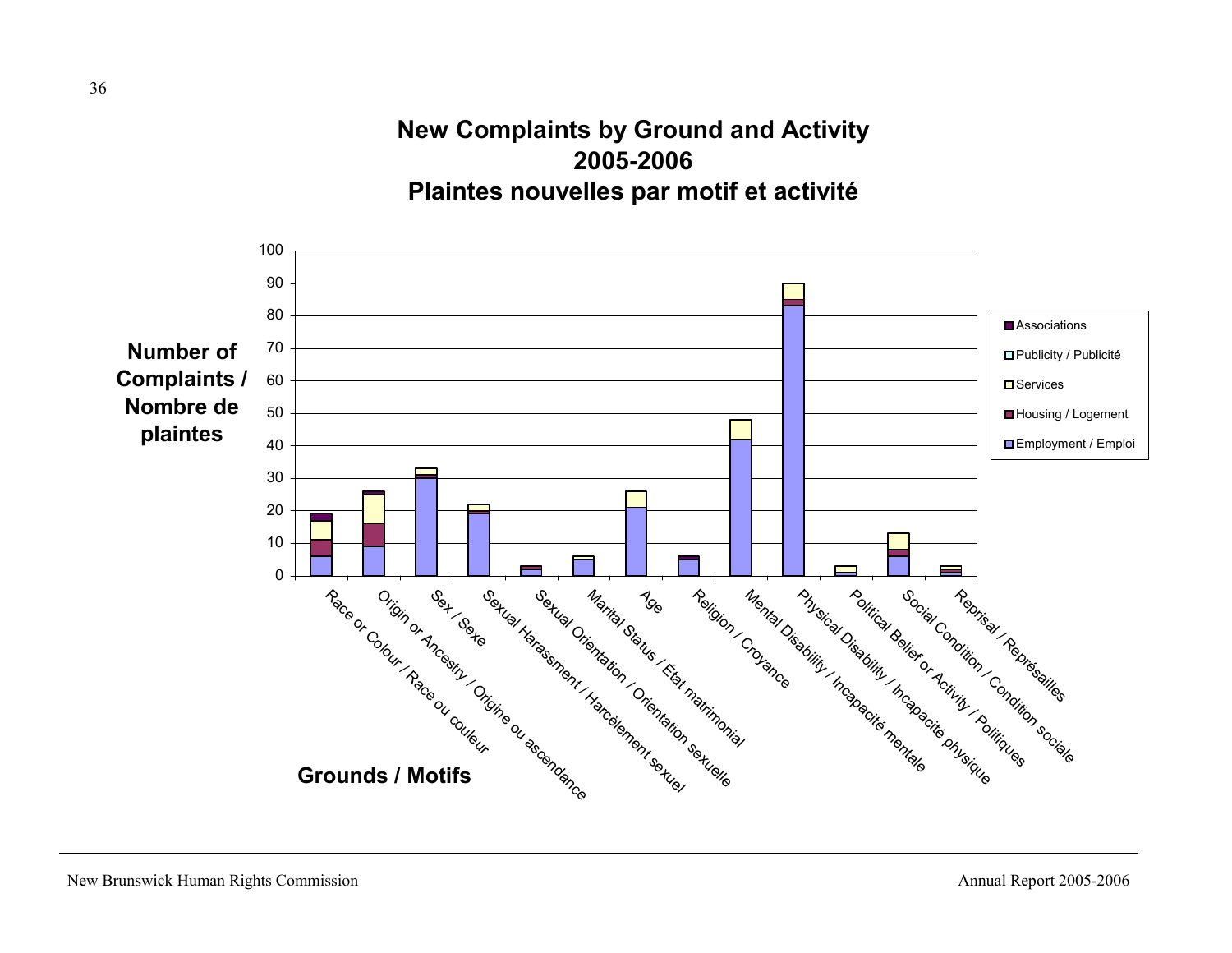## **Summary of Expenditures**

*This annual report was printed before the publication of the Public Accounts for 2005-06. Audited information was not available. For final figures, please consult the supplementary information relating to the Department of Training and Employment Development in Volume 2 of the Public Accounts.*

## **Résumé des dépenses**

*Le présent rapport annuel a été imprimé avant le dépôt des Comptes publics 2005-2006, moment auquel les données financières vérifiées n'étaient pas disponibles. Les chiffres définitifs figureront dans le Volume 2 (Information supplémentaire) des Comptes publics relativement au ministère de la Formation et du Développement de l'emploi.*

|                                                                                     | 2004-05<br>Actual /<br><b>Réelles</b> | 2005-06<br><b>Main Estimates</b><br>/ Budget princi-<br>pal | 2005-06<br><b>Amended</b><br><b>Budget</b><br>/ Budget rectifié | 2005-06<br><b>Actual / Réelles</b> | 2005-06<br>Difference between actual<br>and amended budget /<br>Différence entre le budget<br>réel et le budget rectifié |
|-------------------------------------------------------------------------------------|---------------------------------------|-------------------------------------------------------------|-----------------------------------------------------------------|------------------------------------|--------------------------------------------------------------------------------------------------------------------------|
| <b>Compliance and</b><br>Prevention /<br>Traitement des plain-<br>tes et prévention | \$707,994                             | \$729,287                                                   | \$757,362                                                       | \$717,942                          | $(\$39,420)$                                                                                                             |
| <b>Legal Services /</b><br>Services juridiques                                      | \$106,297                             | \$101,832                                                   | \$102,262                                                       | \$55,572                           | $(\$46,690)$                                                                                                             |
| Office of the Com-<br>mission / Le bureau<br>de la Commission                       | \$37,666                              | \$26,881                                                    | \$26,881                                                        | \$47,702                           | \$20,821                                                                                                                 |
| <b>Total</b>                                                                        | \$851,957                             | \$858,000                                                   | \$886,505                                                       | \$821,216                          | (S65, 289)                                                                                                               |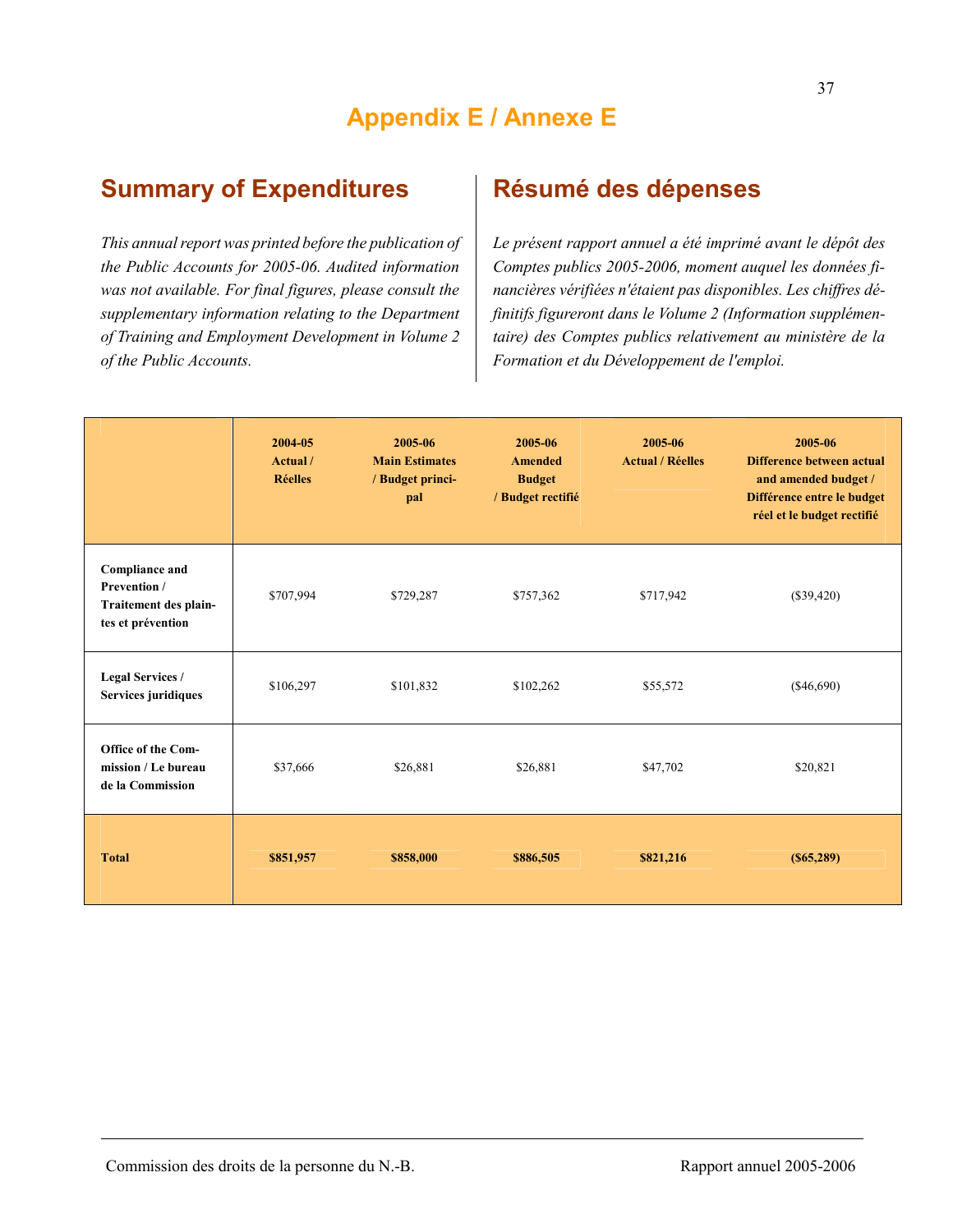## **Appendix F / Annexe F**

## **Overview of the Human Rights Act**

#### **Nature and scope**

The *Human Rights Act* of New Brunswick, which is often cited as the *Human Rights Code*, is a provincial law that prohibits discrimination and harassment based on 14 personal characteristics in specified activities that fall under provincial jurisdiction. It is the principal legal instrument through which equality rights are enforced in New Brunswick.

The *Act* applies to public services, accommodations and facilities; the leasing of premises; the sale of property; labour unions and professional, business or trade associations; notices and signs; and all aspects of employment.

However, the *Human Rights Act* does not apply to federally regulated activities. Some examples are broadcasting, telecommunications, banking, railways, shipping, aeronautics, extra-provincial transportation, uranium, grains, First Nations governments and the federal government. Federally regulated activities are subject to the *Canadian Human Rights Act*, which is enforced by the Canadian Human Rights Commission.

The New Brunswick *Human Rights Act* prohibits discrimination by private sector businesses and organisations as well as by the provincial and municipal governments. Employers are responsible for the acts of their employees if such acts were committed

## **Aperçu de la Loi sur les droits de la personne**

#### **Nature et portée**

La *Loi sur les droits de la personne* du Nouveau-Brunswick, souvent appelée *Code des droits de la personne* (plutôt que charte des droits de la personne), est une loi provinciale interdisant la discrimination et de harcèlement fondé sur 14 caractéristiques personnelles dans des activités précises qui sont de la compétence provinciale. Il s'agit du principal instrument juridique servant à faire respecter les droits à l'égalité au Nouveau-Brunswick.

La *Loi* s'applique aux services, à l'hébergement et aux commodités disponibles au public; à la location de locaux; à la vente de biens; aux syndicats; aux associations professionnelles, d'affaires ou de métiers; aux avis et enseignes et à tous les aspects de l'emploi.

Toutefois, la *Loi sur les droits de la personne* ne s'applique pas aux activités qui sont du ressort du fédéral. En voici quelques exemples : la radiodiffusion, les télécommunications, les opérations bancaires, ferroviaires, navales et aériennes, le transport extra provincial, l'uranium, les grains, les gouvernements des Premières nations et le gouvernement fédéral lui-même. Les activités qui sont du ressort du fédéral sont en général assujetties à la *Loi canadienne sur les droits de la personne* qui est mise en application par la Commission canadienne des droits de la personne.

La *Loi sur les droits de la personne* du Nouveau-Brunswick interdit la discrimination et le harcèlement par des entreprises et des organismes du secteur privé, ainsi que par les gouvernements provincial et municipaux. Les employeurs sont responsables des actes discriminatoires ac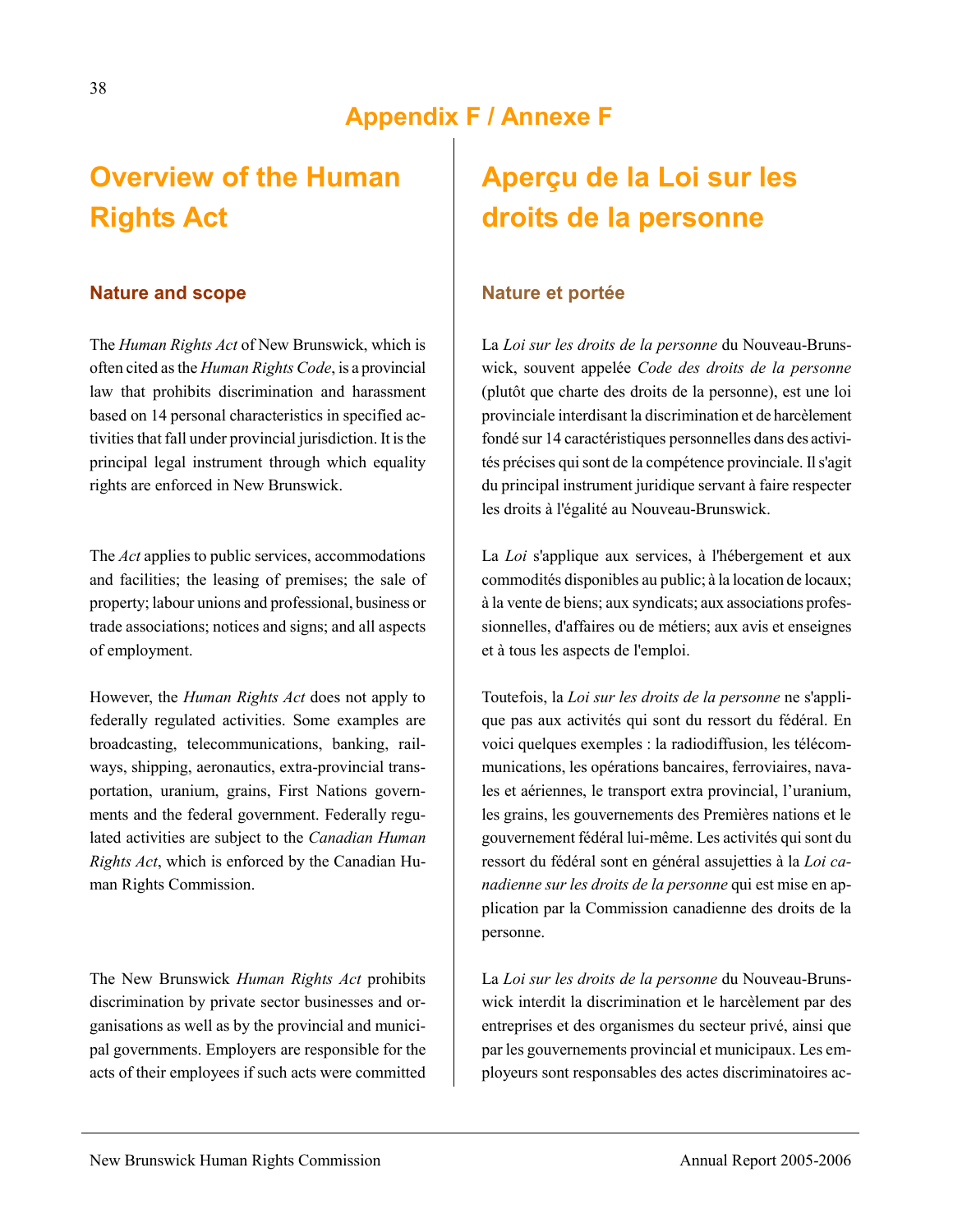in the course of employment, that is, if they were in some way related or associated with employment.

The courts have stated that it is not possible to avoid human rights laws through contracts or collective agreements, and that human rights laws prevail over any other law that conflicts with them unless it expressly says otherwise. However, human rights laws are subject to the Constitution, including the *Canadian Charter of Rights and Freedoms*.

No regulations have been issued pursuant to the *Human Rights Act*. However, the Human Rights Commission has adopted certain guidelines (see appendices for list of publications).

## **Protection Against Discrimination and Harassment**

Not all discrimination or harassment is illegal. The Human Rights Act of New Brunswick currently protects against discrimination and harassment based on 14 grounds: age, marital status, religion, physical disability, mental disability, race, colour, ancestry, place of origin, national origin, social condition, political belief or activity, sexual orientation and sex, including pregnancy. The *Act* also expressly prohibits sexual harassment in employment, housing and public services.

Discrimination can be defined in everyday terms as a practice or standard that is not reasonably necessary, that has the effect, intended or not, of putting certain persons or groups at a disadvantage because of shared personal characteristics such as race, sex or religion, and that is based on stereotypes about them or perpetuates the view that they are less capable or less worthy of recognition or value.

Canadian courts have recognised that discrimination

complis par leurs employés dans le cadre de leur emploi, c'est-à-dire, qui sont reliés de quelque manière à l'emploi.

Les tribunaux ont statué qu'il n'est pas possible de se soustraire aux lois sur les droits de la personne par des contrats ou des conventions collectives et que les lois sur les droits de la personne l'emportent sur toute autre disposition législative qui les contredit, à moins de mention expresse à l'effet contraire. Toutefois, les lois sur les droits de la personne sont sujettes à la *Loi constitutionnelle*, y compris la *Charte canadienne des droits et libertés*.

Aucun règlement n'a été établi en vertu de la *Loi sur les droits de la personne*. Cependant, la Commission a adopté certaines lignes directrices (voir en annexe la liste des publications).

## **Protection contre la discrimination et le harcèlement**

Toute discrimination n'est pas illicite. La Loi sur les droits de la personne du Nouveau-Brunswick protège contre la discrimination et le harcèlement fondés sur 14 motifs : âge, état matrimonial, religion, incapacité physique, incapacité mentale, race, couleur, ascendance, lieu d'origine, origine nationale, condition sociale, convictions ou activité politiques, orientation sexuelle et sexe, y compris l'état de grossesse..En outre, la *Loi* interdit expressément le harcèlement sexuel dans l'emploi, le logement et les services publics.

En termes simples, la discrimination est toute pratique ou norme qui n'est pas raisonnablement nécessaire, qui a l'effet, intentionnel ou non, de porter préjudice à certaines personnes à cause de caractéristiques personnelles qu'elles ont en commun, telles que la race, le sexe ou la religion, et qui est fondée sur des stéréotypes à leur égard ou qui perpétue l'opinion qu'elles sont moins capables ou moins dignes d'être reconnues ou valorisées.

Les tribunaux canadiens reconnaissent deux formes de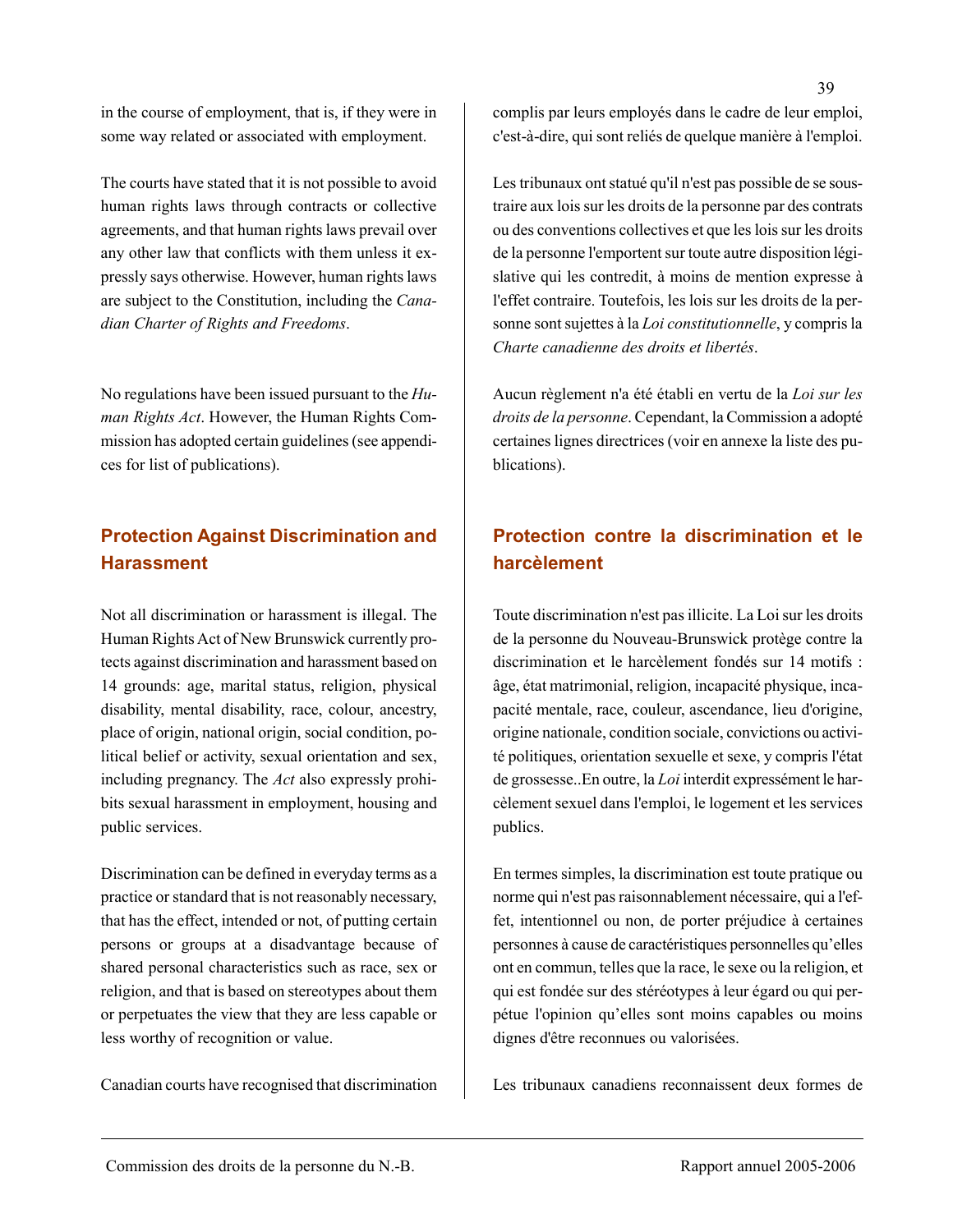may be direct, involving an intentional difference in treatment, usually motivated by bigotry, prejudice or stereotypes. However, it may also be unintentional, as in the case of "systemic" or "adverse effects" discrimination that occurs when a uniform practice has a disproportionately adverse effect on a disadvantaged group and the needs of the group are not reasonably accommodated.

Employers, service providers and others who are required not to discriminate must go beyond treating everyone the same without regard to race, sex and the other personal characteristics protected in human rights laws. They must, in addition, accommodate as much as reasonably possible the protected characteristics of those to whom such uniform treatment would have a discriminatory effect. This means that they must avoid standards that have a discriminatory effect where this can be done without sacrificing their own legitimate objectives or incurring undue hardship, whether that hardship takes the form of impossibility, serious risk or excessive cost.

## **Exceptions and Limits**

The *Human Rights Act* includes a number of exceptions. For example, according to sub. 5(3), minors may be denied a service if this is due to an age of majority specified in a law. Also, section 13 provides that preferences or restrictions made pursuant to an affirmative action programme aimed at remedying a traditional situation of disadvantage are not discriminatory.

The *Human Rights Act* also has several exceptions concerning "bona fide qualifications" and "bona fide occupational qualifications." Recent Supreme Court of Canada decisions have established a three-part test discrimination. En effet, la discrimination directe se caractérise par une différence volontaire de traitement, souvent motivée par le sectarisme, par des préjugés ou par des stéréotypes. Pour sa part, la discrimination dite « systémique » ou « par suite d'un effet préjudiciable » est involontaire; elle se caractérise par une pratique uniforme qui a un effet négatif disproportionné sur un groupe désavantagé lorsqu'on ne prend pas des mesures raisonnables pour s'adapter aux besoins du groupe.

Les employeurs, les fournisseurs de services et les autres personnes obligés de s'abstenir d'exercer de la discrimination ne doivent pas s'en tenir à accorder un traitement uniforme à tous, sans égard à la race, au sexe et aux autres caractéristiques personnelles visées par la législation sur les droits de la personne. Ils doivent également composer, autant qu'il est raisonnablement possible de le faire, avec les caractéristiques visées des personnes sur lesquelles ce traitement uniforme aurait un effet discriminatoire. Ceci signifie qu'ils doivent éviter toute norme ayant un effet discriminatoire lorsqu'ils peuvent le faire sans sacrifier leurs propres objectifs légitimes et sans qu'il en résulte pour eux une contrainte excessive, que cette contrainte revête la forme d'une impossibilité, d'un risque grave ou d'un coût exorbitant.

## **Exceptions et limites**

La *Loi sur les droits de la personne* prévoit un certain nombre d'exceptions. Ainsi, en vertu du paragraphe 5(3), on peut refuser un service aux mineurs lorsque ceci est autorisé par une loi. En outre, l'article 13 prévoit que des préférences ou des restrictions ne sont pas discriminatoires lorsqu'elles sont faites conformément à un programme d'action positive visant à remédier à une situation traditionnelle de préjudice.

De plus, *la Loi sur les droits de la personne* prévoit plusieurs exceptions concernant les « qualifications réellement requises » et les « qualifications professionnelles réellement requises. » Des décisions récentes de la Cour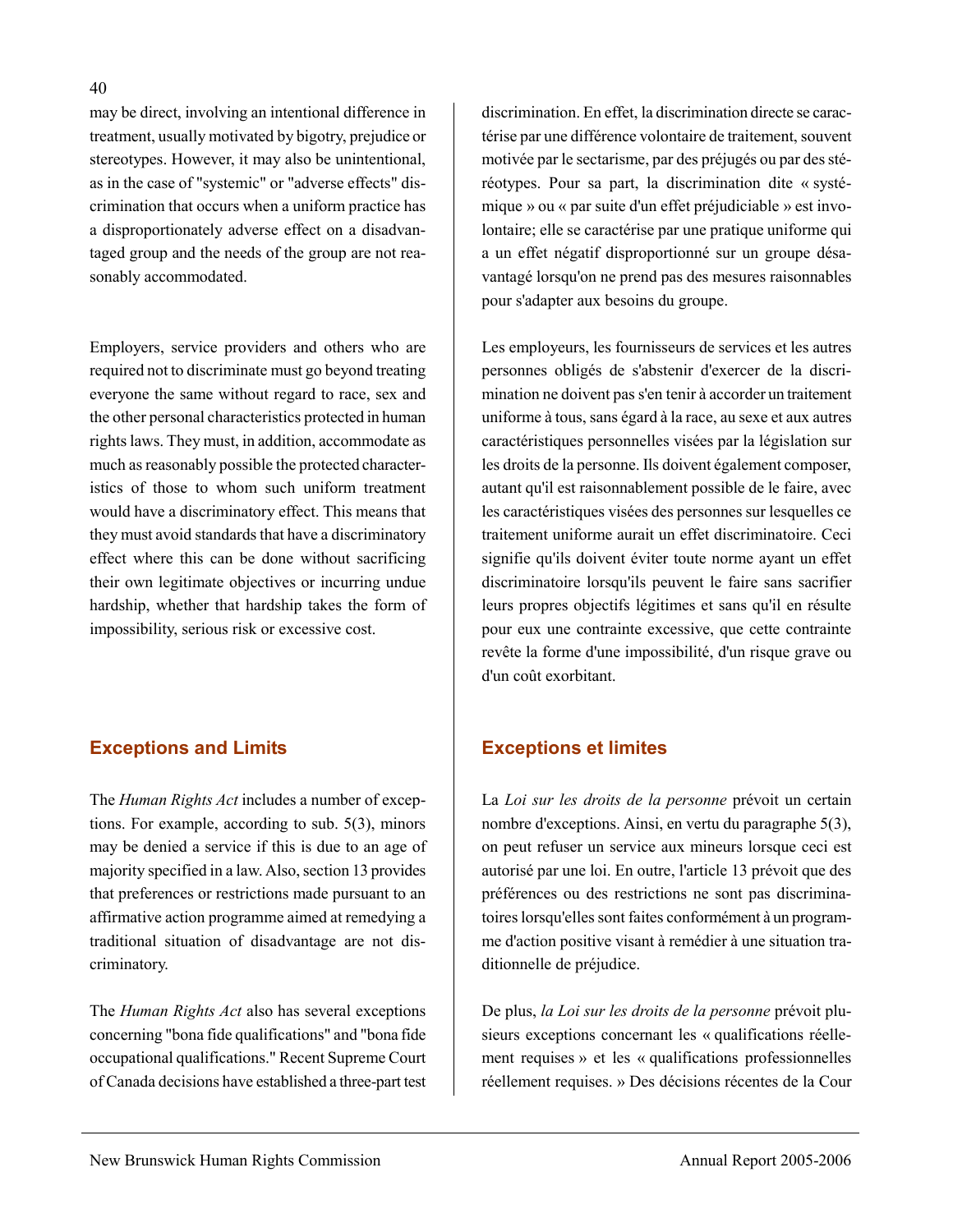to determine whether these exceptions apply. According to this test, a discriminatory standard adopted by an employer, landlord, owner or service provider is justified only when:

(1) the standard was adopted for a purpose or goal that is rationally connected to the function being performed,

(2) it was adopted in good faith and in the belief that it is necessary to fulfill that purpose or goal, and

(3) it is in fact be reasonably necessary to accomplish that purpose or goal, in the sense that the employer, landlord, owner or service provider cannot accommodate affected individuals without incurring undue hardship.

Like all laws, the *Human Rights Act* is subject to the *Canadian Charter of Rights and Freedoms, w*hich has been part of Canada's Constitution since 1982. Like the *Act*, the *Charter* protects equality rights. However, the *Charter* also guarantees certain fundamental freedoms, democratic rights, mobility rights, legal rights, aboriginal rights and linguistic rights. Furthermore, the *Charter* is enforced by the courts, not by any government agency. And, unlike the *Human Rights Act*, the *Charter* only applies to governments and their agents; private sector businesses and organisations are not subject to the *Charter*. The Commission interprets and applies the *Human Rights Act* in a manner consistent with the *Charter of Rights.* 

suprême du Canada ont permis d'établir trois mesures pour déterminer si ces exceptions s'appliquent. Dorénavant, une norme discriminatoire adoptée par un employeur, propriétaire ou fournisseur de service est justifiée seulement si :

premièrement, la norme a été adoptée dans un but ou un objectif rationnellement lié aux fonctions exercées;

deuxièmement, elle a été adoptée de bonne foi, en croyant qu'elle est nécessaire pour réaliser ce but ou cet objectif; et

troisièmement, elle est en fait raisonnablement nécessaire pour réaliser ce but ou cet objectif en ce sens que l'employeur, le propriétaire ou le fournisseur de service ne peut pas composer avec les particuliers qui sont affectés par la norme sans que cela lui impose une contrainte excessive.

Comme toutes les lois, la *Loi sur les droits de la personne* est assujettie à la *Charte canadienne des droits et libertés,* qui fait partie de la Constitution du Canada depuis 1982. Comme la *Loi sur les droits de la personne,* la *Charte* protège les droits à l'égalité; cependant, la *Charte* protège aussi des libertés fondamentales, des droits démocratiques, des libertés de circulation, des garanties juridiques, des droits des autochtones et des droits linguistiques. De plus, l'application de la *Charte* est assurée par les cours de justice et non par un organisme gouvernemental. Finalement, à la différence de la *Loi sur les droits de la personne,* la *Charte* vise seulement les gouvernements et leur personnel; les organismes et les entreprises du secteur privé n'y sont pas assujettis. La Commission des droits de la personne interprète et applique la *Loi sur les droits de la personne* conformément aux dispositions de la *Charte canadienne.*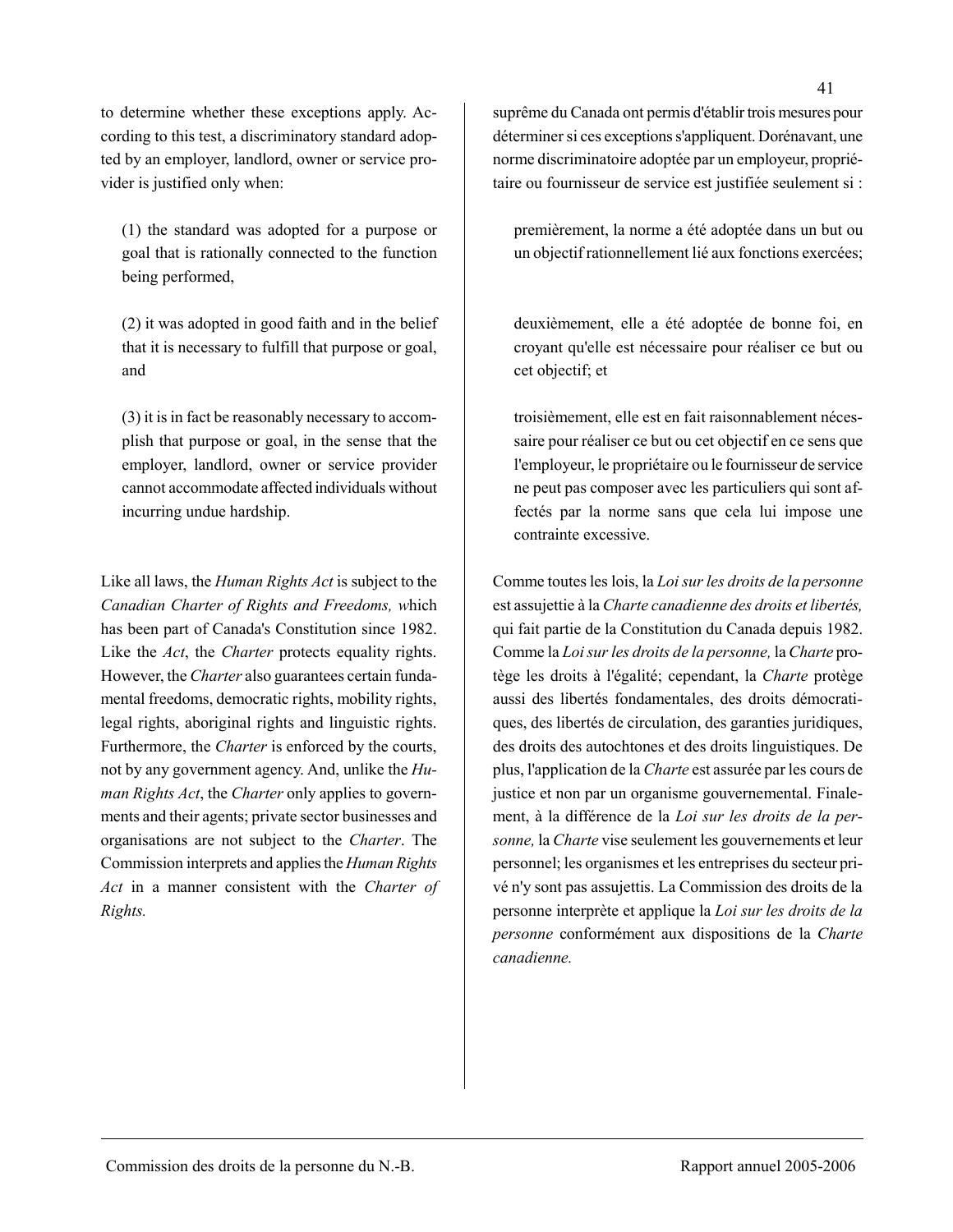## **Enforcement Process**

The *Human Rights Act* is administered by the New Brunswick Human Rights Commission, which reports to the Minister of Post-Secondary Education, Training, and Labour. The Commission investigates and conciliates formal complaints of discrimination filed under the *Act* and advances equality of opportunity through public education programmes and community development activities.

A person claiming to be aggrieved by discrimination contrary to the *Human Rights Act* may file a complaint on a special form available from the Commission. There is no cost associated with the complaint process, and it is illegal to retaliate against a person for filing a complaint. However, the incident in question must have occurred within the previous year, unless the Commission grants a time extension.

In 2004, the Commission introduced an early mediation service. A staff person acting as a neutral third party assists the parties to resolve the complaint as early as possible.

If early mediation is unsuccessful, a Human Rights Officer investigates the complaint and submits a report containing an analysis of the information gathered through the investigation process and a recommendation to the Commission regarding the appropriate next steps in the file, either dismissal or conciliation. This report is shared with the parties. They can respond in writing if they consider that the report is incorrect or incomplete. Throughout the investigation, there are opportunities for the parties to settle the complaint.

The investigator's report and the responses of the parties are considered by the Commission at its next meeting. The Commission determines whether the complaint should be dismissed, or whether the staff should continue to attempt a settlement.

### **Modalités de mise en vigueur**

La *Loi sur les droits de la personne* est appliquée par la Commission des droits de la personne, qui relève du ministre de l'Éducation postsecondaire, Formation et Travail. La Commission fait enquête sur les plaintes officielles de discrimination déposées en vertu de la *Loi*, elle s'occupe de leur règlement, et elle favorise l'égalité des chances par des programmes d'éducation du public et des activités de développement communautaire.

Une personne qui se prétend lésée par une violation de la *Loi sur les droits de la personne* peut déposer une plainte sur un formulaire spécial fourni par la Commission. Le service est gratuit et il est illégal d'user de représailles contre une personne qui a déposé une plainte. Toutefois, l'incident faisant l'objet de la plainte doit s'être produit au cours de la dernière année à moins que la Commission ait consenti à un prolongement du délai.

En 2004, la Commission a établi un service de médiation précoce. Un membre du personnel, qui fait fonction de tierce partie neutre, aide les parties à résoudre la plainte dans les plus brefs délais.

Si la médiation précoce échoue, un employé de la Commission fait enquête sur la plainte et soumet un rapport qui contient l'analyse de l'information recueillie par le biais du processus d'enquête et une recommandation à la Commission pour ce qui est des prochaines étapes à entreprendre, soit le rejet de la plainte ou la conciliation. Ce rapport est communiqué aux parties. Elles peuvent soumettre une réponse par écrit si elles croient que le rapport est inexact ou incomplet. Durant l'enquête, les deux parties ont l'occasion de régler la plainte.

La Commission étudie le rapport de l'enquêteur et les réponses des deux parties lors de sa prochaine réunion. Elle détermine si la plainte doit être rejetée, ou si le personnel doit poursuivre sa tentative de règlement.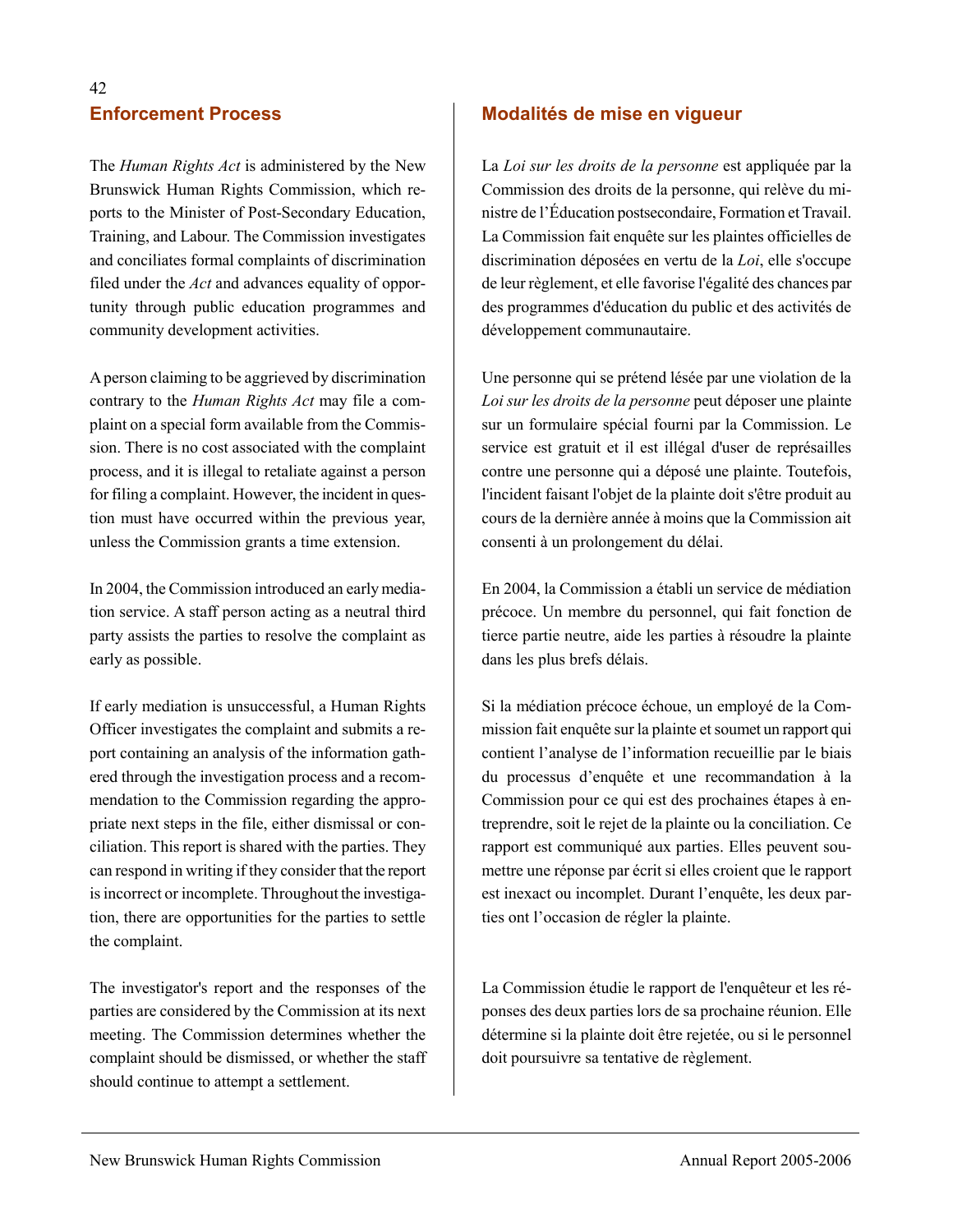If efforts to reach a settlement fail, the complaint is again brought before a Commission meeting so that the Commission may determine whether the complaint should be heard before a public Board of Inquiry. The Commission may also dismiss the complaint at this stage.

When the Commission determines that a public Board of Inquiry should hear the matter, it forwards its recommendation to the Minister of Post-Secondary Education, Training, and Labour, who appoints the Board. The Minister may refer the matter to the Labour and Employment Board, which is a permanent tribunal that deals with a variety of employment disputes, or to a human rights Board of Inquiry appointed to hear that specific case.

The Board hears the evidence and argument of both sides at a public hearing. If it finds that the *Act* was not violated, it dismisses the complaint. If it concludes that there was a violation, it may order, for example, that the discrimination stop, that a dismissed employee be rehired with back pay, that an apartment be offered to a person who had been denied an apartment or that the victim be compensated financially for expenses and emotional suffering. It is the Board of Inquiry, not the Commission, which holds a hearing and issues an order. Such boards are separate and independent from the Commission.

### **Educational Mandate**

It is also the function of the Commission to forward the principle that every person is free and equal in dignity and rights. The preamble to the *Human Rights Code* reminds New Brunswickers that ignorance, forgetfulness, or contempt of the rights of others are often the cause of public miseries and social

Si les efforts en vue d'en arriver à un règlement ne réussissent pas, la plainte est de nouveau présentée à une réunion de la Commission, pour que celle ci détermine si la plainte doit être entendue par une commission d'enquête publique. Elle peut également rejeter la plainte à cette étape.

Lorsqu'elle détermine qu'une commission d'enquête publique devrait entendre l'affaire, la Commission transmet sa recommandation au ministre de l'Éducation postsecondaire, de la Formation et du Travail, qui nomme la commission d'enquête. Le ministre peut renvoyer l'affaire à la Commission du travail et de l'emploi, un tribunal permanent qui s'occupe de divers genres de conflits en matière d'emploi ou encore, à une commission d'enquête sur les droits de la personne constituée pour entendre une plainte en particulier.

Le tribunal tient une audience publique pour entendre la preuve et l'argumentation des deux parties. S'il conclut qu'il n'y a pas eu violation de la *Loi*, il rejette la plainte. S'il conclut qu'il y a eu violation, il peut, par exemple, ordonner de cesser l'acte discriminatoire, de réengager un employé licencié et de lui payer un salaire rétroactif, d'offrir un logement à la personne à qui on avait refusé la location ou d'indemniser la victime pour ses dépenses ou ses souffrances émotionnelles. C'est le tribunal, non pas la Commission des droits de la personne, qui tient une audience et émet une ordonnance. Les commissions d'enquête sont des tribunaux indépendants qui sont distincts de la Commission des droits de la personne.

#### **Mandat lié à l'éducation**

La Commission a également pour fonction de faire avancer le principe de l'égalité de tous les êtres humains en dignité et en droits. Le préambule au *Code des droits de la personne* rappelle aux Néo-Brunswickois et aux Néo-Brunswickoises que l'ignorance, la négligence ou le mépris des droits d'autrui sont souvent les causes de souf-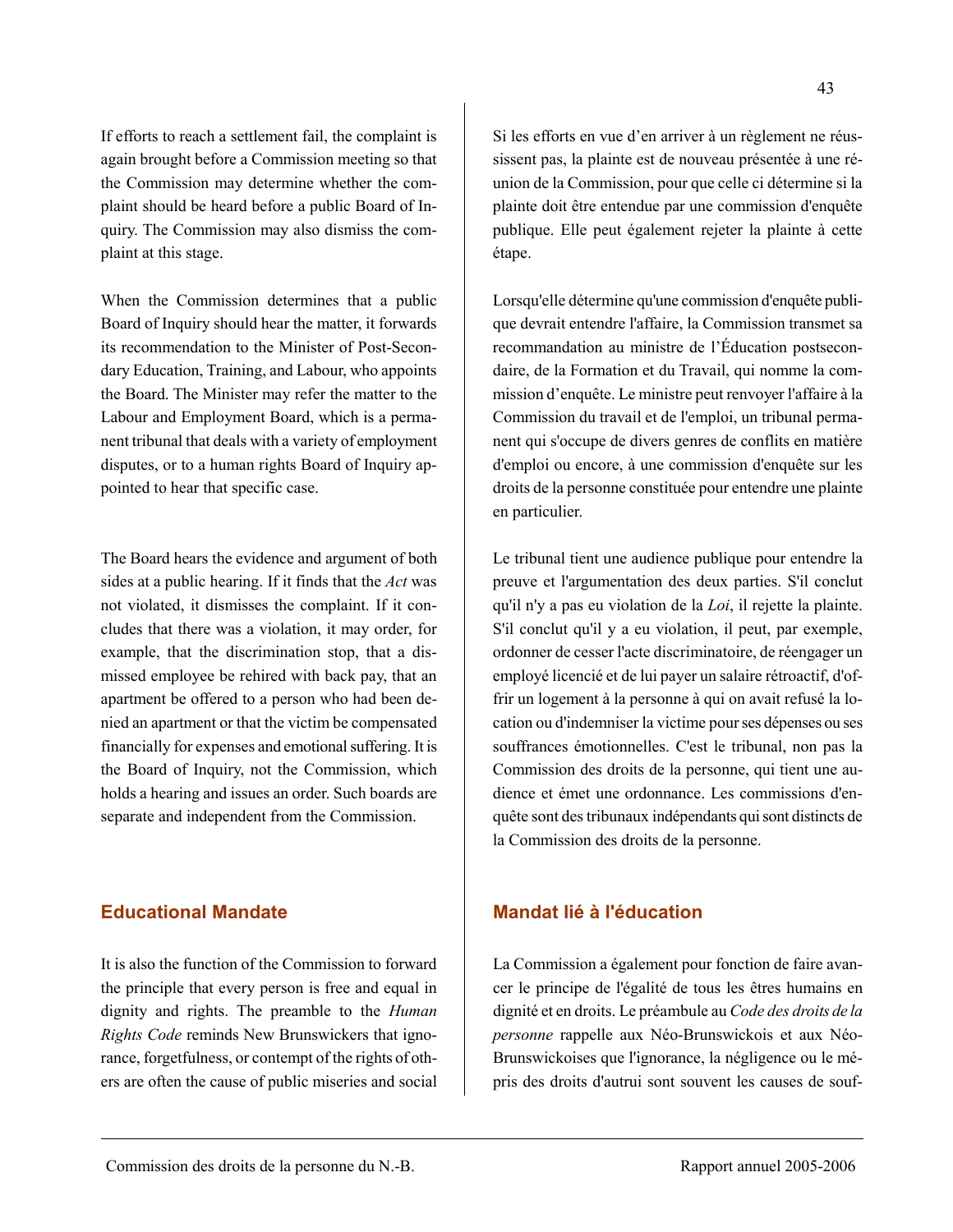#### 44

disadvantage and that people and institutions remain free only when freedom is founded upon respect for moral and spiritual values and the rule of law. Consequently, the Commission expends significant resources in the area of human rights education, both with respect to application of the *Code* and with respect to promotion of the rights protected under the *Canadian Charter of Rights and Freedoms* and under international human rights treaties binding on the Province.

The Commission also reports through government to international bodies responsible for the implementation of human rights treaties on its own efforts in the elimination of discrimination.

frances publiques et de désavantages sociaux et que les personnes et les institutions ne demeurent libres que lorsque la liberté est fondée sur le respect des valeurs morales et spirituelles et de la prééminence du droit. Par conséquent, la Commission consacre des ressources importantes à l'éducation aux droits de la personne, tant en ce qui a trait à l'application du *Code* qu'à la promotion des droits protégés par la *Charte canadienne des droits et libertés* et par les traités internationaux sur les droits de la personne, qui lient la province.

La Commission fait également rapport par l'entremise du gouvernement aux organismes internationaux qui sont responsables de la mise en œuvre des traités sur les droits de la personne relativement aux efforts qu'elle déploie afin d'éliminer la discrimination.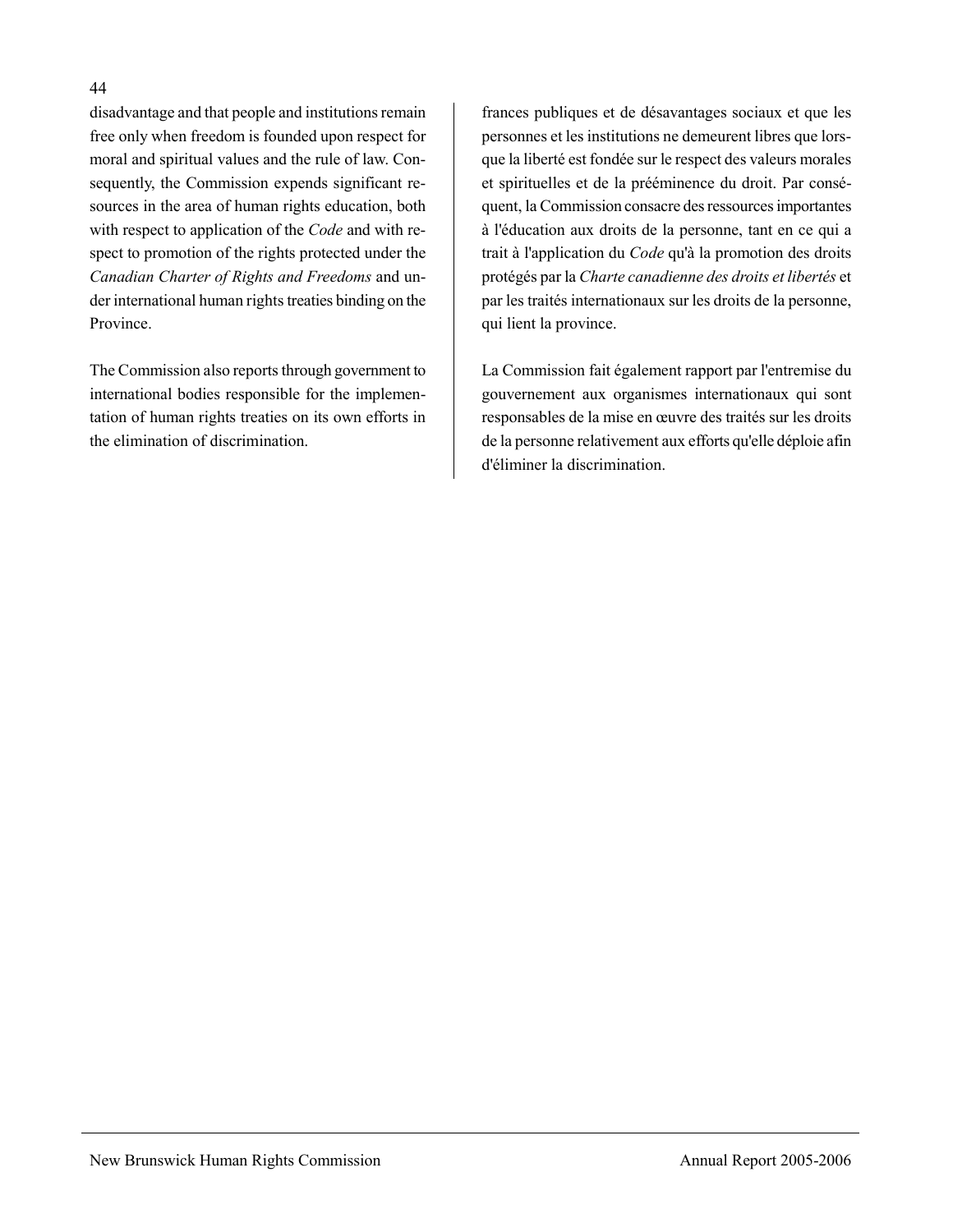## **Appendix G / Annexe G**

## **Publications of the New Brunswick Human Rights Commission**

**Note:** *The following publications are available free of charge, but quantities are limited. To find out where you can order our publications, see Appendix H. Please note that a few publications not listed below are available exclusively on our website at:*  www.gnb.ca/hrc-cdp/e/

#### **Pamphlets**

*also available on our website* 

• The Human Rights Award

#### **Major Publications**

- Annual Report
- Position Paper on Human Rights Renewal in the Province of New Brunswick (2004, 13 pages)
- Thirty-Five Years and Looking Forward! A Discussion Paper and Survey on New Directions in Human Rights for New Brunswick (2002, 17 pages)
- Human Rights Film and Video Guide (116 pages)
- Towards a World Family (Ferris Report) (1989, 270 pages)

#### **Posters**

• New Brunswick Human Rights Day (reproduction of declaration by the Premier that September15 is N.B. Human Rights Day,

## **Publications de la Commission des droits de la personne du Nouveau-Brunswick**

**Nota :** *Les publications suivantes sont offertes gratuitement. Toutefois, les quantités sont limitées. Pour savoir où commander nos publications, voir l'annexe H. Veuillez prendre note que certaines publications (qui ne figurent pas ci-dessous) ne sont disponibles que sur notre site Web, à l'adresse suivante :* www.gnb.ca/hrc-cdp/f/

#### **Brochures**

*publiées aussi sur notre site Internet* 

• Le Prix des droits de la personne

#### **Publications importantes**

- Rapport annuel
- Exposé de position sur le renouvellement des droits de la personne au Nouveau-Brunswick (2004, 13 pages)
- Trente-cinq and et toujours de l'avant! Document de consultation et sondage sur les nouvelles orientations en matière de droits de la personne au N.-B. (2002, 17 pages)
- Répertoire de films et de vidéocassettes (116 pages)
- Faisons du monde notre famille (rapport Ferris) (1989, 270 pages)

#### **Affiches**

• Journée des droits de la personne du N.-B. (document du premier ministre déclarant que le 15 septembre est la Journée des droits de la personne du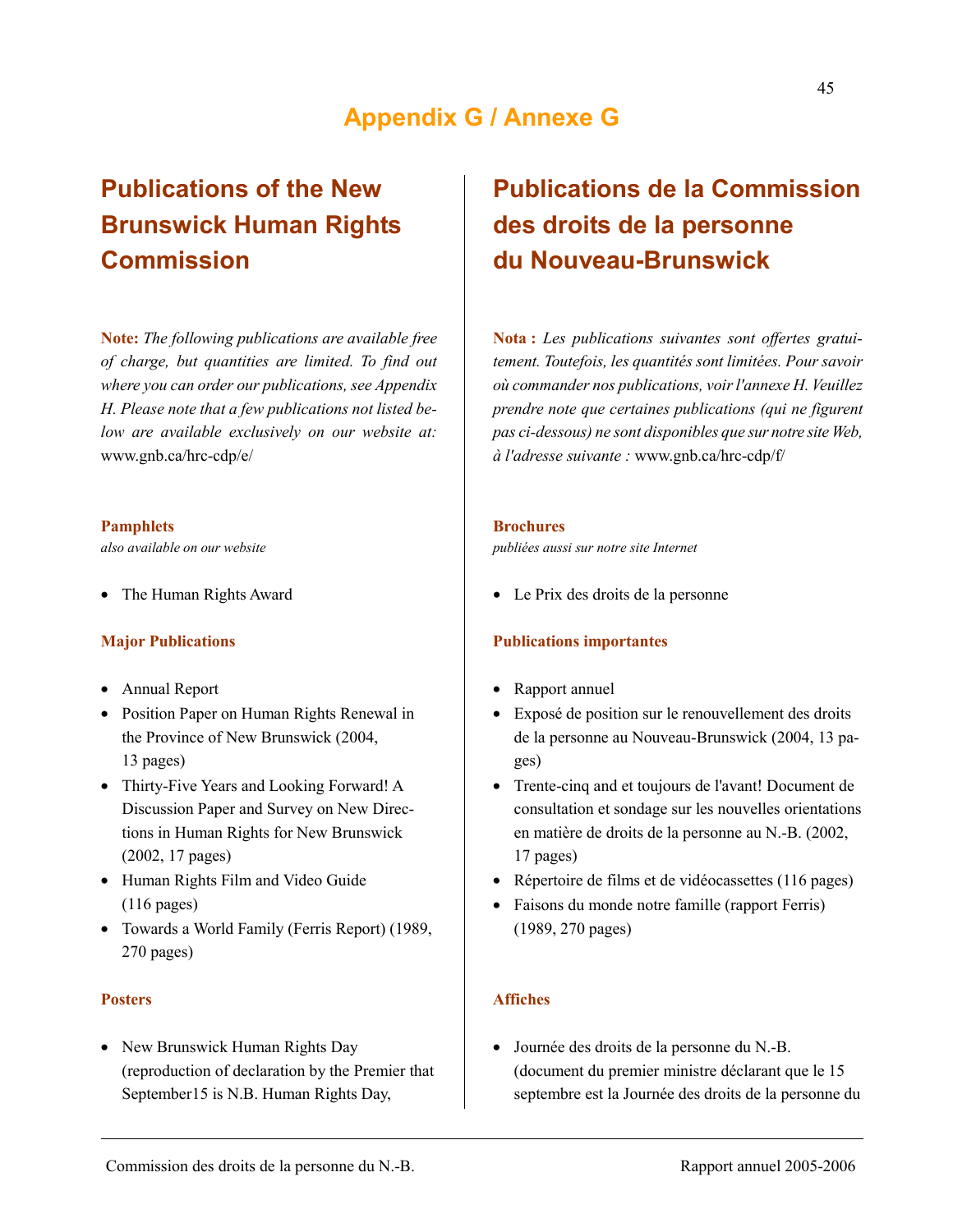46

8" x 11.5")

- Canadian Charter of Rights and Freedoms (poster, full text either  $13" \times 11"$  or  $23" \times 19"$ )
- Human Rights are Everyone's Business (11" x 17" full-colour poster with URL  $\&$ phone of NBHRC)

### **Guidelines adopted by the Commission**

- General Criteria for the Investigation of Complaints of HIV/AIDS Discrimination (1997, 3 pages)
- Guideline on Accommodating Physical and Mental Disability at Work (2004, 28 pages)
- Guideline on B.F.O.Q.'s and B.F.Q.'s and the Duty to Accommodate (2000, 10 pages)
- Guideline on Delegation of Compliance Functions (2001, 4 pages)
- Guideline on Discrimination in the Housing Sector (2004, 19 pages)
- Guideline on Drug and Alcohol Testing in the Workplace (2003, 16 pages)
- Guideline on Political Belief or Activity (2004, 7 pages)
- Guideline on Pregnancy Discrimination (2004, 10 pages)
- Guideline on Privilege and the Human Rights Commission (1995, 3 pages)
- Guideline on Social Condition (2004, 8 pages)
- Guideline on Special Programmes (2004, 9 pages)
- Guideline on Time Limit Extension for Complaint Initiation (1996, 1 page)

N.-B., 8 po. x 11.5 po.)

- Charte canadienne des droits et libertés (affiche, texte intégral, soit 13 po. x 11 po. ou 23 po. x 19 po.)
- Les droits de la personne, c'est l'affaire de tout le monde (Affiche en couleur de 11 po. x 17 po. avec URL et numéro de téléphone de la Commission)

### **Lignes directrices adoptées par la Commission**

- Critères généraux relatifs à l'accueil de plaintes de discrimination fondée sur l'infection par le VIH/SIDA (1997, 3 pages)
- Ligne directrice Mesures d'adaptation à une incapacité physique et mentale au travail (2004, 32 pages)
- Ligne directrice concernant les tests de dépistage d'alcool et de drogues en milieu de travail (2003, 19 pages)
- Ligne directrice relative à la détermination d'une qualification professionnelle ou d'une qualification réellement requise et à l'obligation de procéder à une adaptation raisonnable (2000, 10 pages)
- Lignes directrices sur la condition sociale (2004, 9 pages)
- Ligne directrice sur la délégation des fonctions de traitement de plaintes (2001, 4 pages)
- Ligne directrice sur la discrimination dans le secteur du logement (2004, 21 pages)
- Ligne directrice sur la discrimination fondée sur la grossesse (2004, 11 pages)
- Ligne directrice sur la prolongation du délai pour le dépôt d'une plainte (1996, 1 page)
- Ligne directrice sur les communications privilégiées (1995, 3 pages)
- Lignes directrices sur les convictions ou l'activité politique (2004, 7 pages)
- Ligne directrice sur les programmes spéciaux (2004, 10 pages)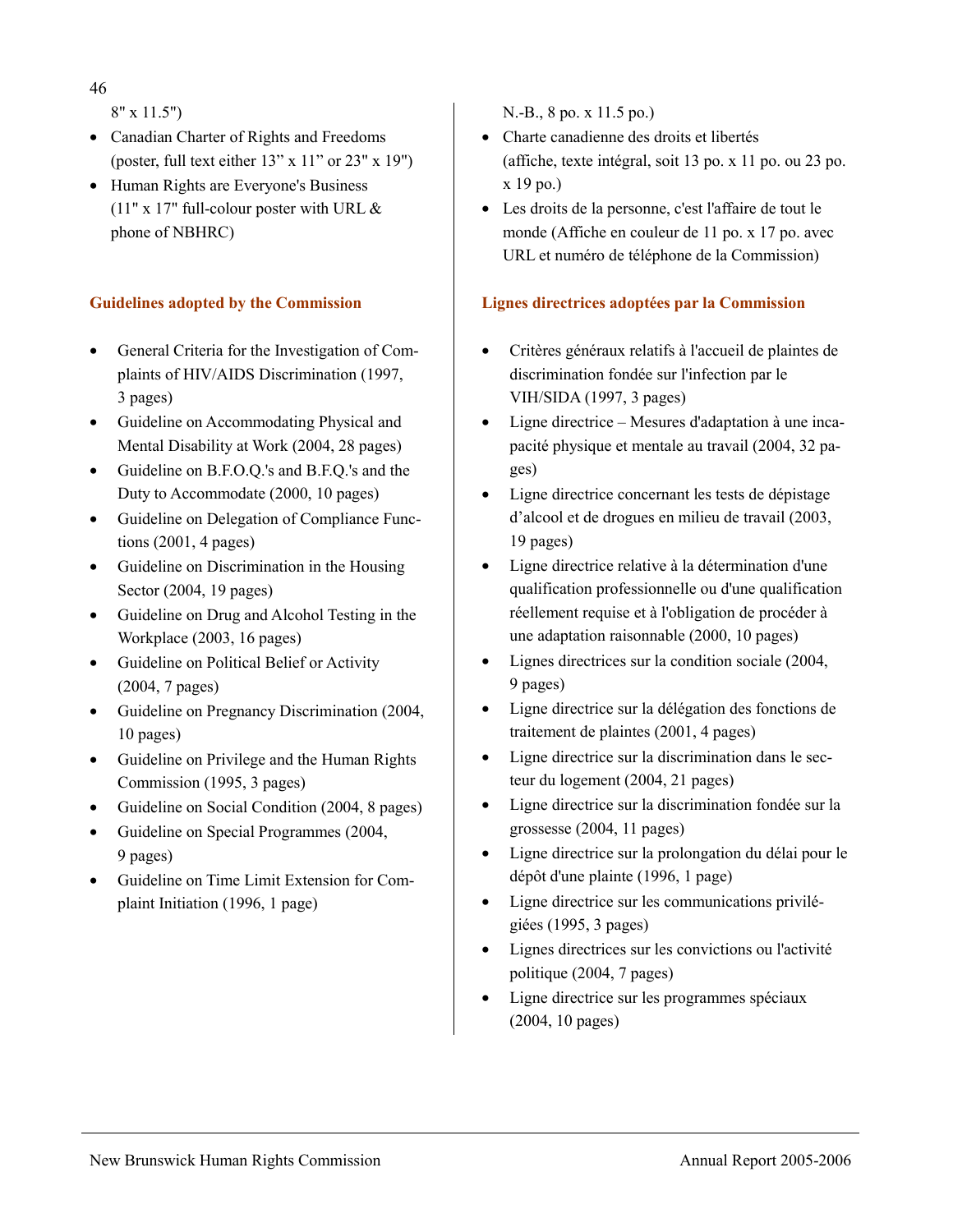## **Appendix H / Annexe H**

## **How to contact the New Brunswick Human Rights Commission**

**Website:** www.gnb.ca/hrc-cdp/e/

**Email:** hrc.cdp@gnb.ca

#### **Head Office:** Fredericton

New Brunswick Human Rights Commission 751 Brunswick Street P.O. Box 6000 Fredericton, NB E3B 5H1 Canada Telephone: 1-888-471-2233 (toll-free in NB) (506) 453-2301 (Fredericton & out-of-province) Fax: (506) 453-2653 TTY: (506) 453-2911

### **Campbellton**

New Brunswick Human Rights Commission 6 Arran Street (Level 0) Campbellton, NB E3N 1K4 Canada Telephone: 1-888-471-2233 (toll-free in NB) Fax: (506) 789-2267

## **Coordonnées de la Commission des droits de la personne du N.-B.**

**Internet :** www.gnb.ca/hrc-cdp/f/

**Courriel :** hrc.cdp@gnb.ca

#### **Bureau principal :** Fredericton

Commission des droits de la personne du N.-B. 751, rue Brunswick C.P. 6000 Fredericton (N.-B.) E3B 5H1 Canada Téléphone : 1-888-471-2233 (sans frais au N.-B.) (506) 453-2301 (Fredericton et hors du N.-B.) Télécopieur : (506) 453-2653 ATS : (506) 453-2911

### **Campbellton**

Commission des droits de la personne du N.-B. 6, rue Arran (Niveau 0) Campbellton (N.-B.) E3N 3H5 Canada Téléphone : 1-888-471-2233 (sans frais au N.-B.) Télécopieur : (506) 789-2267